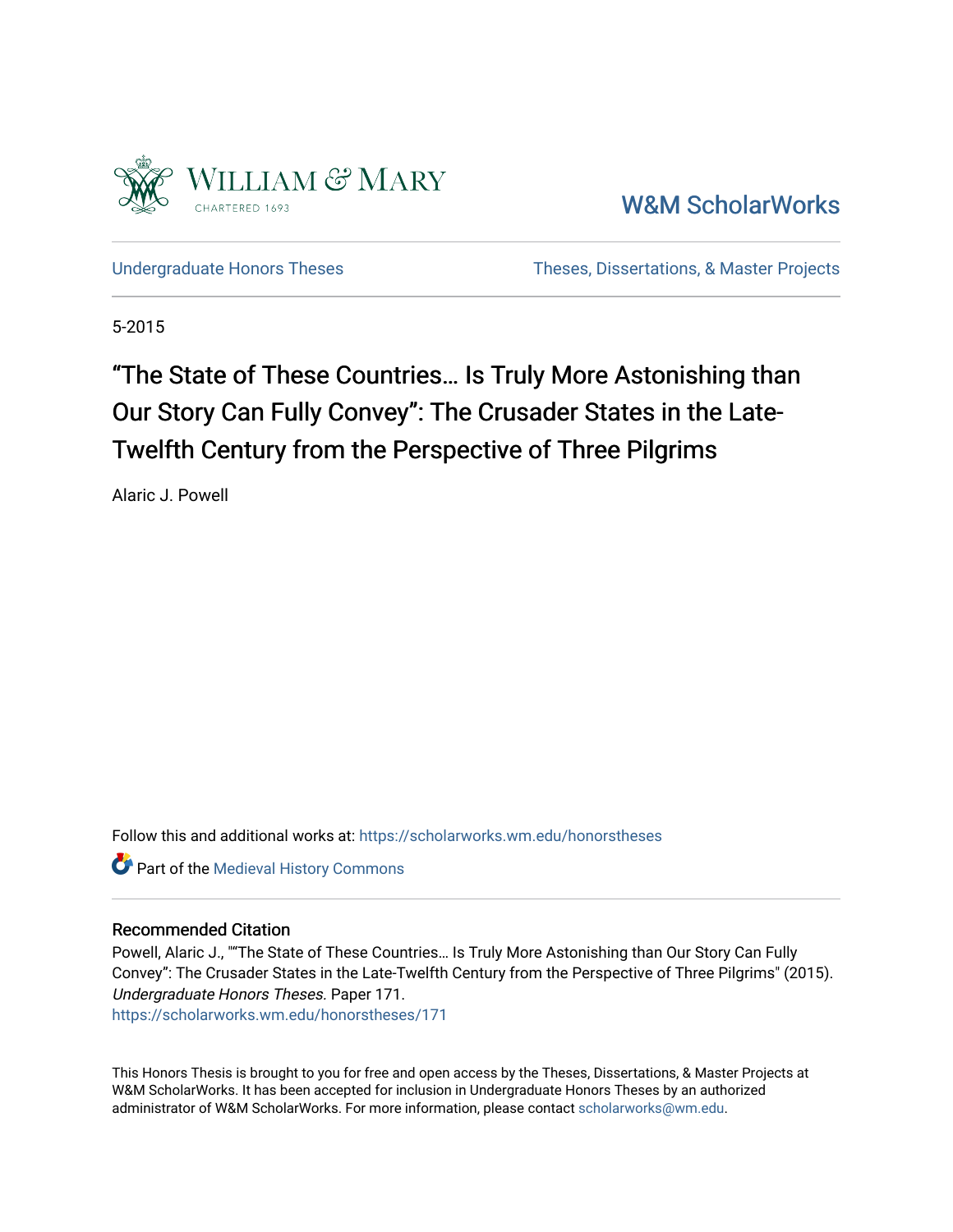"The State of These Countries... Is Truly More Astonishing than Our Story Can Fully Convey": The Crusader States in the Late-Twelfth Century from the Perspective of Three Pilgrims

> A thesis submitted in partial fulfillment of the requirement for the degree of Bachelors of Arts in History from The College of William and Mary

> > by

**Alaric James Powell** 

Accepted for

(Honors, High Honors, Highest Honors)

Philip Daileader, Director

Ayfer Karakaya-Stump

Cristina Stancioiu

Williamsburg, VA May 6, 2015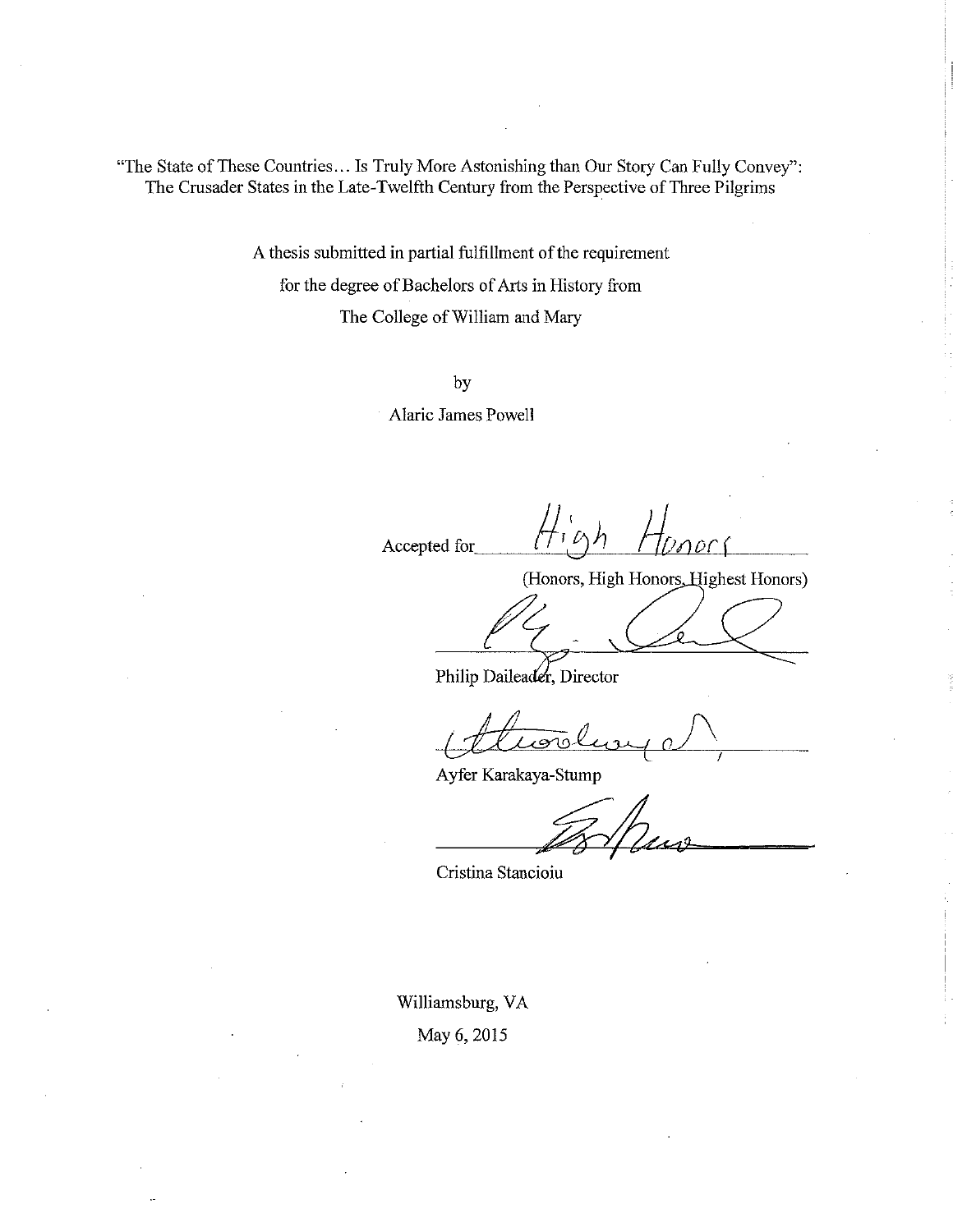To Ronald and Lisa Powell, for convincing me to pursue what I love,

Phillip Daileader, for granting the override into History 240 that led me into the vast world of the Crusades,

Katie Moore, for her unconditional support over the past year,

Everyone involved with The Meridian Coffeehouse, for creating a community that I will never

forget,

And Tyler Arruda (1992-2015), for being a friend. We will get Five Guys together someday.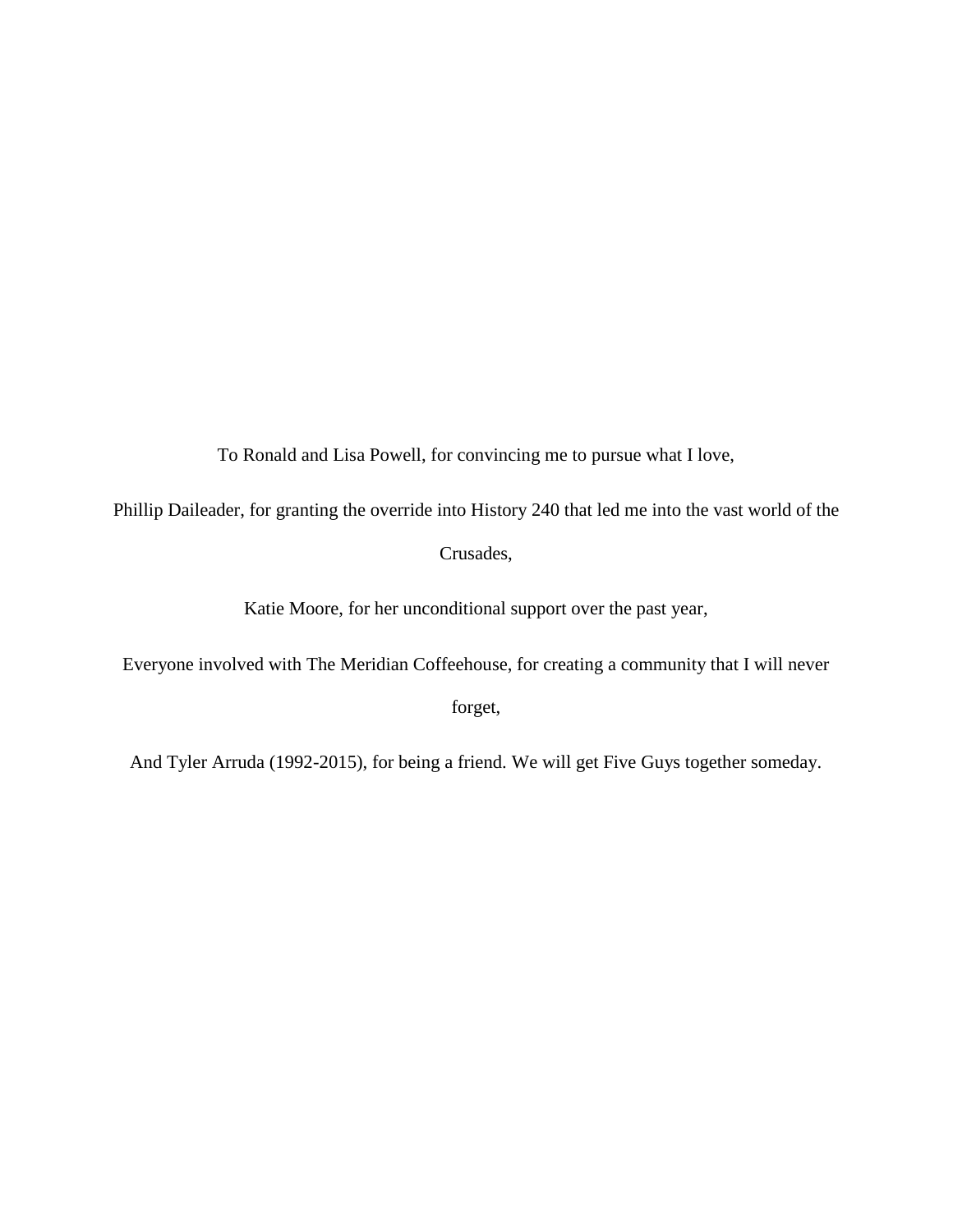## **Table of Contents**

| I.  | Introduction                               |    |
|-----|--------------------------------------------|----|
| П.  | Chapter 1: The Perception of the Holy Land | 9  |
| Ш.  | Chapter 2: The Society of the Holy Land    | 26 |
| IV. | Conclusion                                 | 56 |
| V.  | Bibliography                               | 66 |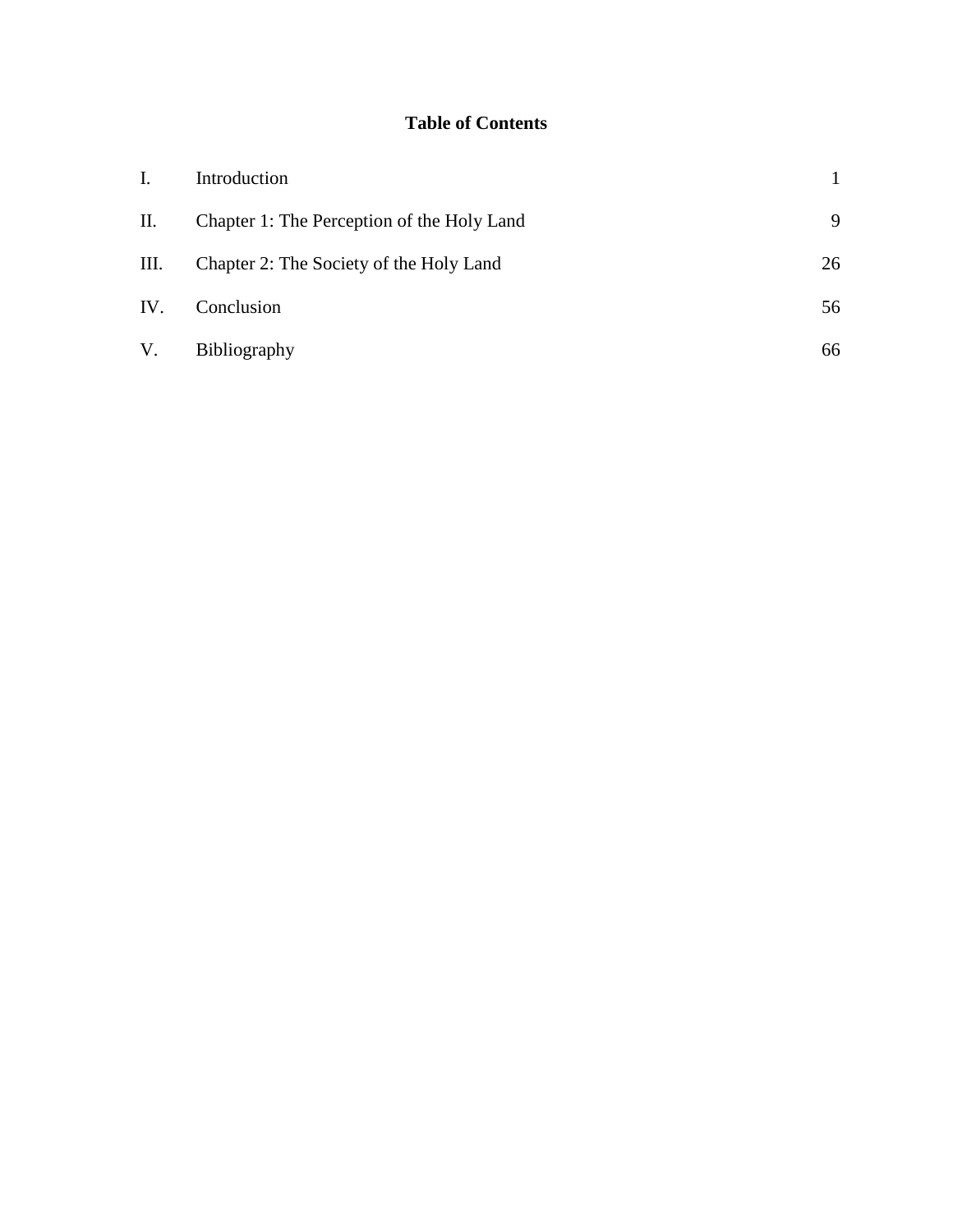#### **Introduction**

With Pope Urban II's fateful speech at the Council of Clermont in 1095, the landscape of Christian-Islamic relations was forever altered, as a people hardly known by most Europeans became one of the vilest races of pagans known to man and the tyrannical occupiers of Jesus Christ's homeland. The centuries of Crusades that followed this moment would see the precursor to European colonialism take effect in the Levant, starting with the major territorial gains of the First Crusade made by a multinational coalition of knights, holy men, and settlers looking to recover the Holy Land in the name of Christianity. This initial salvo in the Holy War reached its peak with the capture of Jerusalem by Crusader forces on July 15, 1099, when thousands of the city's inhabitants were slaughtered and the empty streets of the holiest city on Earth exclusively belonged to this cosmopolitan group of Europeans. The decades that followed would see scattered periods of peace and war between the Latins and their Muslim neighbors, as Saracen forces began to push back on the inroads made by those first Crusaders. Islamic leaders like Zengi, Nur al-Din, and Saladin led the Muslim counterattack over the course of the twelfth century, as they attempted to retake the lands their predecessors had lost. Throughout this tumultuous century, the Crusader states and their societies persevered, as people from across Eurasia and Africa continued to travel through the Levant.

Those who made their way to the Holy Land during this time arrived for reasons both religious and secular in nature. European knights and nobles during the major Crusading initiatives would come for promises of indulgences, a sense of purpose, and the glory to be found in defending the Holy Land. Among European and Muslim civilians, trade with the inhabitants of the Crusader states was a major incentive for entering the territory while conducting business. Others outright immigrated to the Crusader states from Europe, seeking to find a new life in the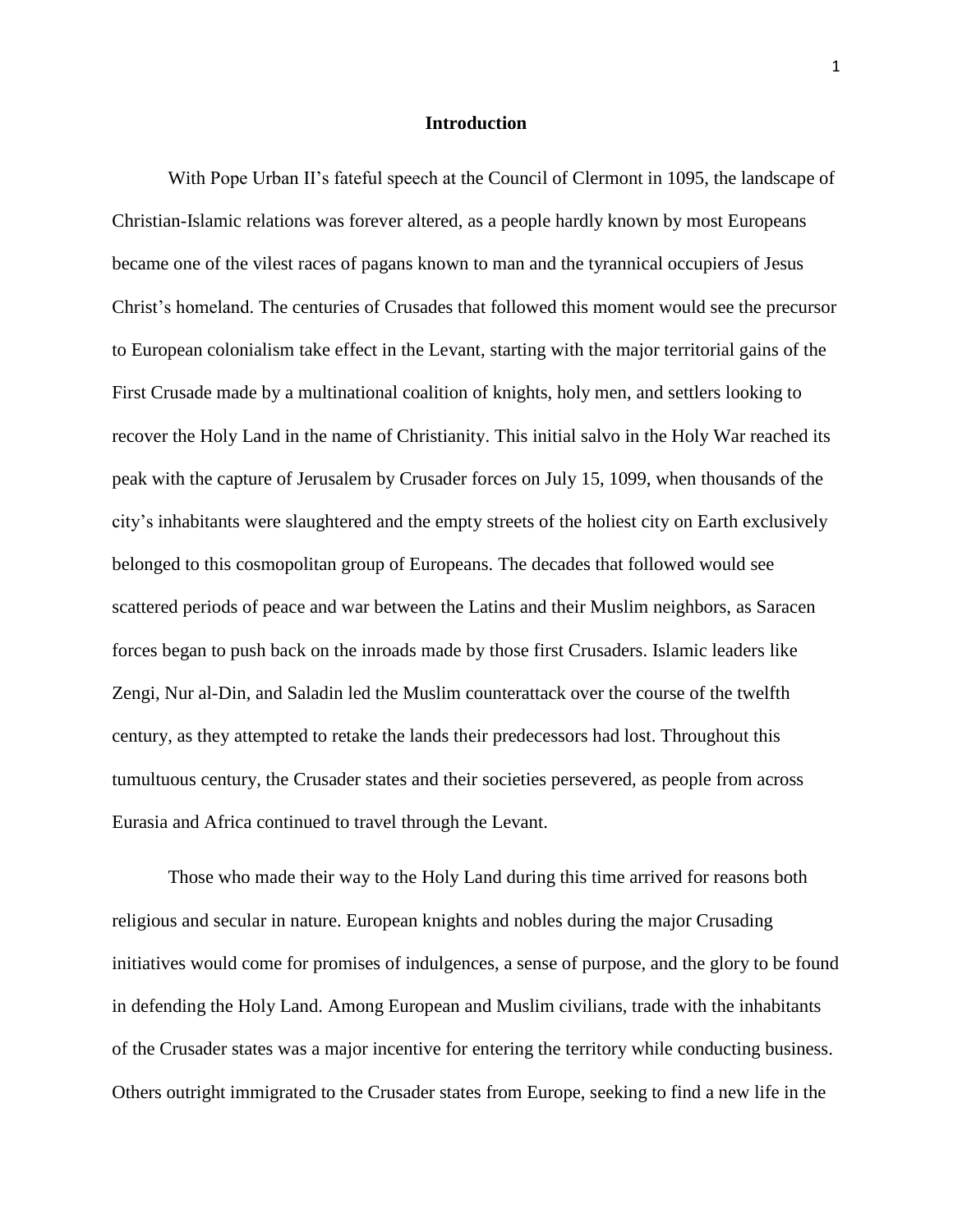Levant. Oftentimes, those who came into the Crusader states were pilgrims seeking to venerate some of the most holy sites of the major monotheistic religions before returning to their homelands.

The three men who form the focus of this thesis' research – John of Würzburg, Theoderich, and Ibn Jubayr – were all pilgrims traveling through this part of the world in the late twelfth century. Both John and Theoderich were visiting Jerusalem and various sites throughout the Holy Land from their native Germany, while Ibn Jubayr entered the region to board a boat back to his native country of Spain after having made his pilgrimage to Mecca. Their journeys through the Levant spawned accounts of their travels that were copied and spread across Europe for centuries, forming a critical basis for the scholarship of the Crusades.

Arising first in the fourth century, pilgrim guides have proved to be invaluable sources of material for histories of the Christian world, particularly the accounts made by those who sought to make the ultimate pilgrimage to Jerusalem. This tradition can be dated back to the anonymous Bordeaux pilgrim, who traveled from his native France to the Levant between 333 and 334, mere decades after the Edict of Milan had formally legalized Christianity within the Roman Empire. Pilgrim guides served a variety of needs, depending on the intentions of the writer and the background of the reader. They could function as literal guides for those who intended to make a pilgrimage, describing how to reach holy sites while offering the religious context of these attractions, or they could act as a "spiritual pilgrimage" for those readers who were unable to make the physical journey to these Holy Places.<sup>1</sup> A number of pilgrim guides were composed during the nearly two centuries of Crusader rule within the Levant, with accounts written by

<sup>1</sup> John Wilkinson, Joyce Hill, and W.F. Ryan, eds., *Jerusalem Pilgrimage 1099–1185*, The Hakluyt Society, 2nd ser., vol. 167 (London: The Hakluyt Society, 1988), 2.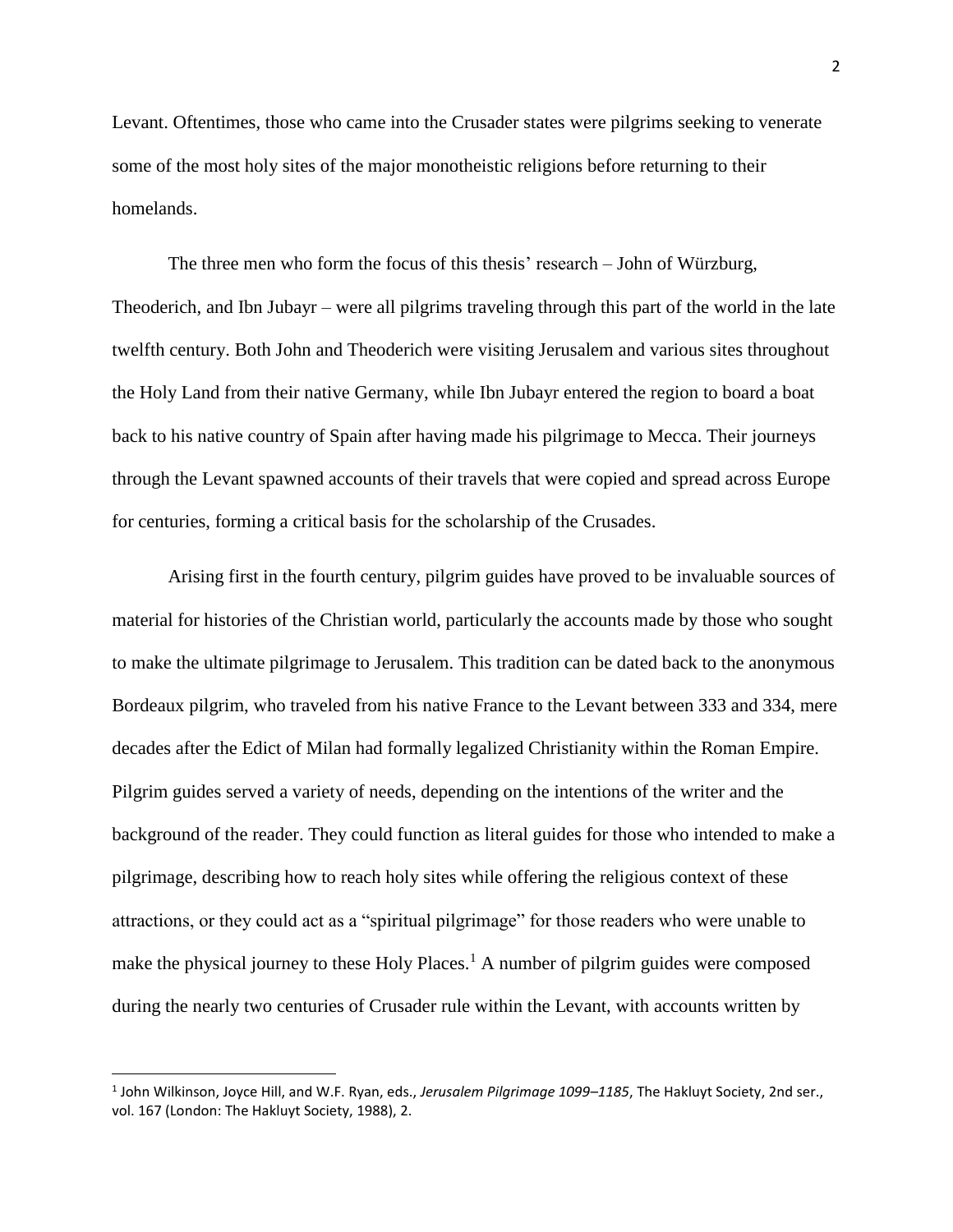Christians from England, Russia, Iceland, and continental Europe who all came to visit the land of Christ. The Crusader pilgrim guides saw a shift from previous iterations, which viewed the Holy Land as a collection of "various sacred spaces, which float as distinct ethereal entities in some abstract proximity to one another," to depictions of a landscape where there were "both sacred and profane spaces existing adjacent to and interconnected with one another," allowing historians to gleam even more information about the society and more secular elements of the Holy Land under Latin rule.<sup>2</sup> Two of these accounts from the first century of Crusader occupation, John of Würzburg's *Description of the Holy Land* and Theoderich's *Guide to the Holy Land*, each contribute especially valuable information pertaining to the colonial society of the Crusader states.

John of Würzburg was a priest within the German town of Würzburg who visited the Holy Land in the latter half of the twelfth century, later writing an account of his journey soon after 1200. In the preface to his 1890 English translation of the text, Aubrey Stewart places John's pilgrimage sometime between 1160 and 1170, based on his depiction of a Crusaderoccupied Jerusalem and the description of Church of the Holy Sepulchre corresponding with its state just prior to its restoration.<sup>3</sup> John Wilkinson et al. place John's pilgrimage at about 1170, based on a "conjectural date" for the rebuilding of the church at Gethsemane in Jerusalem, described by John in the text.<sup>4</sup>

The origins of Theoderich are less clear than John of Würzburg's. Stewart – who translated Theoderich's pilgrim guide in 1897 – suggests that Theoderich was a Rhinelander who

 $<sup>2</sup>$  Basit Hammad Qureshi, "A Hierophany Emergent: The Discursive Reconquest of the Urban Landscape of</sup> Jerusalem in Latin Pilgrimage Accounts from the Twelfth Century," *The Historian* 76, no. 4 (2014): 731. <sup>3</sup> Aubrey Stewart, preface to *Description of the Holy Land*, by John of Würzburg, trans. Aubrey Stewart (London: Palestine Pilgrims' Text Society, 1890), x.

<sup>4</sup> Wilkinson, Hill, and Ryan, eds. *Jerusalem Pilgrimage*, 21.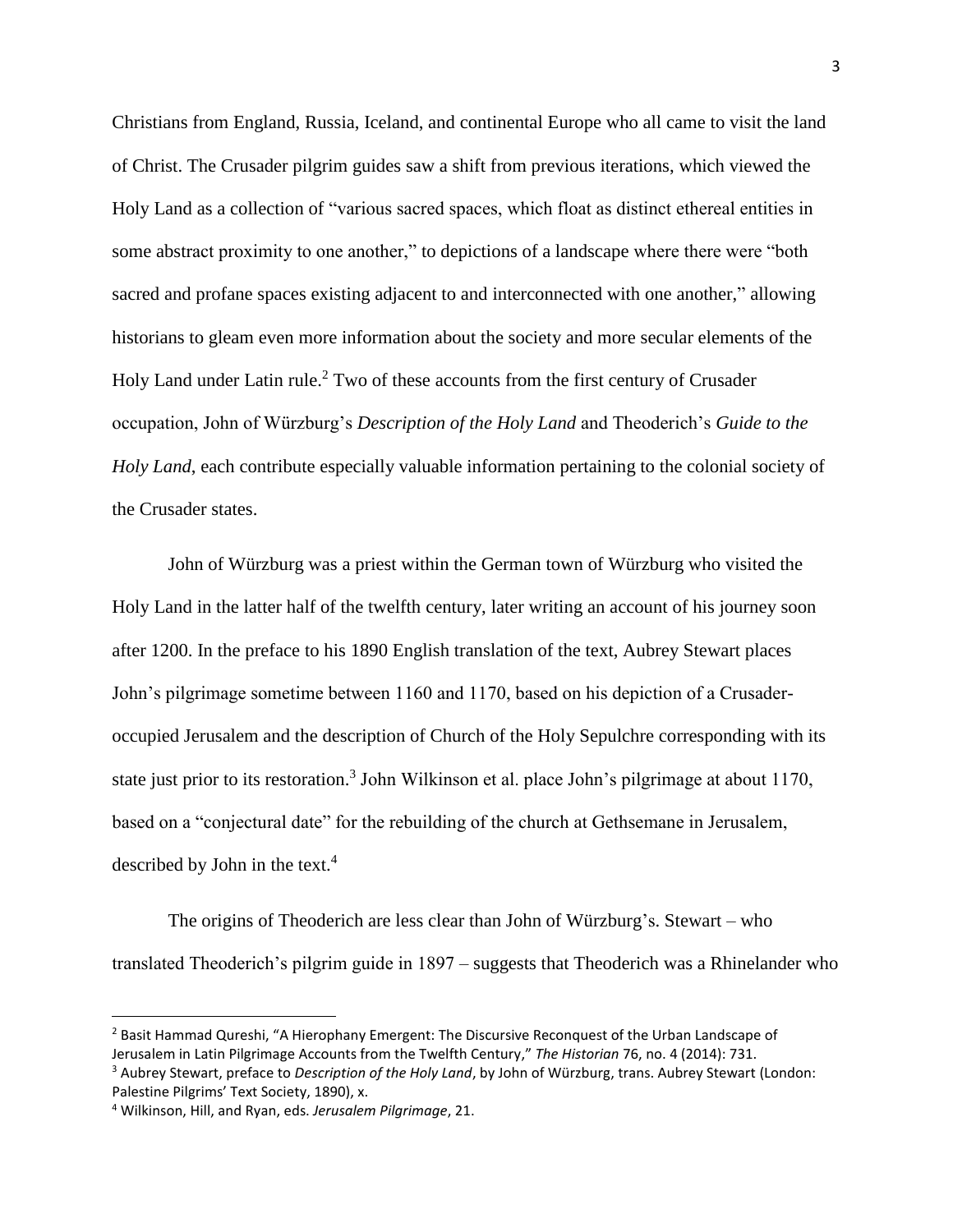served as the Bishop of Würzburg "for one year, two months, and fourteen days" between 1223 and 1224. <sup>5</sup> However, it has been proposed that instead of serving as the Bishop of Würzburg, Theoderich might have been a monk at the Hirsau Abbey – roughly 150 kilometers southwest of Würzburg – based on interpretations of the guide's original Latin text and an abbreviation of his native city.<sup>6</sup> As for the date of his pilgrimage, Stewart believes it took place sometime between 1171 and 1173, since King Amalrich (r. 1162-73) was not included in Theoderich's description of the Tomb of the Kings in Jerusalem, and the town of Paneas was described as being lost by the Crusaders, which occurred in  $1171$ .<sup>7</sup> Wilkinson et al. calculate a broader timescale of 1169-74, based on the appearance of the Belvoir castle (the Hospitallers were granted the land in 1168 to build the fortification) and a reference to Nur al-Din (d. 1174) as an enemy in the present tense, while Ronald Musto finds a date around 1172 to be the most likely.<sup>8</sup>

It appears that there may have been some sort of connection between John of Würzburg and Theoderich, either on a personal or a purely textual level. In his Dedicatory Epistle, John "wishes health and a sight of the heavenly Jerusalem to his beloved friend and follower Dietrich," a name which scholars have long interpreted as a possible synonym for Theoderich.<sup>9</sup> Regardless of whether the two actually knew one another, Theoderich was very much aware of John of Würzburg's account, quoting and paraphrasing sections of its text throughout his own work, a practice typical of medieval pilgrim guide writing.

<sup>8</sup> Wilkinson, Hill, and Ryan, eds., *Jerusalem Pilgrimage*, 22; Musto, introduction to *Guide to the Holy Land*, xxi.

 $\overline{a}$ 

<sup>5</sup> Stewart, preface to *Description of the Holy Land*, ix-x; Aubrey Stewart, preface to the first edition of *Guide to the*  Holy Land, by Theoderich, trans. Aubrey Stewart, 2<sup>nd</sup> ed. (New York: Italica Press Inc., 1986), xi.

<sup>6</sup> Ronald G. Musto, introduction to *Guide to the Holy Land*, xxii.

<sup>7</sup> Stewart, preface to the first edition of *Guide to the Holy Land*, xiv-xvi.

<sup>9</sup> John of Würzburg, *Description of the Holy Land*, 1.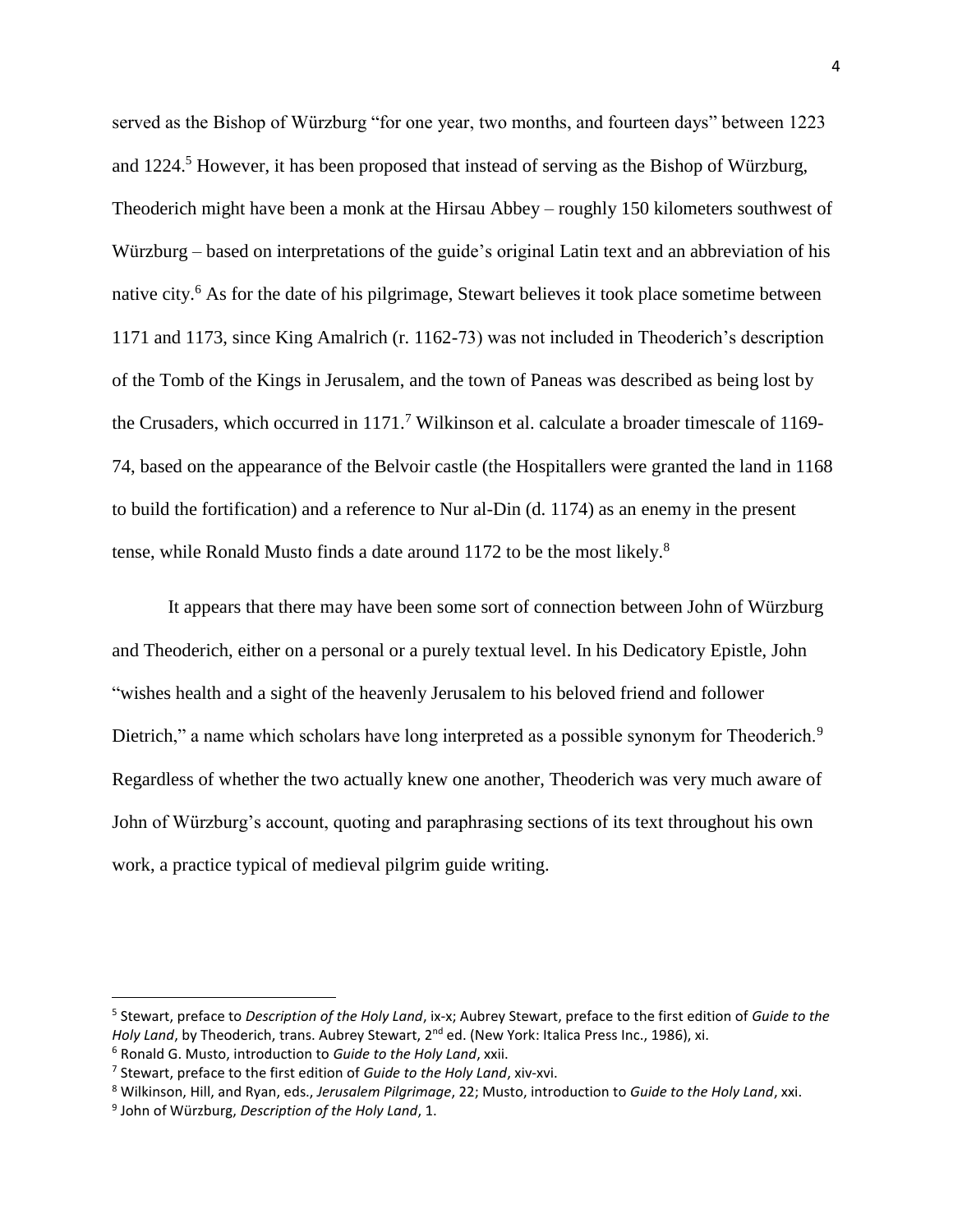Many sections of John's text utilized by Theoderich actually originated in what Wilkinson et al. identify as *The Work on Geography*, <sup>10</sup> an anonymous piece of literature composed sometime between 1128 and 1137, which has since been lost. This guide, which would have drawn extensively on Saint Jerome's fourth-century *Liber locorum*, was a survey of the Holy Places found within the Levant. John utilized passages from the work that described parts of the Holy Land he was unable to visit, in an effort to provide the most comprehensive pilgrim guide for his audience. Since Theoderich only quotes sections of *The Work on Geography* that appear within John of Würzburg's account, it can be determined that Theoderich must have used John's *Description of the Holy Land* while writing his own work, without access to *The Work on Geography*. 11

Similar to *Guide to the Holy Land* and *Description of the Holy Land*, *The Travels of Ibn Jubayr*<sup>12</sup> was published after the Valencian author completed a religious pilgrimage, traveling from his native Spain to Mecca. Born in 1145, Abu 'l-Husayn Muhammad ibn Ahmad ibn Jubayr rose through the bureaucratic ranks, becoming the secretary to the Governor of Granada by 1182. The inspiration to commence his first Hajj was supposedly born out of an episode with the Governor, where he was pressured to drink seven cups of wine; a drink forbidden under Islamic law. The Governor immediately regretted his command and as an apology, he was said to have filled Ibn Jubayr's wine cup with gold dinars seven times. After this incident, Ibn Jubayr decided to conduct the Hajj not only to fulfill his obligation as a Muslim, but also as an attempt

<sup>&</sup>lt;sup>10</sup> Previous scholarship had noted the similarities between John of Würzburg and Theoderich's text long before this identification by Wilkinson et al., with Stewart referring to "a brief geographical and historical account of the Holy Land and its neighbourhood which was then much in men's hands and which will here for the sake of shortness be called 'the old compendium.'" See Stewart, preface to the first edition of *Guide to the Holy Land*, xi-xii.

<sup>11</sup> Wilkinson, Hill, and Ryan, eds., *Jerusalem Pilgrimage*, 12-15, 21.

<sup>12</sup> The original title of Ibn Jubayr's work was *Tadhkira bi'l-Akhbar 'an Ittifaqat al-Asfar*, which translates as "An Account of the Events that Befell upon Certain Journeys." See Ian Richard Netton, *Seek Knowledge: Thought and Travel in the House of Islam* (Richmond, Surrey: Curzon Press, 1996), 96.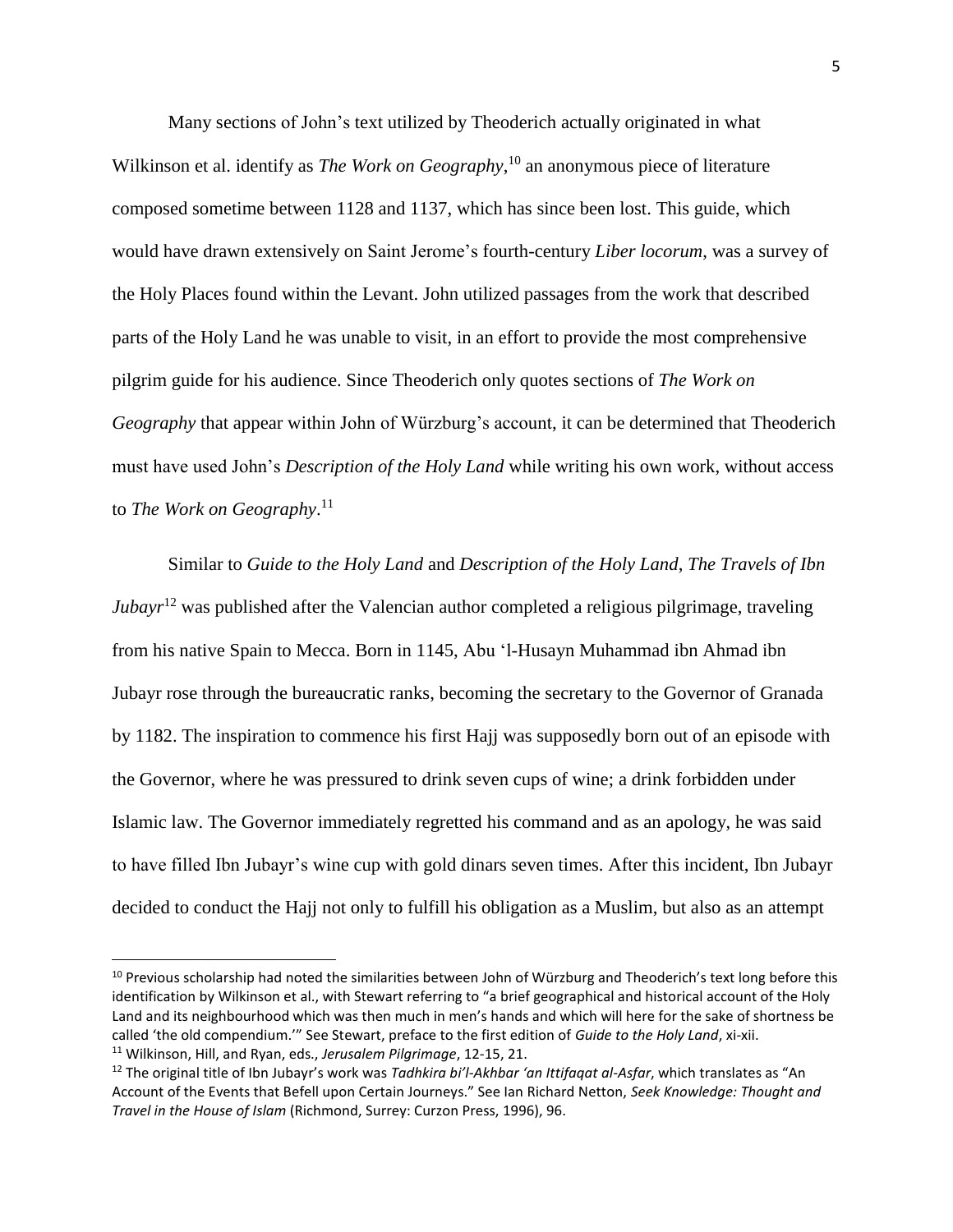to seek forgiveness from Allah for his actions. He began his excursion on February 3, 1183, boarding a Genoese ship bound for Egypt. Via camel and boat, Ibn Jubayr would travel to the Red Sea and cross it to reach Arabia, where he reached his destinations of Mecca and Medina. For his return trip, he travelled with a caravan to Baghdad, crossing through Iraq into northern Syria, arriving in Damascus. From there, he made his way into the Crusader states, eventually departing from the Latin-held city of Acre in a boat bound for Spain. The ship wrecked off the shores of Sicily, where the island's king, William II, took him into his court for three months before Ibn Jubayr departed, arriving in his homeland on April 25, 1185. Ibn Jubayr would make another eastward voyage between 1189 and 1191, but passed away during his final expedition, in the city of Alexandria on November 29, 1217.<sup>13</sup>

Ibn Jubayr's account of his first two-year pilgrimage is viewed as the prototype of the *rihla* genre of Islamic literature, a form of writing based on the experiences of Muslim travelers. *The Travels of Ibn Jubayr* was compiled from the journals that he maintained throughout his journey, causing Ian Netton to remark that the man "must have been a frequent, careful and punctilious diarist."<sup>14</sup> Ibn Jubayr's notes were edited by one of his pupils and published soon after his return to Spain, retaining the structure of its source material in the form of a narrative firmly divided by the Islamic months of the year.<sup>15</sup> This is in contrast to the Christian pilgrim guides of John of Würzburg and Theoderich, where the accounts were separated into a sizable number of small sections, each pertaining to either one site of veneration or a number of Holy

<sup>13</sup> Roland Broadhurst, introduction to *The Travels of Ibn Jubayr*, by Ibn Jubayr (1952; repr. New Delhi: Goodword Books, 2013), 15-9; Methal R. Mohammed-Marzouk, "Knowledge, Culture, and Positionality: Analysis of Three Medieval Muslim Travel Accounts," *Cross-Cultural Communication* 8, no. 6 (2012): 6; Netton, *Seek Knowledge*, 95- 100.

<sup>14</sup> Netton, *Seek Knowledge*, 127-30.

<sup>15</sup> William Wright, preface to *The Travels of Ibn Jubayr*, by Ibn Jubayr, rev. ed. (1907; repr., Cambridge: E.J.W. Gibb Memorial Trust, 2007), 13-20; Netton, *Seek Knowledge*, 127-30.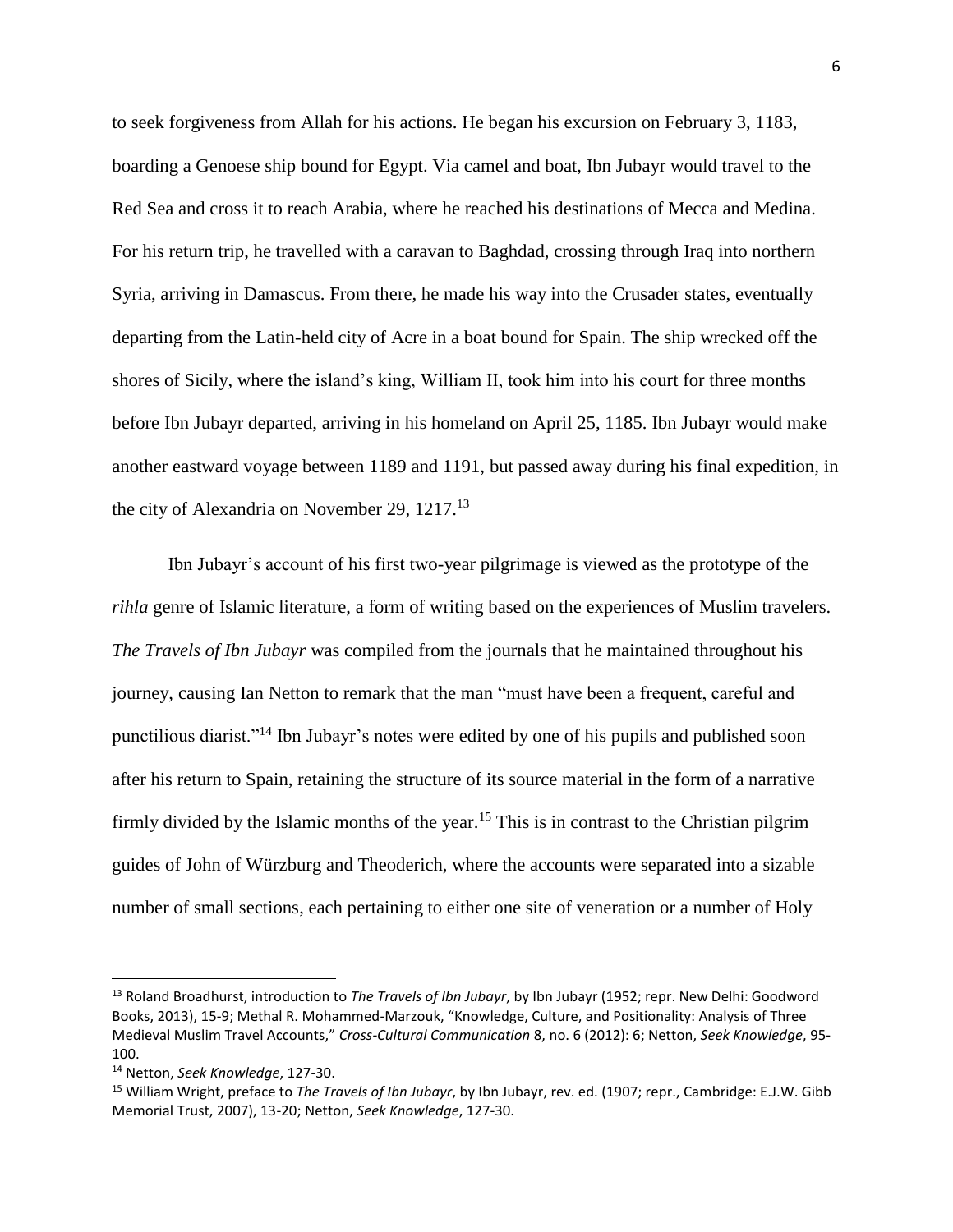Places close to one other. The different approaches are indicative of how the three pilgrims wished to present their final product. The two Christians were writing a guide that would serve as a detailed account of the Holy Land and its Holy Places that a reader could then attempt to either physically or mentally visit. In contrast, Ibn Jubayr's account spans the course of over two years and multiple continents, with the intention of being a piece of literature rather than a utilitarian tool for those wishing to experience a similar pilgrimage.

All three of these men were merely travelers to the Crusader states in the late twelfth century, casting a passing glance at the new cosmopolitan society being created in the Levant. The Kingdom of Jerusalem, County of Tripoli, and Principality of Antioch consisted of a wide variety of individuals: Syrian Christians and Muslims native to the land, European Crusaders from a number of nations all across the continent, and a variety of other non-indigenous minorities like the Maghrebis. The Latin East saw a unique concentration of social interaction across nationalities and ethnicities, as groups from different backgrounds attempted to settle within newly established states operated by those whose "homeland" was thousands of miles away. These three men witnessed this world first-hand, and through their accounts historians have been able to piece together elements of Crusader society in conjunction with other sources such as (but not limited to) Christian and Muslim chronicles by William of Tyre and Ali ibn al-Athir, letters to and from the Crusader states, legal tracts from the Latin administration, archeological work in the Holy Land, and a diverse selection of other sources.

The first chapter of this thesis examines the observations of these three authors – with special attention paid to John of Würzburg and Theoderich – on places of worship, as the Crusaders attempted to "restore" their specific brand of Latin Catholicism to the Holy Places of the Levant and thereby cement the legitimacy of their rulership. During this campaign, the Latins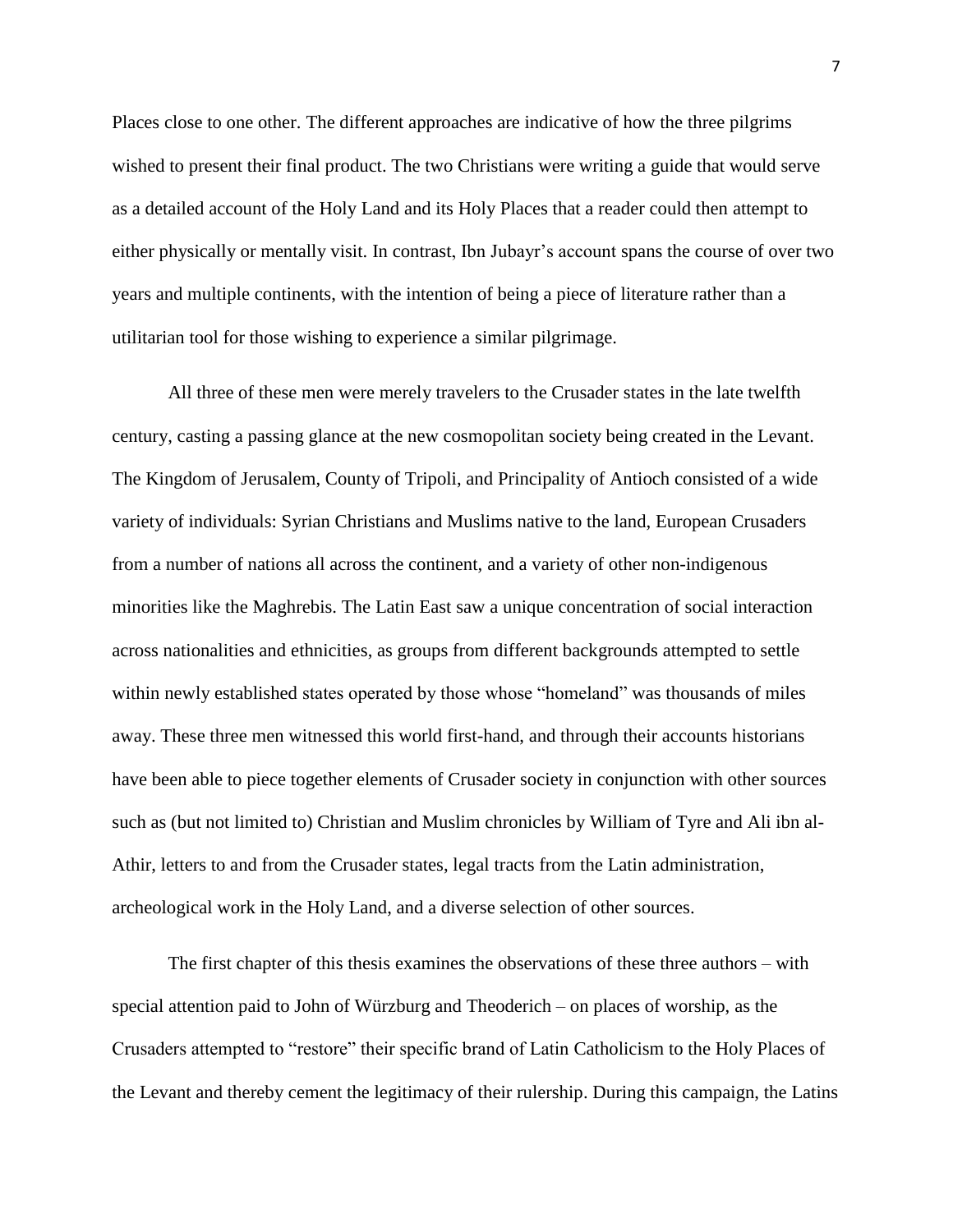appropriated buildings and traditions directly from their former owners, both Christian and Muslim, and would create their own novel venerations fit to match their own expectations of how the land of Christ should be treated. The second chapter analyzes the society of the Crusader states in the late-twelfth century, using anecdotes and social encounters from all three pilgrimwriters to portray a Latin administration seeking to create a multiethnic society that could integrate a wide variety of nationalities underneath Crusader rule, particularly in relation to its Latin Christian and Muslim communities. The accounts reveal critical issues in the Crusader states, where interconnected problems such as external pressures, the lack of a colonizing population, and dependence on other entities foretold the imminent collapse of the Crusader states. All three of these pilgrim-writers are well known within Crusader scholarship, with modern historians having studied their accounts since the nineteenth century, and the conclusion of this paper will address the historiographical significance of its findings. From all of this, a picture of the Crusader states can be gleaned: a view of this colony established by outsiders from the vantage-point of three individuals who were themselves outsiders to the Levantine world.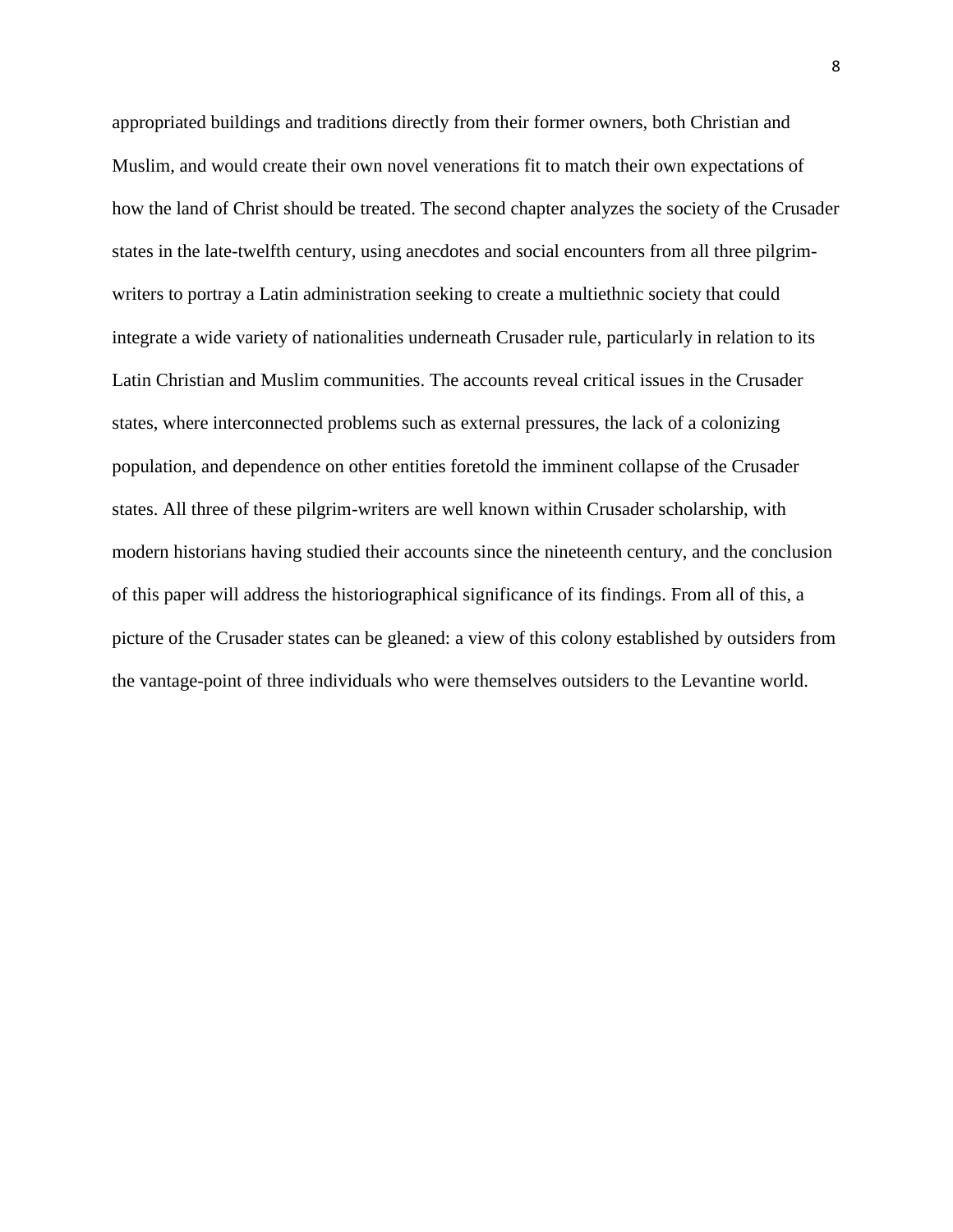### **Chapter 1: The Perception of the Holy Land**

Upon the arrival of the Crusaders, Latins strove to understand the holy topography of Jerusalem and the Holy Land, which had been under the rule and care of Byzantines, Eastern Christians, and Muslims for centuries beforehand. The Crusaders instituted a policy of restoring Christianity – specifically their own Latin Catholicism – to the region, which involved the appropriation of both Muslim and Christian religious sites, turning them into Latin Christian places of worship. While reestablishing what they believed to be the "true" biblical history of the Holy Land, the Crusaders could misidentify or mangle the provenances of Holy Places and religious buildings, and the Latins could disagree amongst themselves over the exact nature of these venerations. In all of these respects, the most prominent example of Crusader appropriation emerges in their treatment of the Dome of the Rock.

John of Würzburg encountered this structure not too long after his arrival in the Holy Land, having landed in Acre and continued on through well-established pilgrim routes to reach Jerusalem. Like many other Crusader pilgrims, he misidentified the structure as the Jewish Temple, which also once stood on the Temple Mount. This trend among Christians dates back to the time of Abbasid rule in Jerusalem, when Christians were banned from entering the Temple Mount. The Dome of the Rock and the nearby Al-Aqsa Mosque were respectively considered to be the Jewish Temple and Solomon's Palace.<sup>16</sup> The former was venerated as a Christian house of worship known as the Temple of the Lord, or Templum Domini, and was officially dedicated in 1141.<sup>17</sup>

<sup>16</sup> Wilkinson, Hill, and Ryan, eds., *Jerusalem Pilgrimage*, 28-38.

<sup>17</sup> Jaroslav Folda, *The Art of the Crusaders in the Holy Land: 1098-1187* (Cambridge: Cambridge University Press, 1995), 249.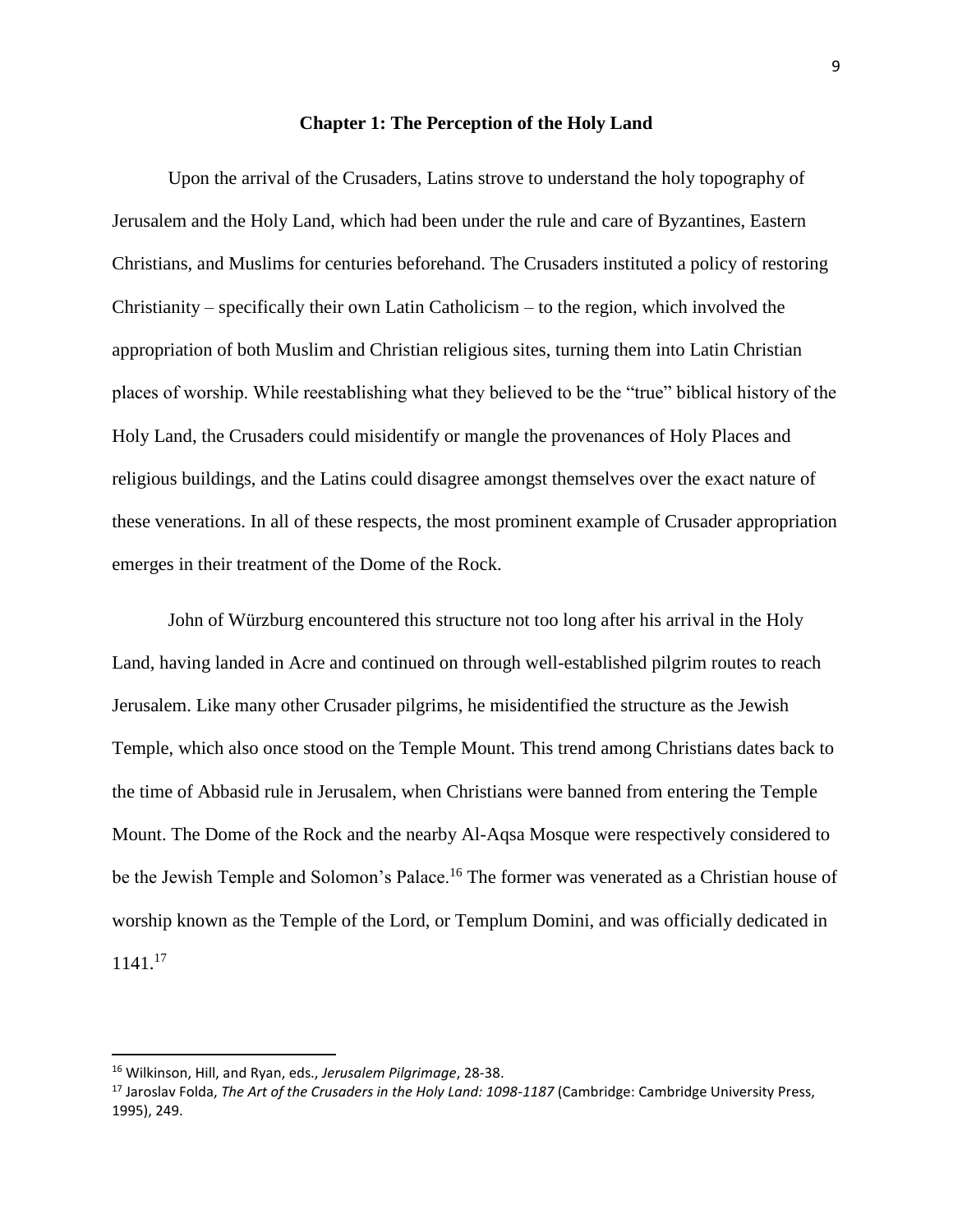John perceives the Dome of the Rock as the Third Temple, a restoration of the Temple destroyed by the Romans during the first century CE, referring to the structure in the twelfth century as "this present Bethel," but also remarking that "it is not known exactly in what king's reign it was restored." John lists a number of possibilities that had been suggested by other individuals: Helena (the mother of Emperor Constantine), Emperor Heraclius, and Emperor Justinian were all Byzantines from centuries before John's lifetime who were rumored to be the founder of the Templum Domini. The fourth patron that John of Würzburg lists was "some Emperor of Memphis in Egypt," presumably a reference to the Fatimid caliph or one of the caliphate's predecessors there.<sup>18</sup> This theory of the building being a Muslim construction appears to have been held by at least some of the Crusaders and potentially all of the Greeks in twelfthcentury Jerusalem.<sup>19</sup> John's language here is particularly interesting, as he notes how this leader would have constructed the Temple "in honour of *Allah Kebir*, that is, 'God most high,' because to Him all languages join in rendering their devout service."<sup>20</sup> In his article detailing shared venerations of Holy Places by Christian and Muslims during the Crusades, Andrew Jotischky states that this line from John of Würzburg demonstrates that "he recognises some spiritual affinity between Muslim and Christian worship of a single, omnipotent God."<sup>21</sup> This is a surprising admission on the part of John, given the tendency of his contemporaries to regard the words "Muslim" and "pagan" as synonyms.<sup>22</sup> This type of statement indicates a slightly more

<sup>18</sup> John of Würzburg, *Description of the Holy Land*, 10-11.

<sup>19</sup> Wilkinson, Hill, and Ryan, eds., *Jerusalem Pilgrimage*, 41-3.

<sup>20</sup> John of Würzburg, *Description of the Holy Land*, 11.

<sup>&</sup>lt;sup>21</sup> Andrew Jotischky, "Pilgrimage, Procession and Ritual Encounters between Christians and Muslims in the Crusader States," in *Cultural Encounters during the Crusades*, eds. Kurt Villads Jensen, Kirsi Salonen, and Helle Vogt (Odense: University Press of Southern Denmark, 2013), 246.

<sup>&</sup>lt;sup>22</sup> John V. Tolan, *Saracens: Islam in the Medieval European Imagination* (New York: Columbia University Press, 2002), 105-6.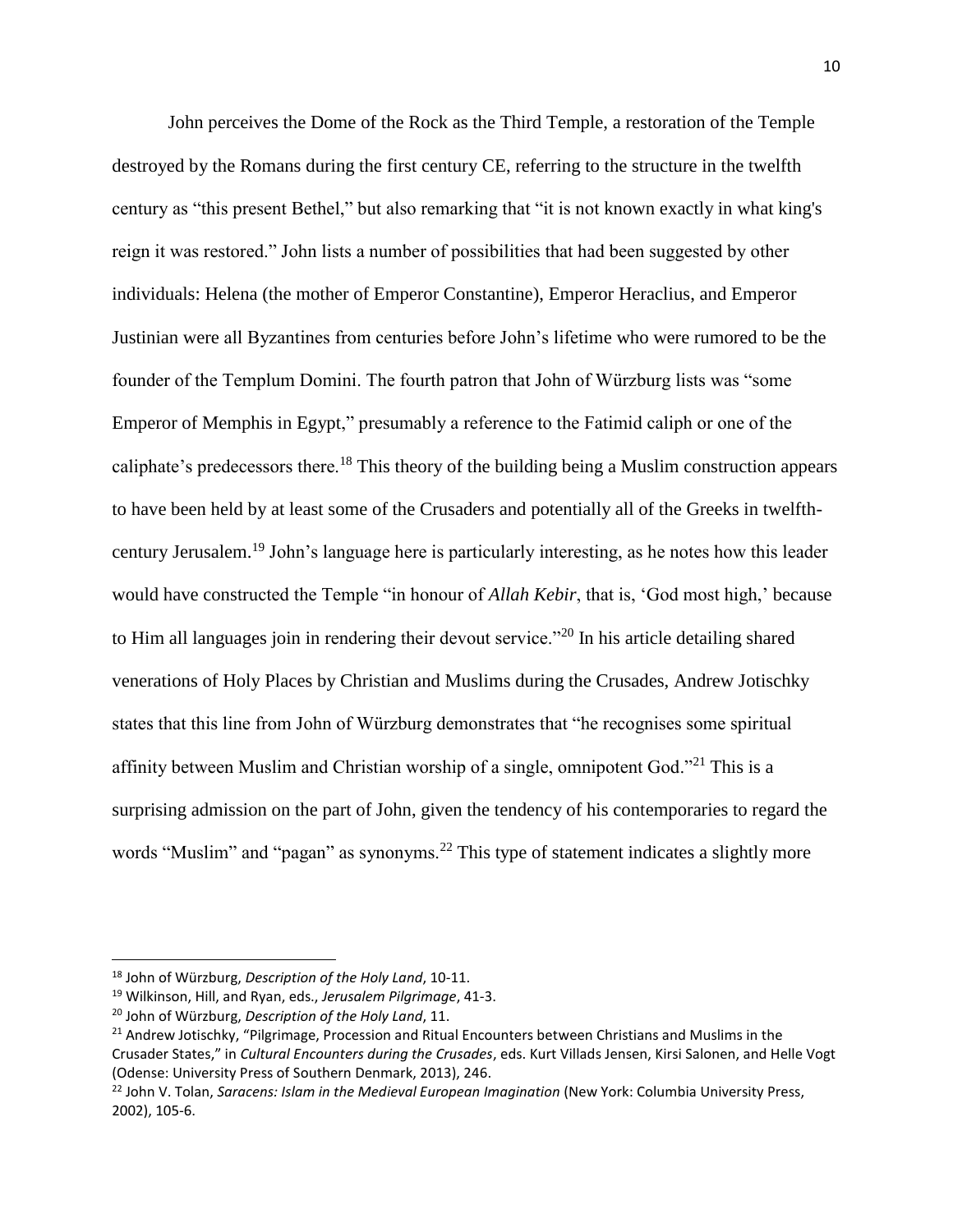nuanced approach employed by some Latins to understanding the Muslim population and their practices in the Crusader states.

As was the case for John of Würzburg, the Dome of the Rock plays a significant role in Theoderich's *Guide to the Holy Land* and the misidentifications in John's work appear here once again. Like his fellow pilgrim, Theoderich attempts to identify who exactly commissioned the construction of the Templum Domini. He offers a brief history of Solomon's Temple and its reconstructions, starting with the original building, which he notes was "not in a round form as we see it today, but oblong," a realization that most learned Christians pilgrims were able to identify from the Bible's descriptions of the Temple.<sup>23</sup> He then moves on to the Second Temple reconstructed by the Jewish people under the rule of Cyrus the Great. Theoderich sees the crackdown by the Syrian king Antiochus IV Epiphanes as the destruction of the Second Temple, which was then "rebuilt and restored" by Judah Maccabeus, marking the Third Temple. Then Herod "razed this Temple to the ground and built another greater one of more elaborate skill," marking its fourth construction, which was later obliterated by the Romans during the Siege of Jerusalem in 70 CE. $^{24}$ 

Theoderich sees the current Templum Domini as the fifth restoration of the Temple, "built by the Empress Helena and her son the Emperor Constantine in honor of our Lord Jesus Christ and his holy mother."<sup>25</sup> Theoderich's conclusion on the building's origins do provide a larger historical context for the Temple than John of Würzburg, although what Theoderich construes as the third and fourth reconstructions of the Temple are typically viewed as still being

 $\overline{a}$ 

<sup>23</sup> Theoderich, *Guide to the Holy Land*, 29; Pamela Berger, *The Crescent on the Temple: The Dome of the Rock as Image of the Ancient Jewish Sanctuary* (Leiden: Brill, 2012), 78-9.

<sup>24</sup> Theoderich, *Guide to the Holy Land*, 29.

<sup>25</sup> Theoderich, *Guide to the Holy Land*, 29.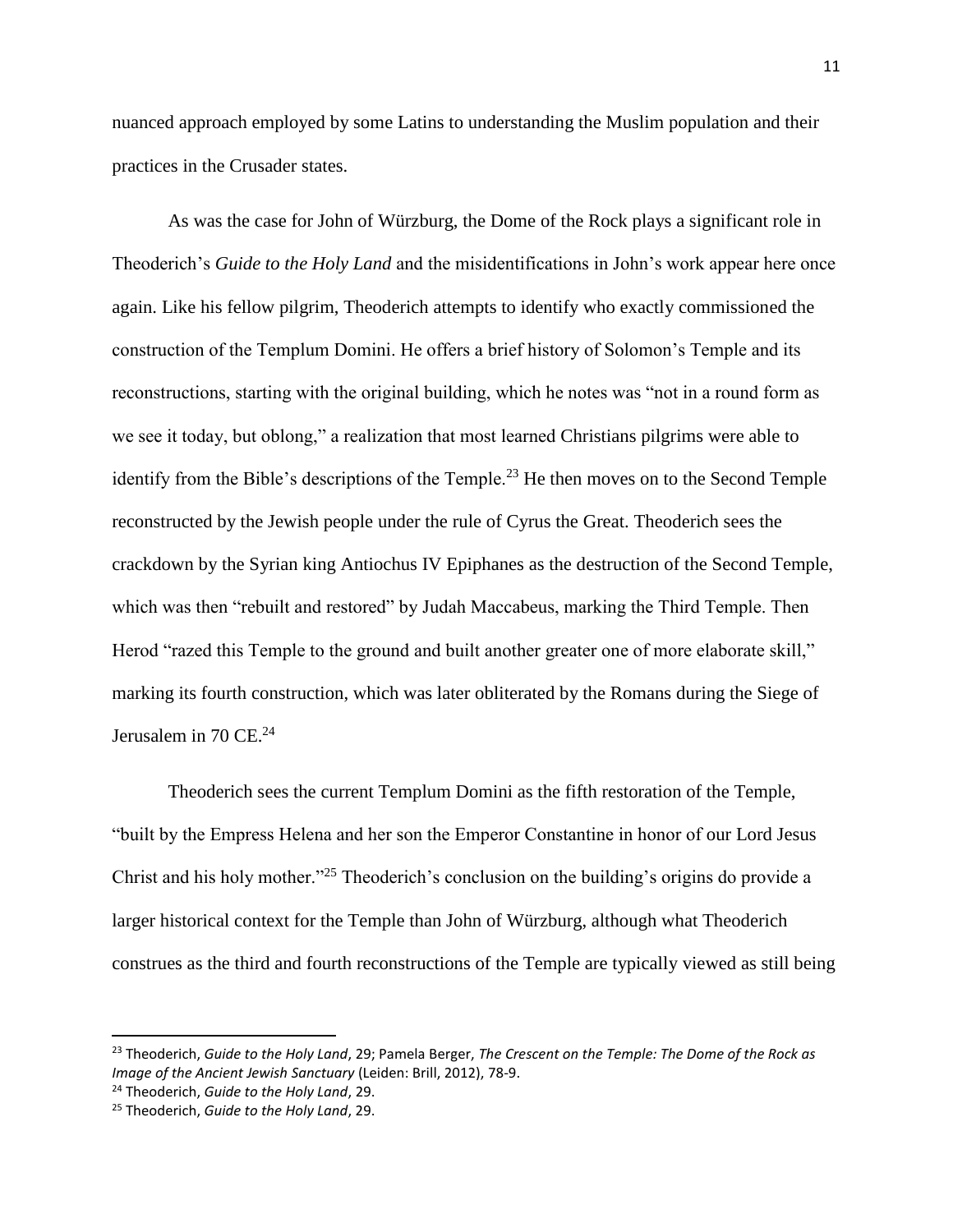within the realm of the Second Temple. His ultimate conclusion is also far more assured than John, who had provided a number of rulers only rumored to have rebuilt the Temple. Theoderich places the patronage squarely on Helena and Constantine, putting its construction along the same early fourth-century timeline as other buildings attributed to the two Byzantine leaders in the Levant, such as the Church of the Holy Sepulchre – whose location was said to have been discovered during Helena's pilgrimage – and the Church of the Nativity in Bethlehem. With this context, the Templum Domini can be seen as a church that was transformed into a mosque by the Muslims after their conquest of Jerusalem, then restored to its original Christian status with the arrival of the Crusaders in 1099. This historical backdrop further accentuates the line of thought that placed the Crusaders as the liberators of Jerusalem from Muslim oppression and highlights a Christian heritage to a reconstruction of the Temple.

Perhaps part of the reason why Theoderich and other Latins were so assured that the Dome of the Rock was indeed a Christian church was because of its most prominent and titular feature: the dome. When describing the nearby Palace of Solomon, Theoderich said the building was "supported by columns within like a church" and that a section of the building was "covered by a great round dome, so that, as I have said, it resembles a church."<sup>26</sup> The architects and builders of the Dome of the Rock were quite influenced by Byzantine architecture, which often utilized domes in its churches. The Dome of the Rock's titular feature even has a diameter which almost exactly corresponds with the dome featured in the Church of the Holy Sepulchre. The purpose and layout of the structure also bear a strong resemblance to the fifth-century Church of the Kathisma. Located between Jerusalem and Bethlehem, the building was an octagonal church that featured a sacred rock in its central space, where it was said that Mary had rested after

<sup>26</sup> Theoderich, *Guide to the Holy Land*, 30.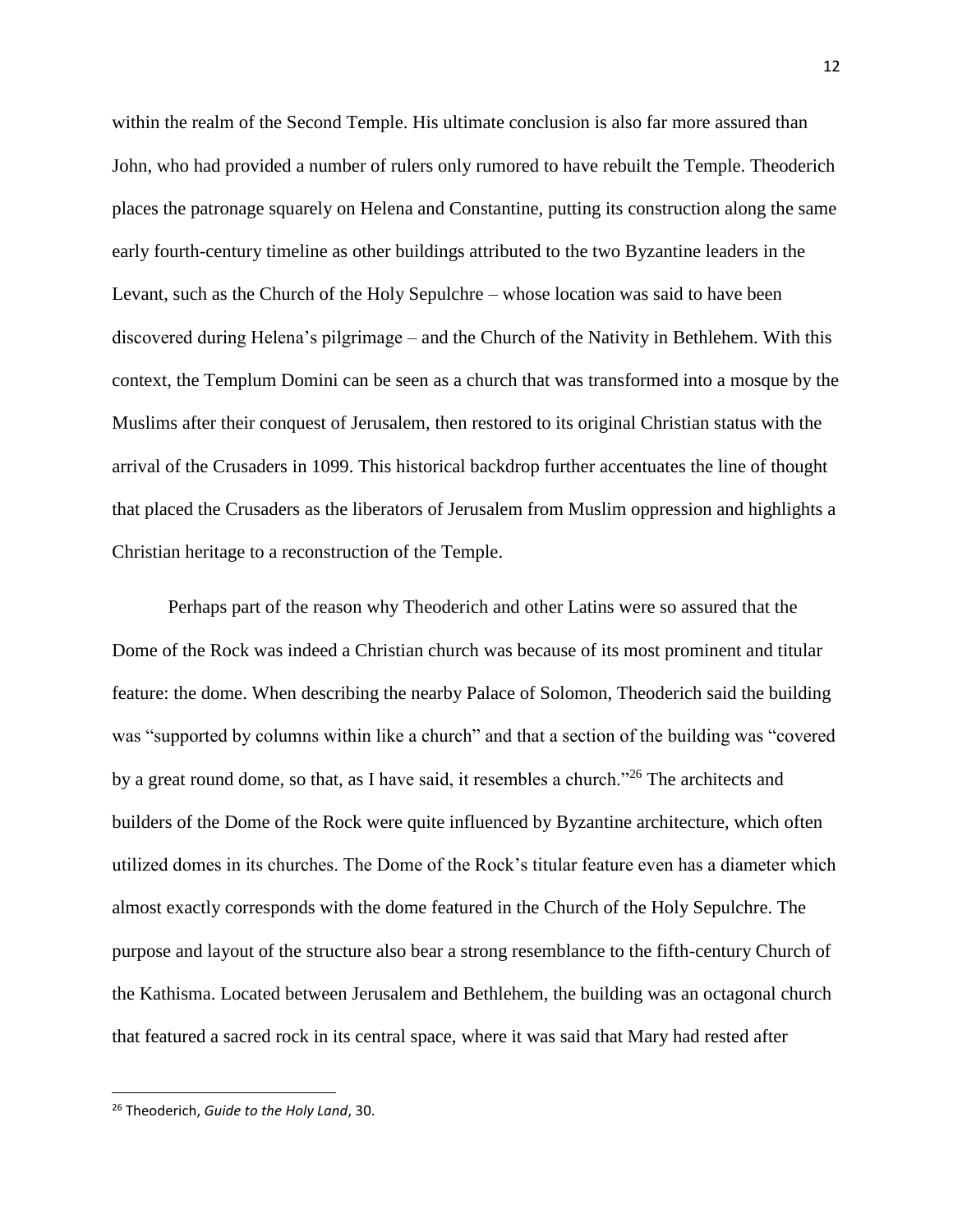feeling the birth pangs associated with Christ on her way into Bethlehem. As for its connections to the Jewish Temple, it is not known with absolute certainty if the Umayyad caliph 'Abd al-Malik was explicitly attempting to build a structure associated with the Temple during the Dome of the Rock's construction. However, accounts from a variety of Jewish and Muslim historians after its creation seem to indicate that there was an awareness of the site's history, and that the Dome of the Rock could have been built as a successor – thought not a reconstruction – of the Jewish Temple.<sup>27</sup>

The Dome of the Rock had been built to surround the Foundation Stone, the location where Muhammad was said to have ascended to Heaven during the Mi'raj. Upon their arrival, the Crusaders created their own venerations surrounding the Stone, as John of Würzburg remarked that the Stone had "been trodden on and [bore] the mark of the Lord's foot, when He alone by Divine strength withstood so many men and cast them forcibly out," a reference to the Cleansing of the Temple.<sup>28</sup> Before the Crusaders, this footprint on the Foundation Stone had been identified by Muslims as that of Muhammad, from his last step on the earthly plane before mounting Buraq and beginning his journey to Heaven. Perween Hasan suggests that this original veneration could have been "the Muslim answer to the Christian relic" found at the nearby Church of the Ascension on the Mount of Olives, where there are said to be footprints of Christ made by him before he began his own ascension to Heaven.<sup>29</sup> The Muslim traveler al-Harawi confirmed that the veneration at the Dome of the Rock had been given a new Christian context during his visit to the Holy Land in the 1180s, writing that "they put… over the place of the [Prophet's] foot a small gilded dome with raised marble pillars and they said it was the place of

<sup>27</sup> Berger, *The Crescent on the Temple*, 35-53.

<sup>28</sup> John of Würzburg, *Description of the Holy Land*, 13.

<sup>29</sup> Perween Hasan, "The Footprint of the Prophet," *Muqarnas* 10 (1993): 335.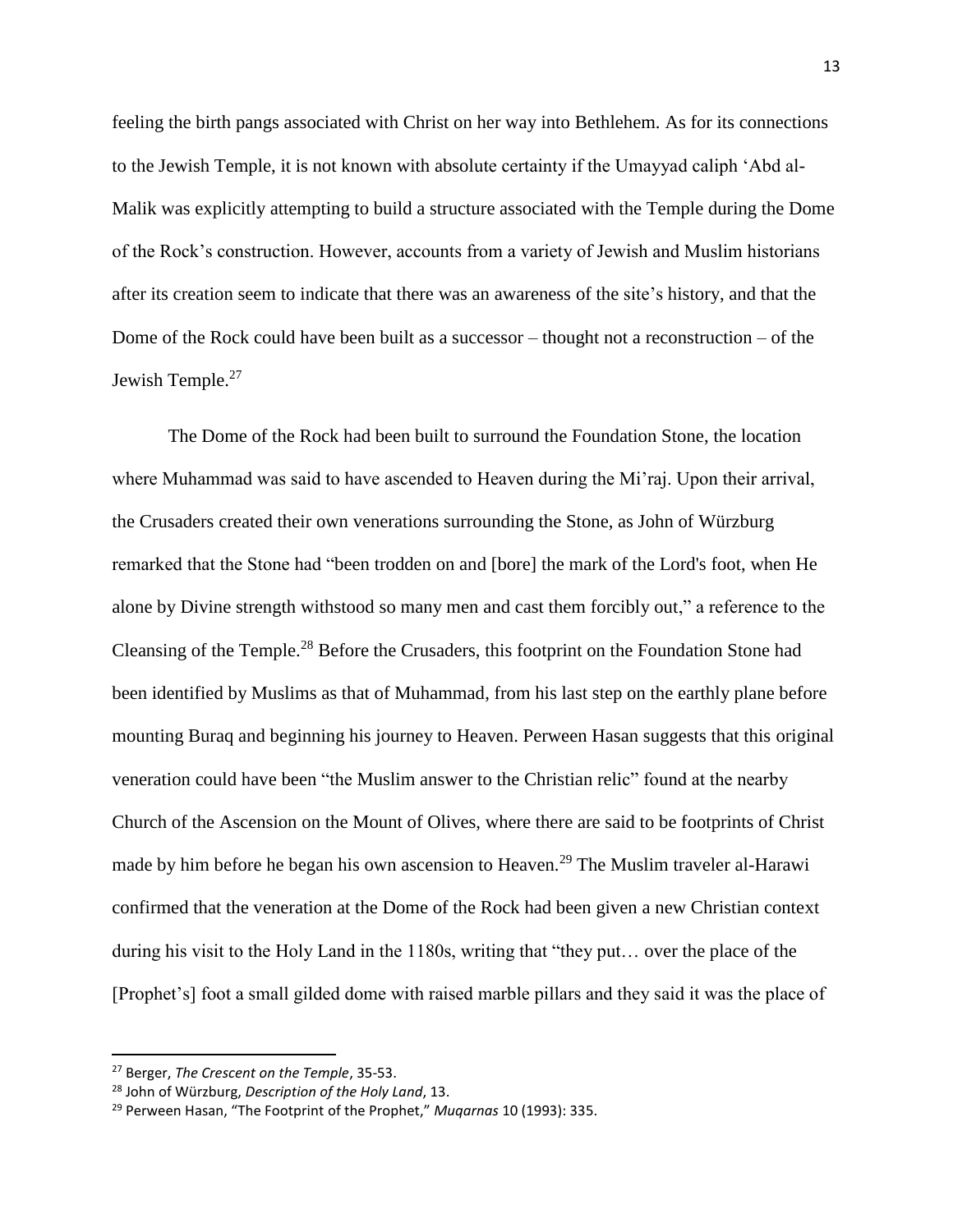the Messiah's foot."<sup>30</sup> The Christian ties to the footprint would not last long, as they were once again venerated as Muhammad's mark after Saladin retook Jerusalem in 1187.<sup>31</sup>

To have the Latins attribute a new meaning to a Muslim relic that itself was a response to an older Christian tradition is an especially interesting concept. The situation becomes even more jarring when it is considered that all of this is occurring within a structure built by the Umayyad caliphate but misidentified by the Latins as either a Greek or Fatimid recreation of an ancient Jewish temple. It speaks to the level of religious and political fluctuations in the Holy Land, as new religions and empires take control of the mythical aspects of the region and attempt to recreate it in their own distinct image. Appropriation and emulation were critical to interpretations of Jerusalem and the rest of the Holy Land, especially for the Crusaders, as they attempted to craft their own unique identity within a colonial structure.

During the building's tenure as the Templum Domini, the Latins installed a marble slab over the Foundation Stone and an iron gate to surround it. The marble was mounted sometime soon after the Augustinian canons were installed as guardians of the site in 1112, allowing for an altar to be placed there.<sup>32</sup> The metalwork, in a French Romanesque style, was completed sometime between the church's official rededication in 1141 and c. 1150, when an anonymous Icelandic pilgrim noted its presence, causing Jaroslav Folda to credit the gate as "the earliest Crusader work mentioned in the Templum Domini by any of the pilgrim accounts."<sup>33</sup> After detailing the appearance of the grille in *The Crusades: Islamic Perspectives*, Carole Hillenbrand "tentatively offers" a suggestion of deeper symbolism behind the appropriations and

<sup>30</sup> Quoted in Berger, *The Crescent on the Temple*, 80.

<sup>31</sup> Martin S. Briggs, "The Architecture of Saladin and the Influence of the Crusades (A.D. 1171-1250)," *The Burlington Magazine for Connoisseurs* 38, no. 214 (Jan. 1921): 19.

<sup>32</sup> Berger, *The Crescent on the Temple*, 79.

<sup>33</sup> Jaroslav Folda, *The Art of the Crusades*, 136-7, 249-51.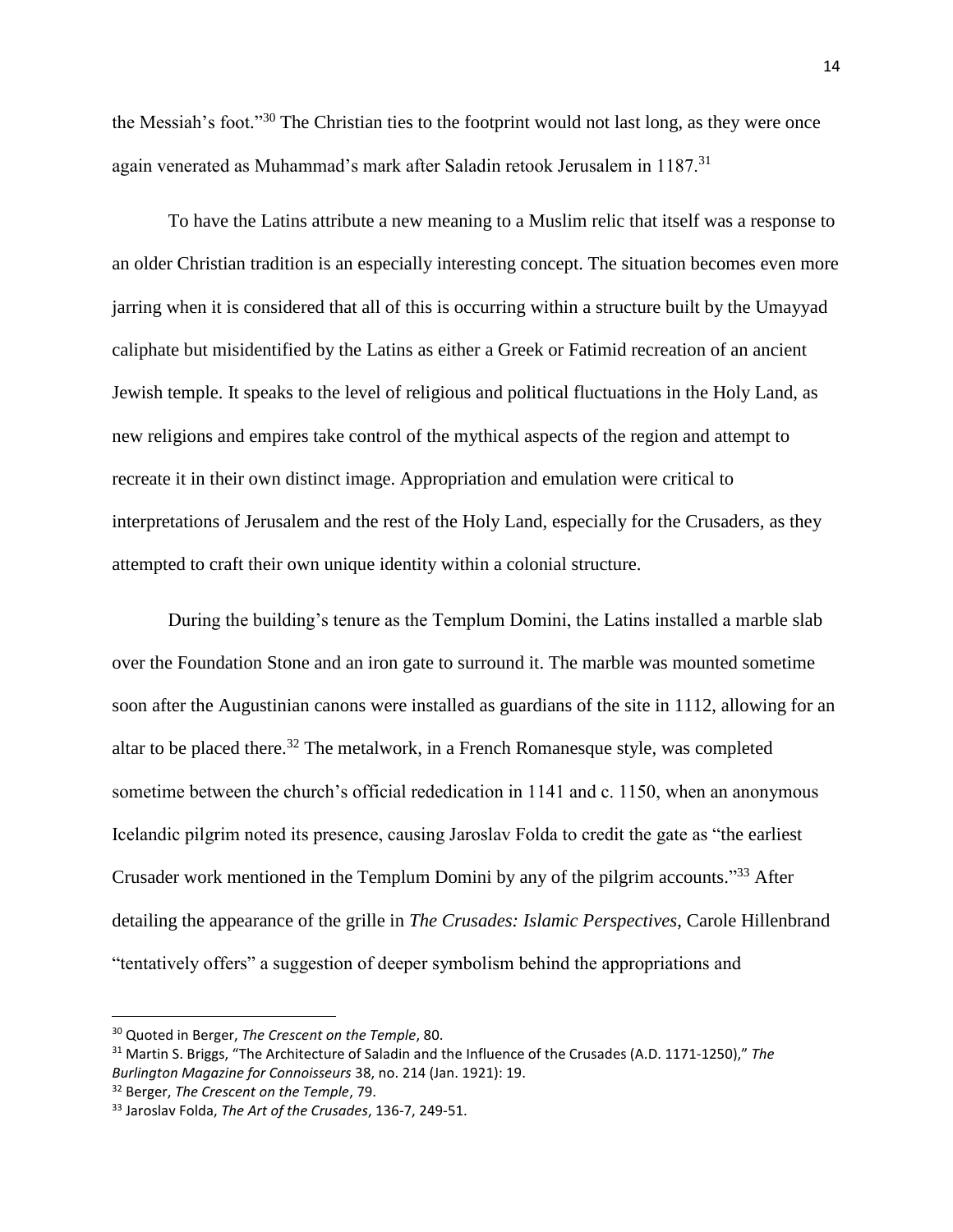modifications made by the Latins to Islamic sites across the Crusader states, stating that "the Franks seem to have been interested in superimposing large public symbols of Christian domination on key Muslim monuments… rather than altering the basic fabric of the buildings."<sup>34</sup> I would object to this line of argument, especially in relation to the Foundation Stone and additions such as the gate. While the Christians were aware that the site was being utilized and venerated by the Muslims, most of the twelfth-century Crusaders saw the Dome of the Rock as the Jewish Temple reconstructed by their fellow Christians (or at least some variant of this story). They were quite well aware that Muslims did not appreciate their presence within the Dome of the Rock, but they did not view any of their modifications to the site as a form of "Christian domination" over the Muslims, because they did not see the building as an inherently Muslim construction. The attempts on the part of the Crusaders to add Christian elements to the Dome of the Rock was more of a "Christian restoration," as the Latin clergy aimed to return what they believed to have originally been a Christian church back to its roots.

The Christian appropriation of the Dome of the Rock extended beyond the individual venerations in the building, as the Crusaders added their own inscriptions to surround its interior and exterior in an attempt to clearly highlight the very nature of this place of worship. The entire circuit of the Templum Domini's exterior was encircled with eight quotations from the Bible, done in a mosaic of Latin text that blessed the building as the "house of the Lord," with one line for each side of its octagonal structure. The last of the quotations, "the house of the Lord is well built upon a firm rock," (Matthew 7:25) can be seen as a reference to the Foundation Stone located within the Templum Domini. Both of the Christian pilgrim-writers noted the appearance of this text, although Theoderich's description appears to have been more precise than John's,

<sup>34</sup> Carole Hillenbrand, *The Crusades: Islamic Perspectives* (Edinburgh: Edinburgh University Press, 1999), 372.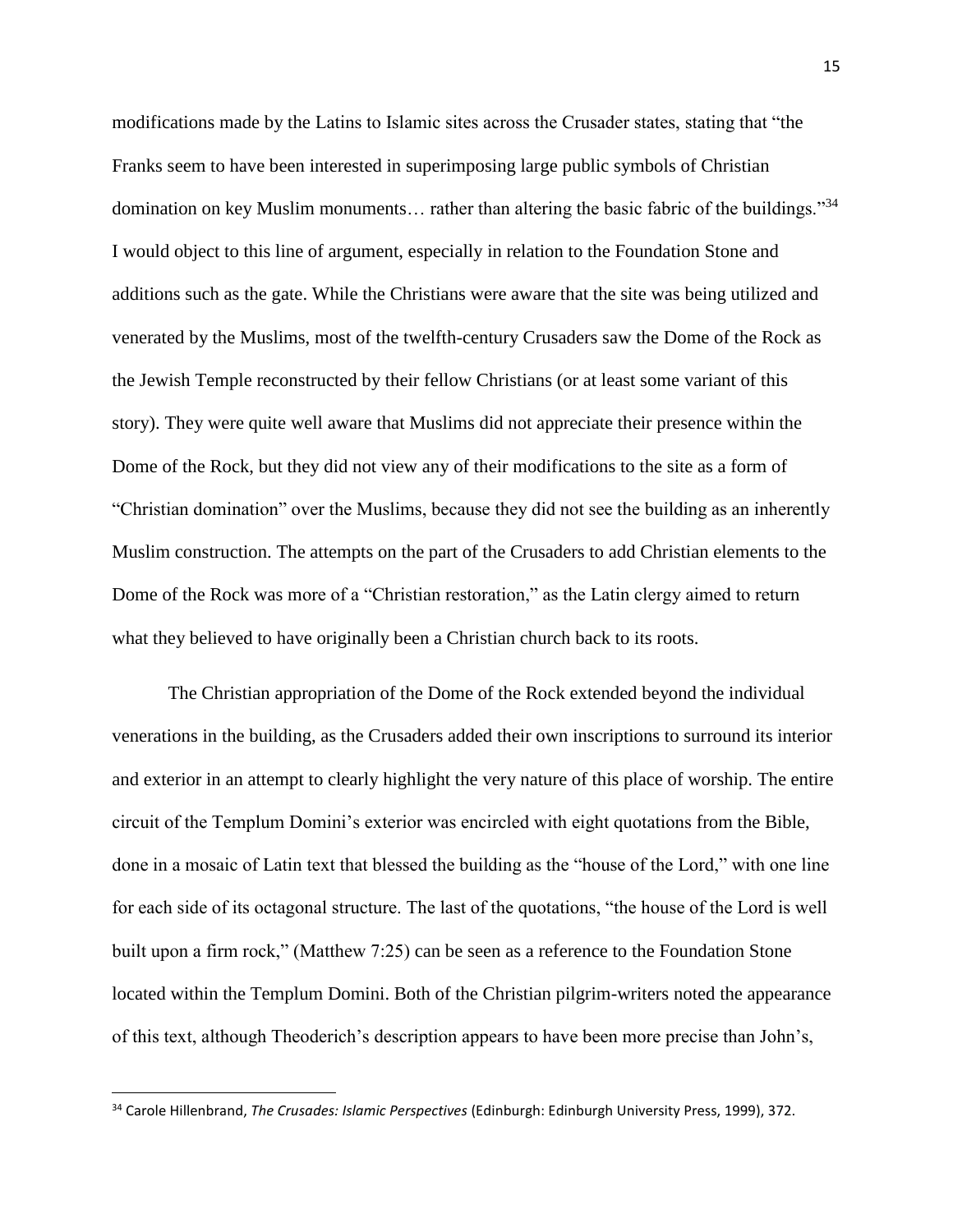which seems to have gotten some of the verses out of order. Biblical passages can also be found above the arches across the interior, including an excerpt from 1 Kings 8:28-9, Solomon's dedication of the First Temple: another example of the Latins further inserting the narrative of the Dome of the Rock as a reconstruction of the Temple.<sup>35</sup>

Other locations on the Temple Mount offered venerations and connections between all three of the major monotheistic religions and saw the Crusaders attempt to categorize these Holy Places within their own version of Jerusalem. John of Würzburg noted, twenty-two paces from the Templum Domini, the former location of an altar where "Zacharias, the son of Barachias, suffered martyrdom, and upon this altar the Jews in the Old Testament used to offer turtle-doves and pigeons." He claims that Muslims later adapted it into a sundial, and how "many Saracens come to it to pray, as it points towards the south, the direction in which they pray." <sup>36</sup> John's observation here offers a different approach to the ideas of appropriation, showcasing Muslims engaging in their own transformations of the religious landscape of the Temple Mount that survived Christian occupation. This alteration is ultimately quite different from the changes made by the Crusaders to Holy Places such as the Dome of the Rock and its Foundation Stone, since their conception of the sundial lacks any sort of ties to religious history, and instead serves a more utilitarian purpose of telling time and direction.

During his description of the Templum Domini, Theoderich makes an observation regarding the Well of Souls that reveals the lengths to which the Crusaders went to justify the links between the Holy Places throughout Jerusalem. Theoderich describes a pool underneath the Temple, "from which it is said there is a subterranean connection with the Church of the Holy

<sup>35</sup> Theoderich, *Guide to the Holy Land*, 25-6.

<sup>36</sup> John of Würzburg, *Description of the Holy Land*, 15.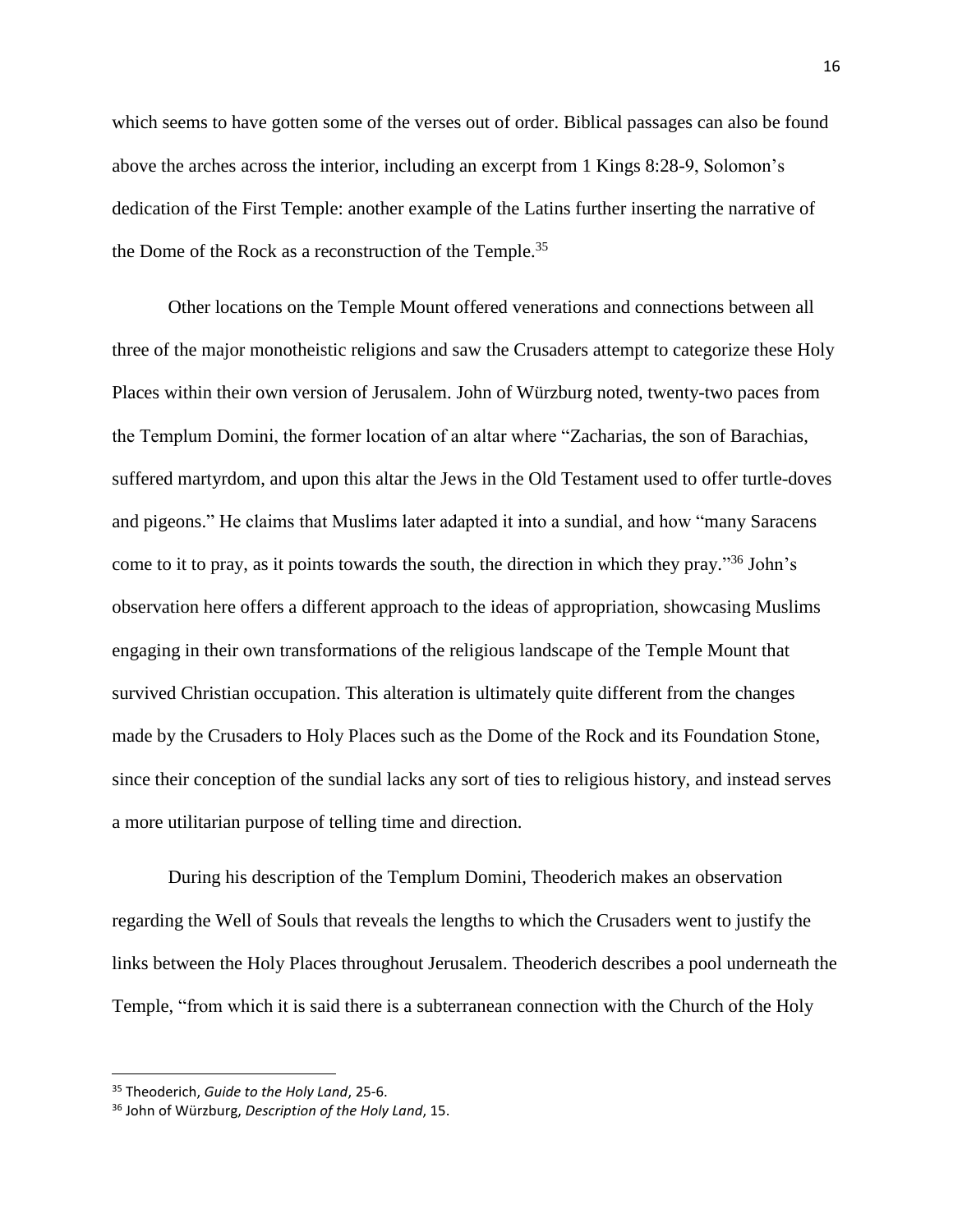Sepulchre, through which the holy fire that is miraculously lighted in that church on Easter Eve is said to be brought underground to the Temple of the Lord."<sup>37</sup> It appears that Theoderich is referring to the Well of Souls here, the cavernous site of worship below the Foundation Stone. However, there is no physical connection between the two buildings. Theoderich here is proposing an inherit link between the two Christian structures of the Templum Domini and the tomb of Christ, when it is known that the two sites came from different religions and were built centuries apart from one another.

The rumored connection brings up the veneration of the Holy Fire, a miraculous event that occurs the night before Easter, when oil lamps surrounding the Holy Sepulchre are spontaneously lit. This Eastern Christian tradition dates back to the ninth century, while Jerusalem was still under Muslim rule, and was appropriated by the Latins after their arrival in 1099. One of the earliest pilgrim accounts after the Latin occupation, from Daniel the Abbot's journey sometime between 1106 and 1108, details the arrival of the Holy Fire and how "the grace of God comes down unseen from heaven and lights the lamps in the Sepulchre of the Lord."<sup>38</sup> Theoderich also bears witness to it on Easter Eve, as an audience of clergymen, lay persons, and secular leaders arrive at daybreak, "waiting with great and anxious expectation" for its arrival.<sup>39</sup> Jotischky notes that the audience was a critical part of the ceremony as individuals offered prayers to spur on the arrival of the Holy Fire, "participating in the ritual in order to affirm [the] miracle" of its appearance.<sup>40</sup> The time of its arrival was erratic, but the Holy Fire's appearance would bring jubilation among the crowd and, apart from the Patriarch lighting his

<sup>37</sup> Theoderich, *Guide to the Holy Land*, 23.

<sup>38</sup> Daniel the Abbot, "The Life and Journey of Daniel, Abbot of the Russian Land," in *Jerusalem Pilgrimage*, trans. John Wilkinson, eds. John Wilkinson, Joyce Hill, and W.F. Ryan, 166-70.

<sup>39</sup> Theoderich, *Guide to the Holy Land*, 14.

<sup>40</sup> Jotischky, "Pilgrimage, Procession, and Ritual Encounters," 252.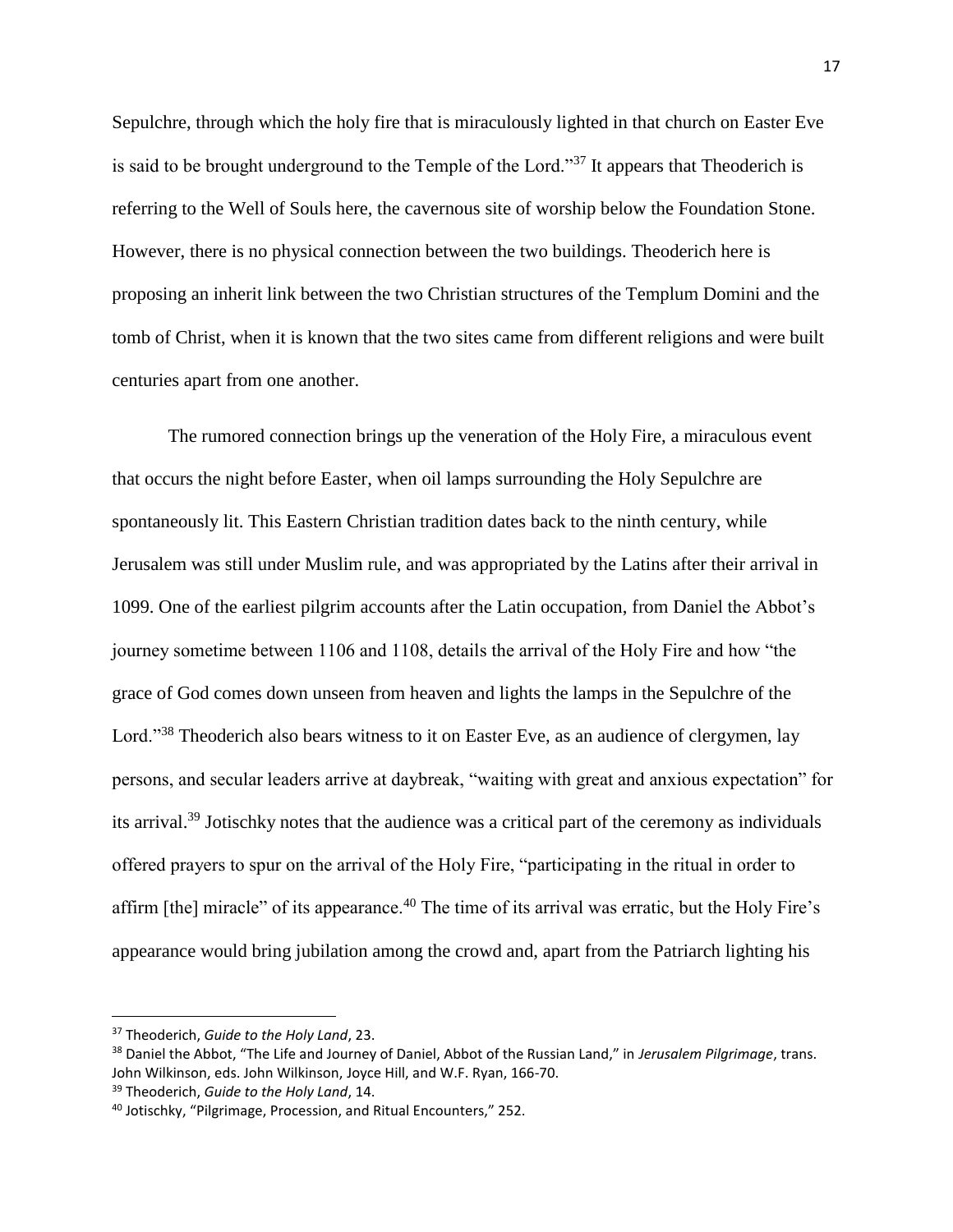candle with the Holy Fire, it was "customary to present it to the Temple of the Lord before anyone."<sup>41</sup> This latter part of the ceremony definitely would not have been performed before Crusader rule, as Christians were still banned from entering the Temple Mount. Regardless of whether there was a tunnel that physically linked the Holy Sepulchre and the Templum Domini, the Crusaders felt that there was some sort of spiritual connection between these two structures, and they were willing to appropriate and modify a centuries-old Eastern Christian tradition in order to further venerate their newly liberated church.

Theoderich's descriptions of the Church of the Holy Sepulchre highlight not only the duality of Greek and Latin patronage throughout the structure, but also the many different sects of Christianity that also operated within the Church. Since the structure was originally built by Constantine and maintained by the Greek Orthodox Church, its roots are present throughout Theoderich's descriptions, which mention how "the lower string course, which runs around the whole church, is covered with inscriptions in Greek letters." But there are examples that Theoderich is able to identify where the two groups can be seen intertwined, such as a mosaic "above the arch of the sanctuary," and on the "surface of the wall that lies between the middle and upper string courses," which depicts the Annunciation, with the Christ-child, Mary, and Gabriel. The image was not an "ancient craft," as Theoderich maintained, but likely a product of a mid-eleventh century restoration campaign by the Byzantines.<sup>42</sup> This image also featured some text: "Hail Mary, full of grace; the Lord is with thee, blessed among women, and blessed the fruit of thy womb." Theoderich says that the "salutation is written in both Latin and in Greek around

<sup>41</sup> Theoderich, *Guide to the Holy Land*, 15.

<sup>42</sup> Theoderich, *Guide to the Holy Land*, 12; Thomas Sherr Ross Boase, "Ecclesiastical Art in the Crusader States in Palestine and Syria," in *The Art and Architecture of the Crusader States*, ed. Harry W. Hazard, vol. 4 of *A History of the Crusades*, ed. Kenneth M. Setton (Madison: The University of Wisconsin Press, 1977), 117-8; Folda, *The Art of the Crusaders*, 231.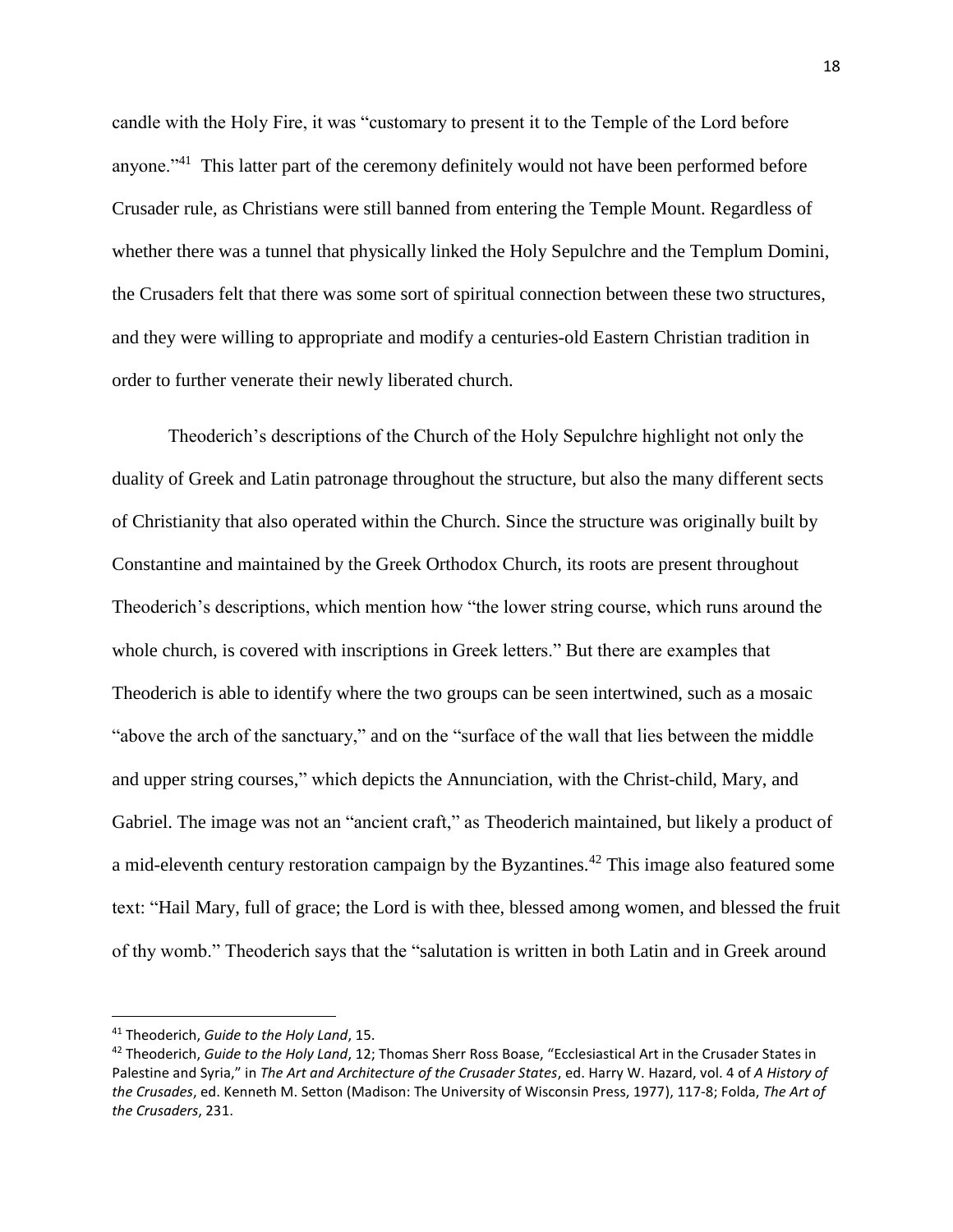the Lord Christ himself," a coming-together for the two sects of Christianity represented through their languages.<sup>43</sup> While the presence of Greek text was certainly a normal element in Byzantine works of art, used to manage the relationship between the viewer and an icon, Latin text was virtually unheard of. The addition was likely made after the Crusader takeover of the Church, a part of the Latin Christian restoration process taking place all across the Holy Land, allowing Crusaders to engage with the icons of their predecessors in the Church of the Holy Sepulchre.

Theoderich also discusses the Syrian altar utilized just outside the Choir of the Canons, an addition made by King Godfrey to the Church for Catholic ceremonies. After the Latin services came to an end, Theoderich remarked that "the Syrians usually sing their hymns either there outside the choir, or in one of the apses of the church; indeed, they have several small altars in the church, arranged and devoted to their own peculiar use." The Syrians are not the only Eastern Christian denomination described in this way, as he notes the other sects that practice there – which include the Armenians, Jacobites, and Nubians – "all… differ from one another both in language and in their manner of conducting divine service." In his descriptions of these other sects and their rituals, Theoderich does not seem to hold any negative bias against his fellow Christians. The strongest language he uses is describing the Syrian altar as being dedicated to their "own peculiar use," which speaks more to a recognition of their services being different than his own Latin Catholic ceremonies rather than any sort of outright aversion.<sup>44</sup>

As was the case with the history of who created the Templum Domini, there were disagreements amongst the Latins regarding some of the new venerations established under their rule, especially within the Temple of the Lord. One contested site of worship pertained to the

<sup>43</sup> Theoderich, *Guide to the Holy Land*, 12.

<sup>44</sup> Theoderich, *Guide to the Holy Land*, 14.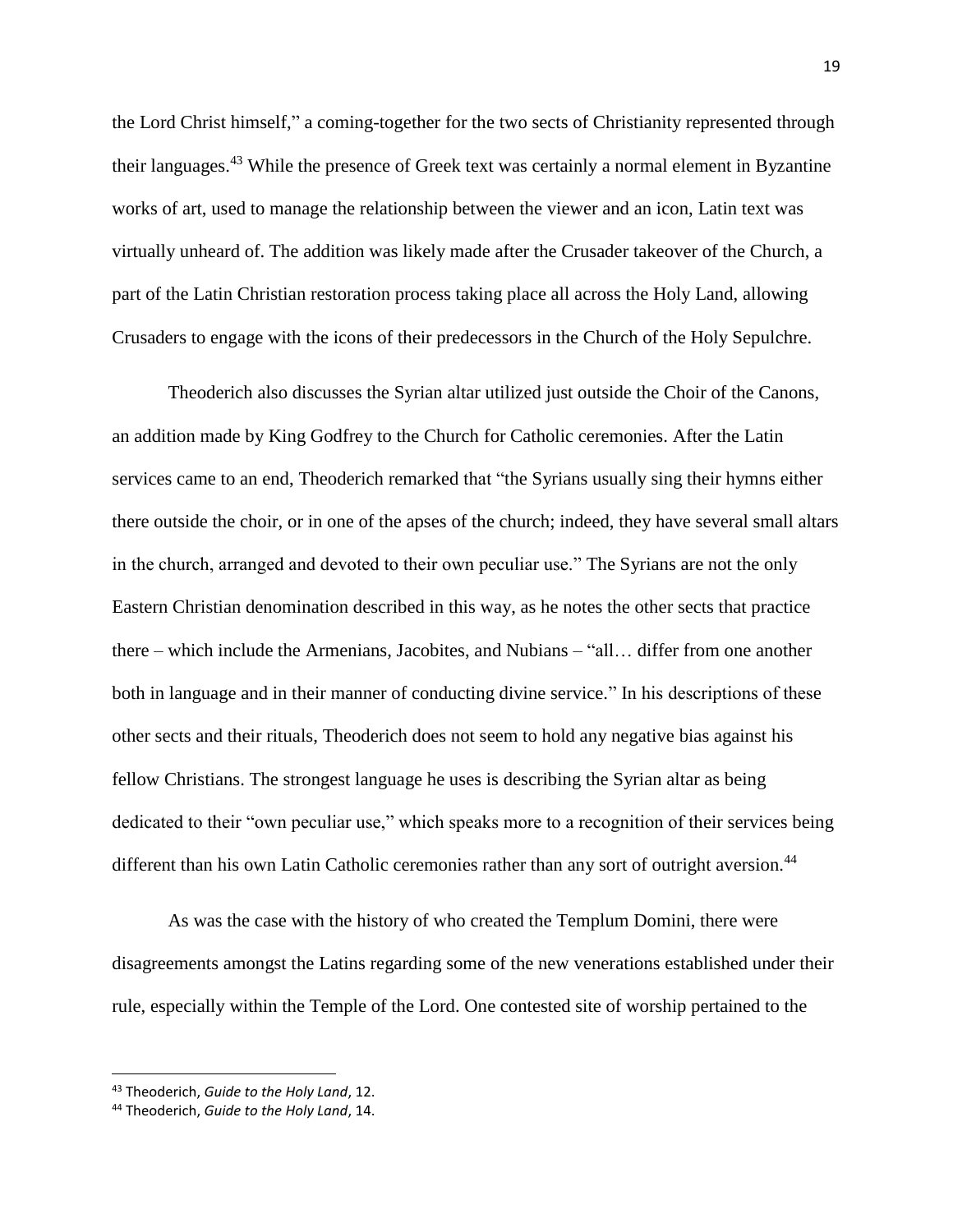story of Jacob's Ladder. After noticing a painting nearby the Foundation Stone, accompanied by text that claimed Jacob had dreamt about his Ladder to Heaven while he laid his head upon the Stone ("The King of Kings, of virgin mother born,/Was here presented. This is holy ground./Here Jacob saw the ladder; here he built/His altar. Well may we hang gifts around"), John says that "with all respect to the Temple, this is not true… [it] did not take place here, but a long way off, as he was on his way to Mesopotamia—to wit, near the greater Mahumeria," a location that is known today as al-Bireh.<sup>45</sup> Theoderich seems to accept the narrative at the Templum Domini that Jacob rested at the Foundation Stone and dreamt of ascending to Heaven, as he relates the lines of texts associated with this veneration but does not offer the dissenting opinion that John gave.<sup>46</sup> John does seem to be correct here, as there is no connection between Jerusalem and the site of where Jacob rested.<sup>47</sup> This case of a mistaken identification not only demonstrates the desires of John of Würzburg and undoubtedly other Latin pilgrims to truthfully tell the story of the Bible in relation to the contemporary Holy Land, but a tendency for Latin leaders in the Levant to venerate more impressive sites over the more humble ones that held a real connection with the biblical story associated with them.

The anonymous Second Guide, a pilgrim account from around 1170, runs into a similar situation regarding the Sheep Pool in Jerusalem. The Pool was a small cistern under the Church of Saint Anne, which was said to have held the Wood of the Cross and still retained healing powers in its waters. In this case, the pilgrim describes the real Sheep Pool, but notes how "the Templars show you another pool, and say that is the Sheep Pool." This other cistern was the Birket Israil, a larger and more impressive example, which the Templars would have found to be

<sup>45</sup> John of Würzburg, *Description of the Holy Land*, 14.

<sup>46</sup> Theoderich, *Guide to the Holy Land*, 26-7.

<sup>47</sup> See n. 32 in Folda, *The Art of the Crusaders*, 253.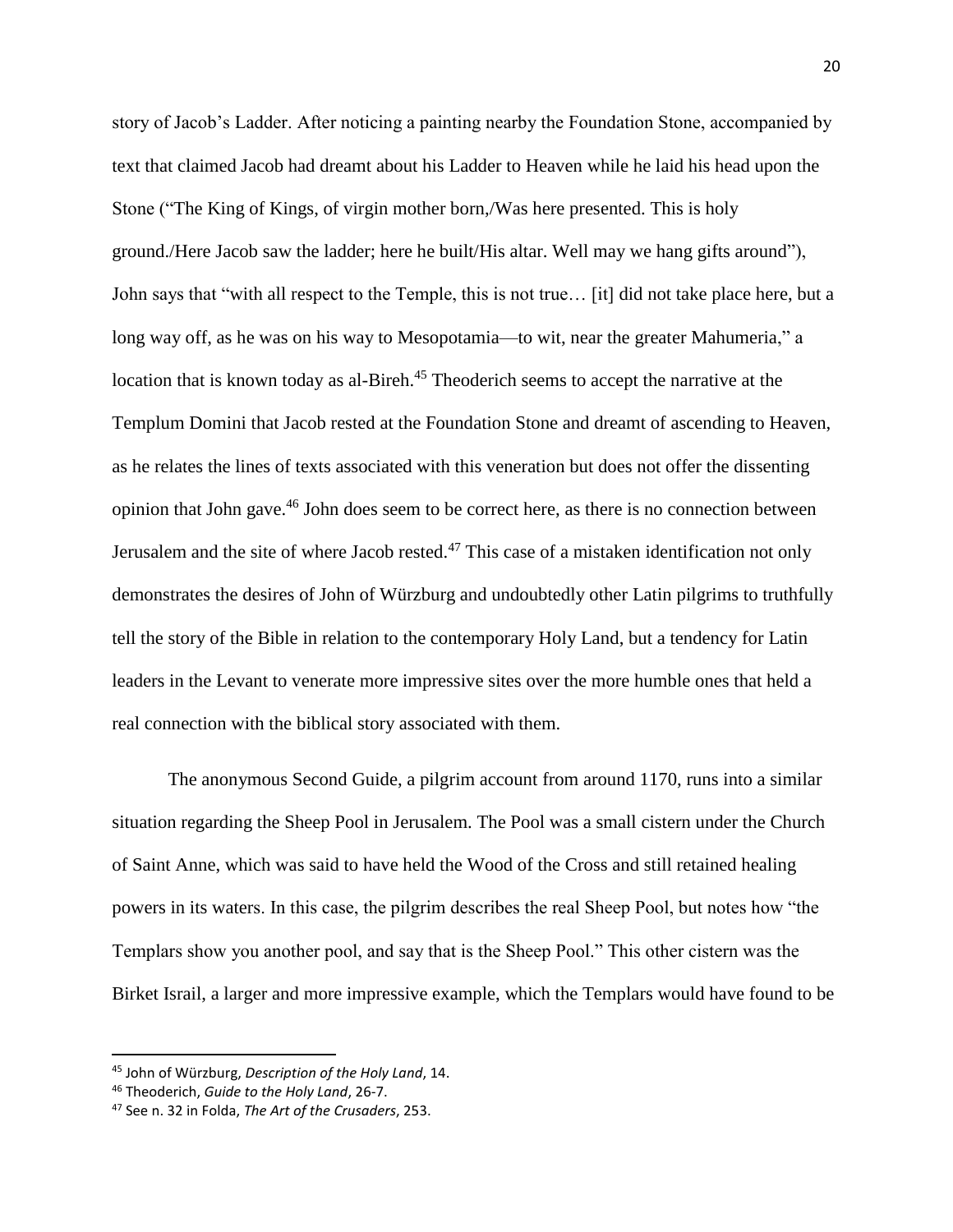far better fit for the story that surrounds the Sheep Pool.<sup>48</sup> Through adding yet another connection to the Old Testament in the Templum Domini in the form of Jacob's Ladder, or choosing a more grandiose location for the Sheep Pool, the Latins sought to bolster their own mythical perception of Jerusalem in their attempts to make the twelfth-century reality just as massive and awe-inspiring as the visions in their imaginations. When the opportunity presented itself, adjustments could be made to the environment to meet the myth.

Different interpretations of sites also emerged between the two Christian pilgrim-writers, as shown by their reactions and observations to the cross on top of the Templum Domini, one of the most overt symbols of Christian appropriation that cemented the building as a church for their faith. Based on the Muslim traveler Muhammad al-Idrisi not witnessing the cross during his visit to the Templum Domini in 1154, and both John of Würzburg and Theoderich noting its appearance, Folda dates the placement of the cross between  $1154$  and  $1170$ .<sup>49</sup> Theoderich simply described the cross on top of the church's dome, where he saw "a great ball with a gilded cross above it," without any extra commentary on the cross.<sup>50</sup> John of Würzburg takes a more detailed approach, observing how this addition to a Holy Place of Islam was naturally met with ire by the Muslims of Jerusalem, noting that its placement was "very offensive to the Saracens, and many of them would be willing to expend much gold to have it taken away." With a hint of amazement, he recounts how the Muslims continued to venerate the Dome of the Rock; even though they "do not believe in Christ's Passion, nevertheless they respect this Temple, because they adore their creator therein." John may have still had some of the details wrong, because

 $\overline{a}$ 

<sup>48</sup> Wilkinson, Hill, and Ryan, eds., *Jerusalem Pilgrimage*, 21 and 74-5; "Second Guide," in *Jerusalem Pilgrimage*, trans. John Wilkinson, eds. John Wilkinson, Joyce Hill, and W.F. Ryan, 240.

<sup>49</sup> Folda, *The Art of the Crusaders*, 251.

<sup>50</sup> Theoderich, *Guide to the Holy Land*, 25.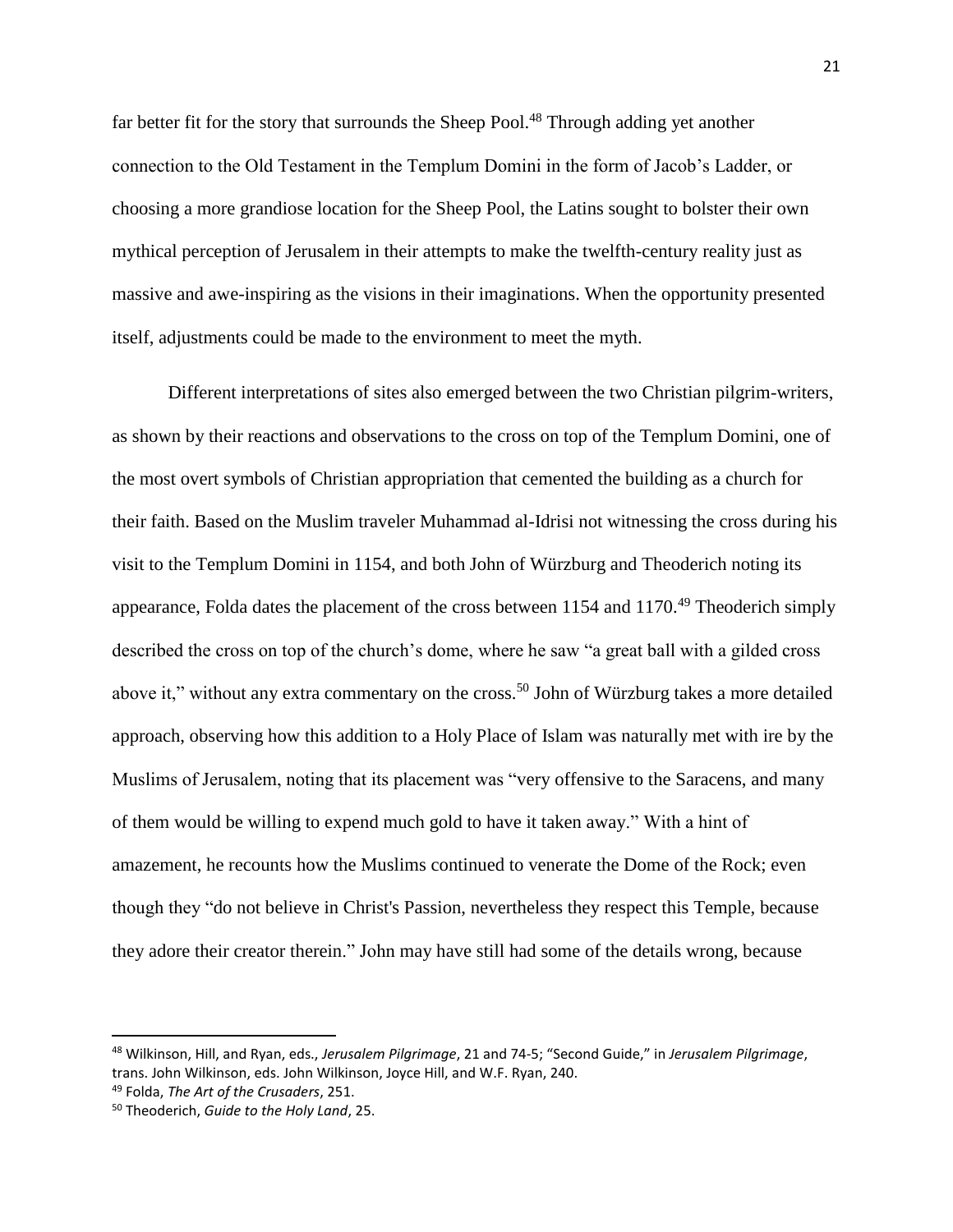these Muslims would have known that the Dome of the Rock was a creation of their own people and certainly not a Greek reconstruction of the Jewish Temple, but his recognition of their respect for the structure regardless of its consecration as a Christian church is a powerful statement regarding the resilient character of the Muslims during these years of occupation. John illustrates at least some understanding of this group that goes beyond the stark hatred that categorizes other accounts of Muslims by his contemporaries from Europe, who had a tendency to regard the Saracens as an evil pagan foil for all of Christendom to face, to the point where even pagans from antiquity were referred to as Saracens. This association of paganism and Islam would last from the twelfth century well into the fifteenth and sixteenth centuries, maintained by Christians who had not developed a direct relationship with Muslim lands.<sup>51</sup> John is not a wholly tolerant man by any means; immediately after acknowledging their continued respect for the Dome of the Rock, John declares that Islam "must be regarded as idolatry on the authority of Saint Augustine, who declares that everything is idolatry which is done without faith in Christ."<sup>52</sup> But the image fostered by John in his account of Muslim interactions at the Temple Mount shows an attempt on his part to at least appreciate these Saracens as a religious people transcending the pagan stereotype.

At the other end of the spectrum of these pilgrim-writers is Ibn Jubayr, who primarily concerned himself with the mosques and Holy Places of Islam when he went into detail regarding the religious perception of the Holy Land. During his time in Acre and Tyre, Ibn Jubayr dealt with the presence of mosques within these cities, oftentimes in relation to how these structures had been modified by the Crusaders. While in Acre, he noted that virtually all

<sup>51</sup> Tolan, *Saracens*, 105-6, 126-134.

<sup>52</sup> John of Würzburg, *Description of the Holy Land*, 18.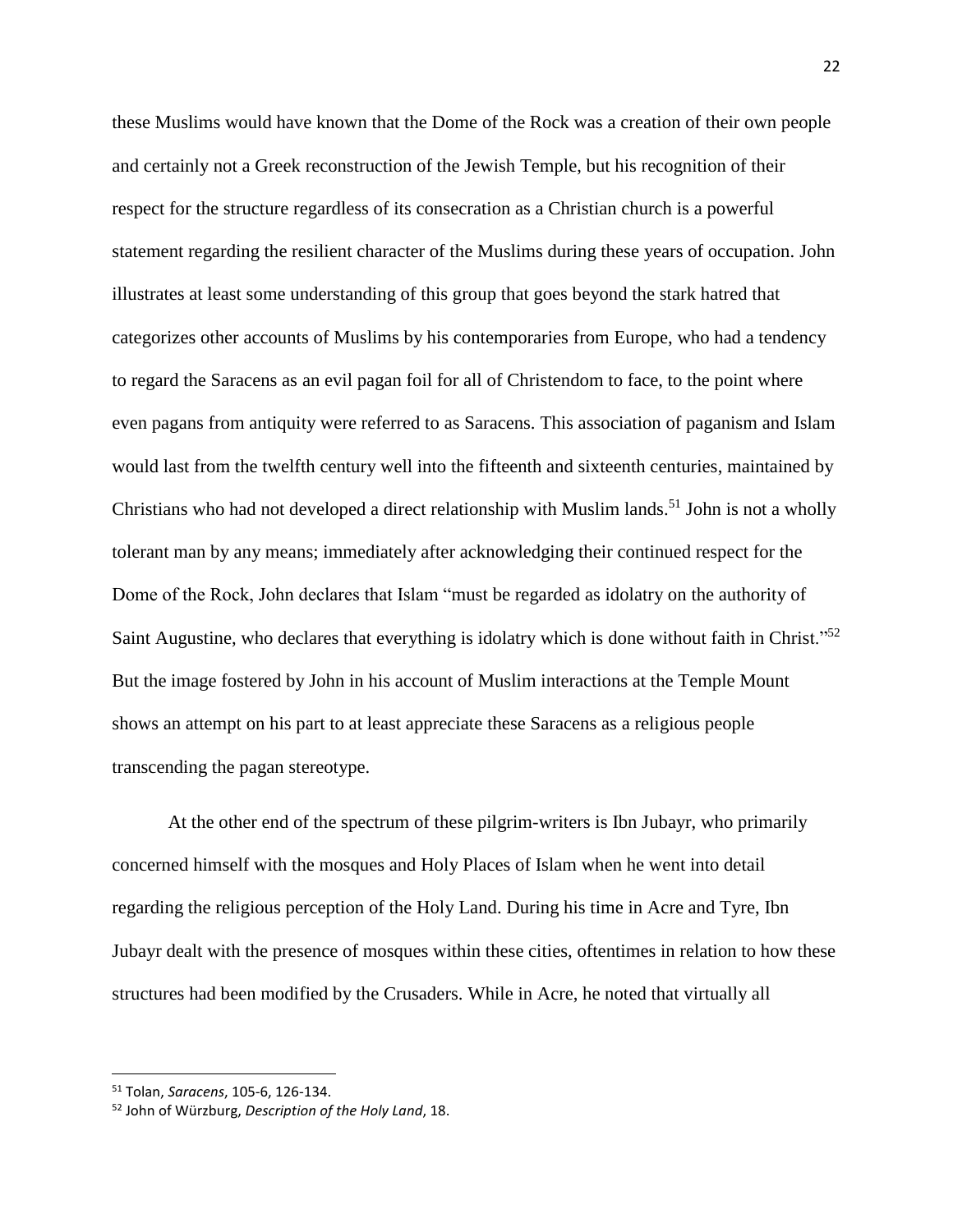mosques from before the Latin occupation were fully converted to churches, apart from a single structure, where he remarked that "God kept undefiled one part of the principal mosque, which remained in the hands of the Muslims as a small mosque where strangers could congregate to offer the obligatory prayers." The other city that Ibn Jubayr visited, Tyre, kept multiple Islamic houses of worship under Muslim control, as he described a visit to "one of the mosques that remained in Muslim hands." As was the case with the Dome of the Rock in Jerusalem and a whole hosts of other mosques throughout the Levant, Crusaders would convert these places of worship to Christian churches and monasteries. Ibn Jubayr describes the situation in Acre as "mosques became churches and minarets bell-towers."<sup>53</sup>

In these cases, the sanctity of the building was preserved, and typically very little was done in terms of major architectural work on the structures in the conversion process from an Islamic to a Christian setting. Decorations from the Muslims were even occasionally left in these sites, as was the case of the Green Mosque in Ascalon, which was converted to the Church of the Virgin Mary in the mid-twelfth century. In the ceiling of the building, there was an inscription from the Fatimid caliph al-Zahir from 1035. During his visit to the church in the 1180s, al-Harawi wrote that the "whole inscription, the gold mosaic foliages as well as the Qur'anic verses and the caliphs' names above the door have been left intact by the Franks."<sup>54</sup> Some Islamic elements were also retained within the Templum Domini; John of Würzburg mentions a door on the northern side known as the *Bab el-Jenneh* (Gate of Paradise), where "upon the lintel whereof many Saracen letters are inscribed."<sup>55</sup>

 $\overline{a}$ 

<sup>53</sup> Ibn Jubayr, *The Travels of Ibn Jubayr*, trans. Roland Broadhurst, 318-21.

<sup>54</sup> Quoted in Hillenbrand, *The Crusades: Islamic Perspectives*, 362, 371-2; Denys Pringle, *The Churches of the Crusader Kingdom of Jerusalem*, vol. 1 (Cambridge: Cambridge University Press, 2008), 63-4. <sup>55</sup> John of Würzburg, *Description of the Holy Land*, 16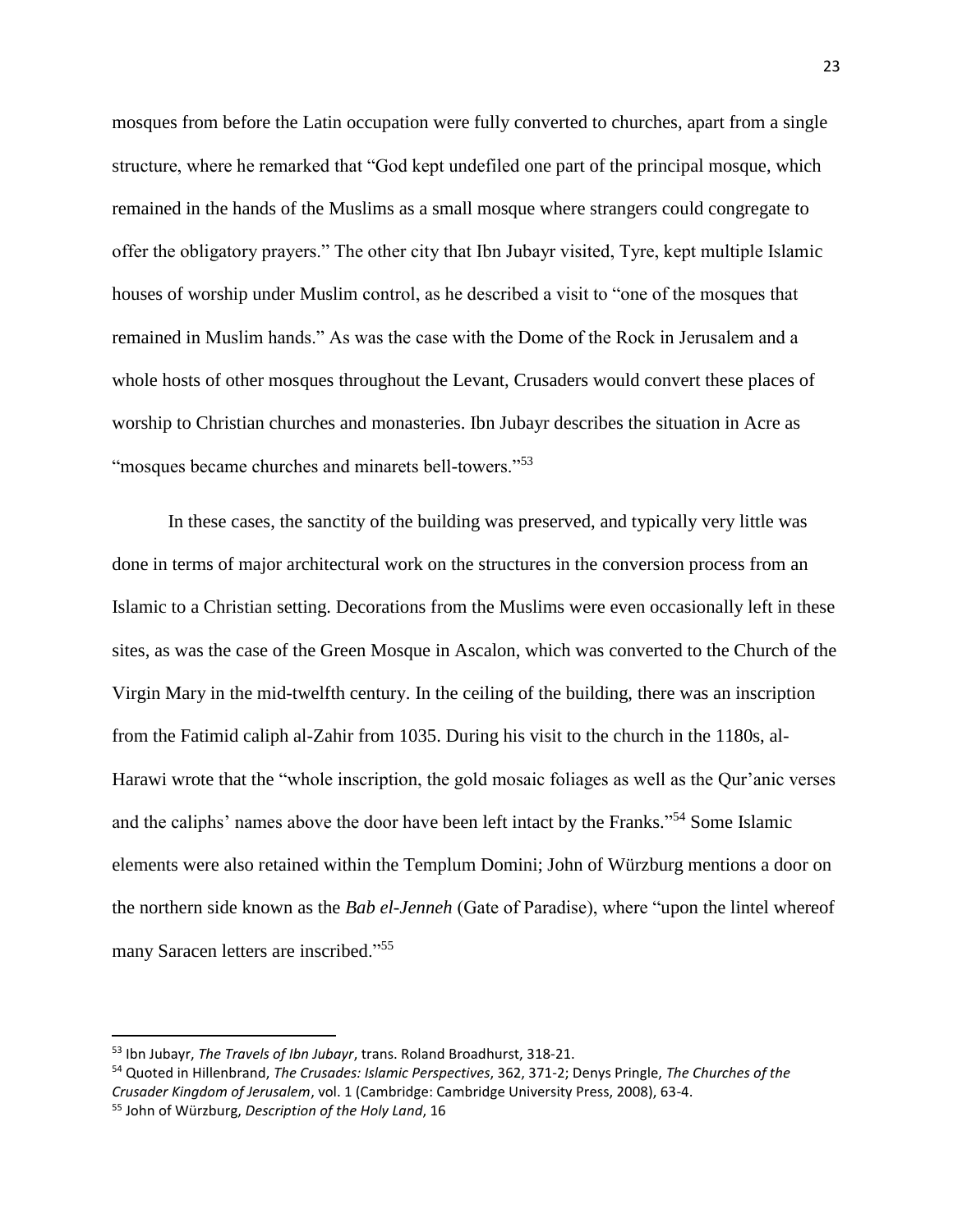The issue of the Holy Places of Islam within the Crusader states was in the minds of many Muslim travelers and pilgrims during this time, including Ibn Jubayr. As noted by al-Harawi, many cemeteries and burial sites of holy men went into disrepair during this time or were even forgotten by the local populations, the result of demoralization, a lack of resources to maintain them, and a dearth in education about these locations among the lower-class Muslims who remained in the Crusader states, unable to flee like the wealthy.<sup>56</sup> Other sites like those on the Temple Mount banned Muslims from entering, with the exception of those who were able to foster good relations amongst the Latins like Usama ibn Munqidh, who was permitted to worship within the al-Aqsa Mosque.<sup>57</sup> But a variety of holy sites were still available for Muslims to worship at, thanks to a co-veneration they might share with Christians. Jotischky names a number of Holy Places both within and outside of Jerusalem that Muslims would visit: the Tombs of the Patriarch in Hebron, the Fountain of the Virgin, the site of the Burning Bush, and John the Baptist's birthplace, among many others.<sup>58</sup> Ibn Jubayr encounters one such site while in Acre called the *'Ayn al-Baqar*, or Spring of the Cattle, where it was said that God provided cattle for Adam. The spring is located beneath a former mosque that was converted into a church, where the *mihrab* of its former self was preserved, and both Christians and Muslims prayed at this location. Ibn Jubayr thanks God after detailing the situation there, writing that "in the hands of the Christians its venerableness is maintained, and God has preserved in it a place of prayer for the Muslims."<sup>59</sup>

<sup>56</sup> Hillenbrand, *The Crusades*, 361-2.

<sup>57</sup> Usama ibn Munqidh, *The Book of Contemplation: Islam and the Crusades*, trans. and ed. Paul M. Cobb (London: Penguin Books Ltd., 2008), 147.

<sup>&</sup>lt;sup>58</sup> Andrew Jotischky, "Pilgrimage, Procession and Ritual Encounters," 247-9.

<sup>59</sup> Ibn Jubayr, *The Travels of Ibn Jubayr*, 318-9.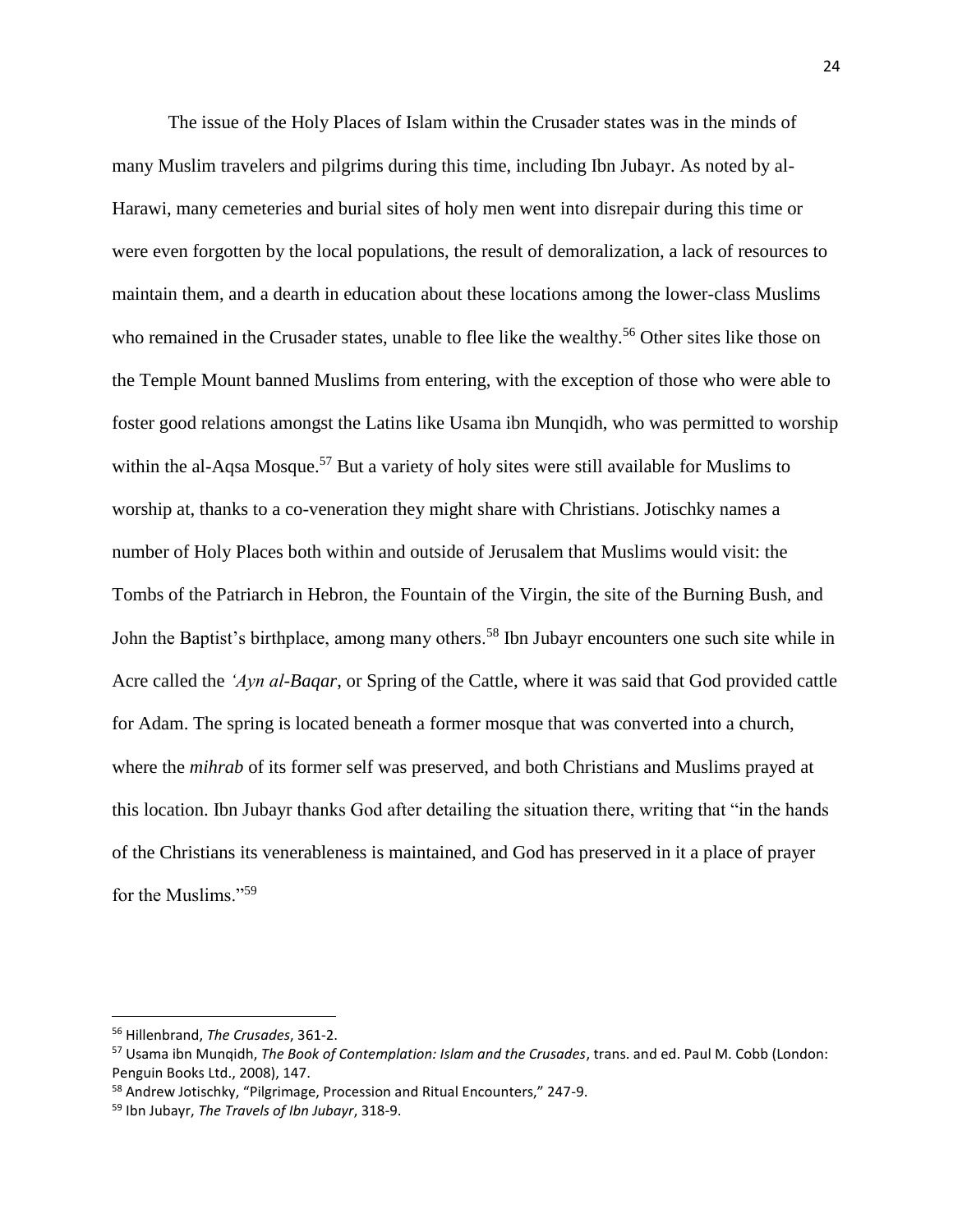The Crusader campaign of attempting a "Christian restoration" of the Holy Land was a critical piece of their broader initiative to assert their place as both the religious and secular leaders of their territory. While the Crusader states were certainly not a theocracy, the Latin ecclesiastical leadership used its power to appropriate places of worships from the Muslims, Greek Orthodox Church, and the assorted Syrian Christian sects to fit the needs of the Latin Christians. The Crusaders were not always in perfect harmony regarding this operation, as disagreements emerged over specific venerations and histories. But the power of these appropriations were undeniable, as the Crusaders attempted to form a deep connection to the Jerusalem of Christ's time through the buildings of the present day.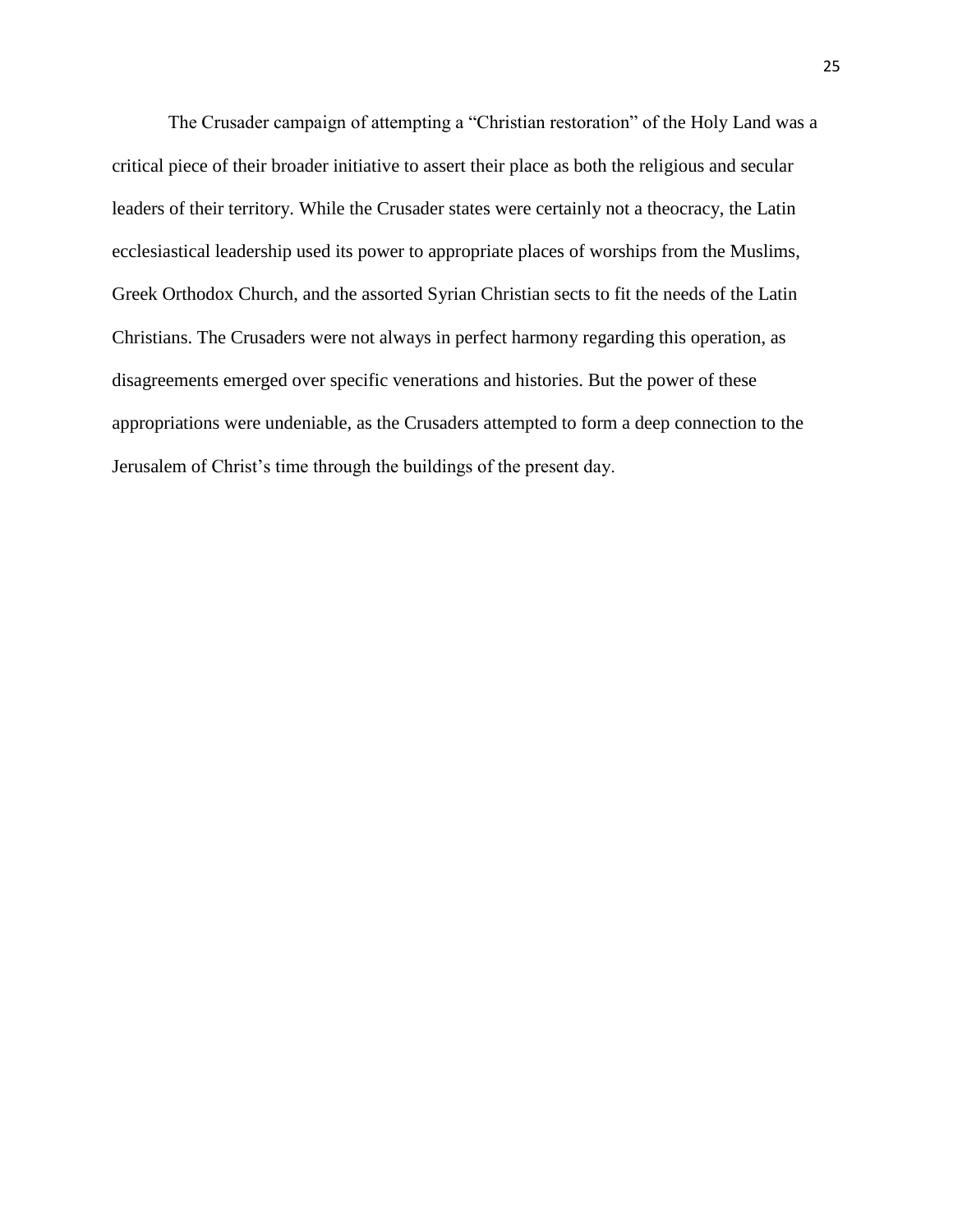#### **Chapter 2: The Society of the Holy Land**

During their time in the Crusader states, the three pilgrim-writers encountered a diverse population, as a variety of European nationalities attempted to forge a society amongst themselves and the equally (if not more) diverse indigenous population of Christians and Muslims. They observed the European-dominated administration attempting to function with hostile neighbors, a minuscule Latin population, and a dependency on foreign entities that resulted in an incredibly unstable situation preceding the fall of Latin Jerusalem in 1187. The stark – sometimes downright grim – realities of the Latin East can be found in their work, as they both consciously and unintentionally critique Crusader society.

As Ibn Jubayr's caravan traversed the Crusader states to its destination of Acre, it encountered the agrarian culture within the rural areas of the Crusader states. Ibn Jubayr witnessed "continuous farms and ordered settlements, whose inhabitants were all Muslims, living comfortably with the Franks," where the Saracen farmers "surrender half their crops to the Franks at harvest time, and [they] pay as well a poll-tax of one dinar and five qirat for each person." Other than "a light tax on the fruits of trees," they experienced no other forms of taxation or economic interference by the Latin administration. Ibn Jubayr also remarks that the Muslims retained full ownership of their possessions and homes, and that "all the coastal cities occupied by the Franks are managed in this fashion, their rural districts, the villages and farms, belonging to the Muslims."<sup>60</sup>

While some of Ibn Jubayr's comments here can be sources of invaluable information, it also illustrates the need to cross-check details gathered from individuals like him with concrete

<sup>60</sup> Ibn Jubayr, *The Travels of Ibn Jubayr*, 316.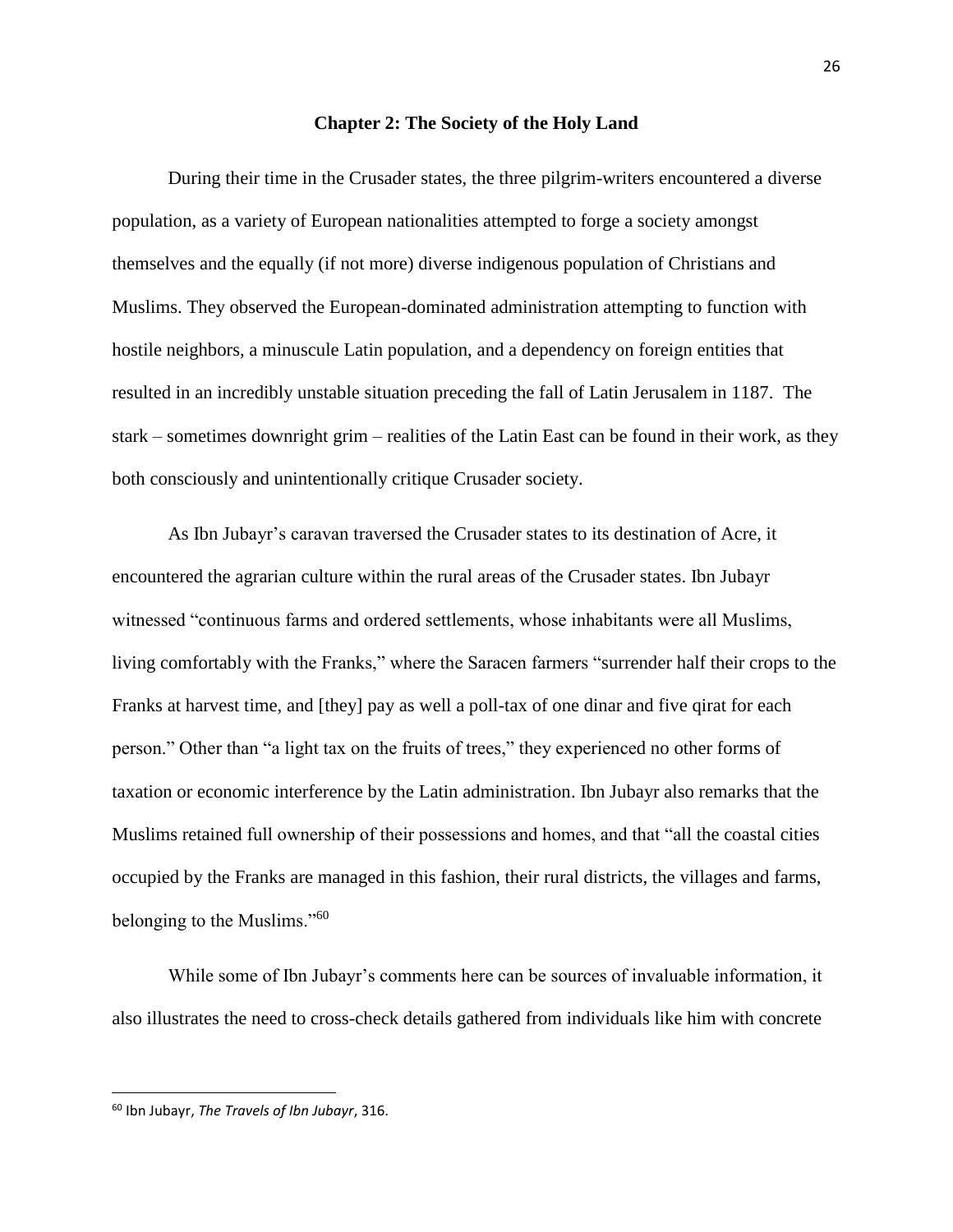facts from other sources. Ibn Jubayr would have only witnessed a small portion of Crusader society on the coast of the Levant for just over a month, much of that time being spent in the cities. The details he provides to the reader must be taken as what they are: a glance at the coastal Crusader society, and not an all-encompassing depiction of the entire Crusader states. This limited perspective is most apparent in his claim that agricultural society depended entirely of Muslim labor. While it has been a common thread in Crusader scholarship to maintain that virtually all of the Latin population stayed within the comfort of the metropolitan centers and left the tending of fields to the indigenous Muslims, recent evidence has found that this might not have necessarily been the case. Between 1985 and 1991, Ronnie Ellenblum was able to identify over two hundred rural sites settled by Latins from all across the Crusader states. They commonly fell into two categorizations, similar to that of their contemporaries in Europe: "rural *burgi* attached to fortified castles and *maisons fortes*, located in remote areas and organized around the manor for agricultural exploitation, including pathways to the fields and extensive irrigation."<sup>61</sup> In these feudal conditions, the indigenous Muslims would also not have maintained the full property rights that Ibn Jubayr claims they held, although they may have still held a semi-autonomous relationship amongst their own people and their subculture in the Crusader states. While Ibn Jubayr certainly might have witnessed exclusively Muslim farming communities during his time between Crusader cities, it is important to note that his observations should not be taken as representative of the entire Latin society in the Near East.

 $\overline{a}$ 

<sup>61</sup> Paul L. Sidelko, "Muslim Taxation under Crusader Rule," in *Tolerance and Intolerance: Social Conflict in the Age of the Crusades*, ed. Michael Gervers and James M. Powell (Syracuse: Syracuse University Press, 2001), 73; Ronnie Ellenblum, "Settlement and Society formation in Crusader Palestine," in *The Archeology of Society in the Holy Land*, ed. T. Levy (London: Leicester University Press, 1995), 503-11.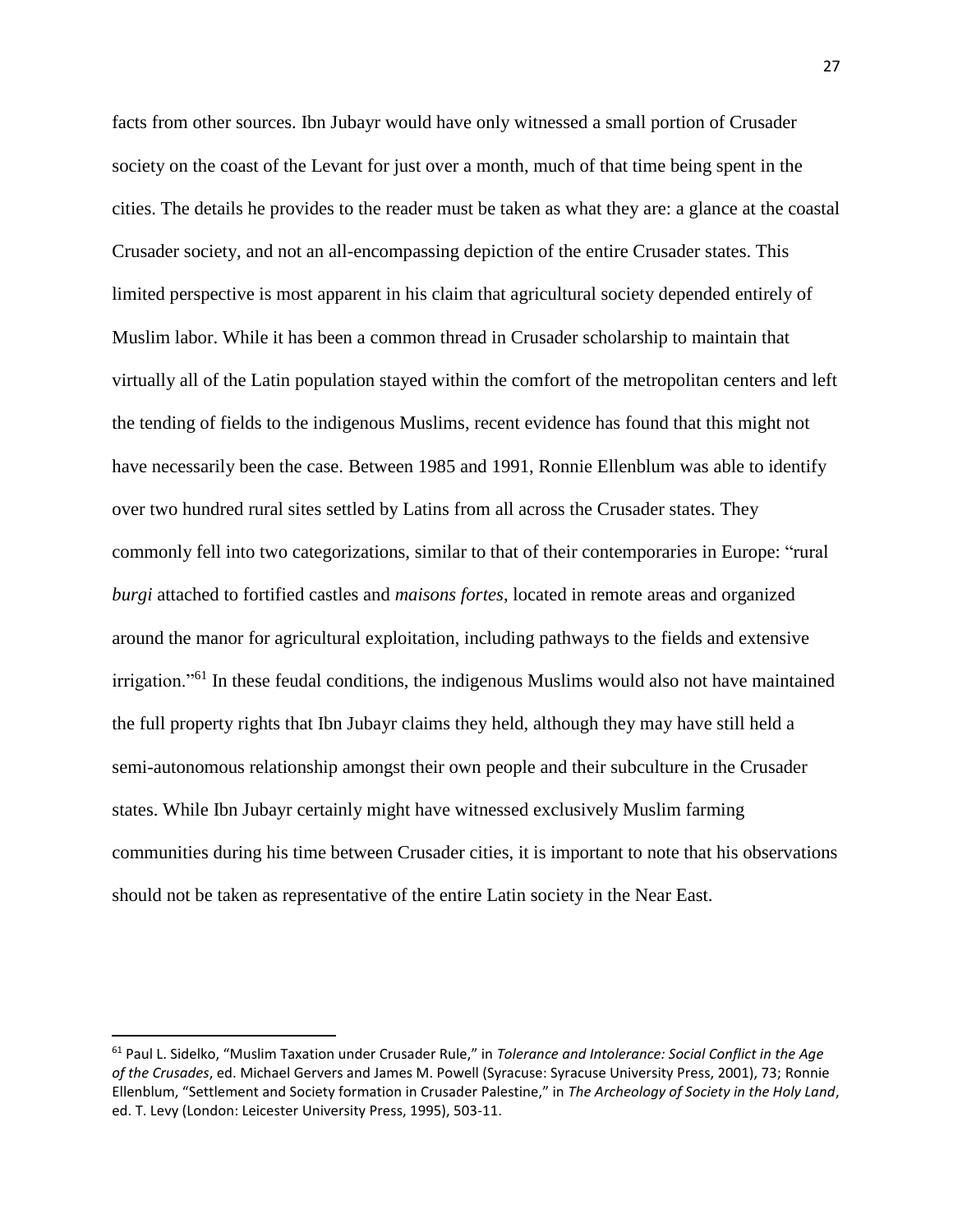That being said, the details on the native Muslim farming communities found here can be particularly useful for studying the agricultural world of the Crusader states. Ibn Jubayr says that the Muslims in these settlements handed over half their harvest to their landlords as a form of rent, and also paid both a poll-tax and a small tax on fruit. Paul L. Sidelko argues that such fees were not remnants of the *kharaj*, *jizya*, *zakat*, or '*ushr* taxation policies of the Muslims in the pre-Crusader Levant, another assumption often found within Crusader scholarship.<sup>62</sup> Paying a feudal lord a percentage of the crop's yield was not uncommon in Europe; one form known as *terrage*  had been used in France since at least 869, where rates could run between one-seventh to onethird of the harvest (although the majority of payments ran around one-fourth). The *facherie* in the Provence region of France saw anywhere between one-quarter to one-half the crops going back to the landlord. For the German *métayage*, which unlike the *terrage* or *facherie* systems saw the lord offer a partial or full investment in the materials for farming the land, a peasant could pay up to half for a vineyard or cereal crop's yield. The poll-tax in the Crusader states appears to have applied to all non-Christians and effectively substituted the tithes that would otherwise be paid by Christians to their local church.<sup>63</sup> Finally, the small fruit taxation would appear to be another form of toll found within European feudalism. From this, it appears that the forms of taxation and rent gathered from the Muslim farmers encountered by Ibn Jubayr were not peculiar to the subjugated population, given that Christians in Europe were being charged similar fees and crop yields. Nor were they true adaptations of the tax policy of the previous Muslim administration, because their origins appear to be more firmly rooted in decentralized

<sup>62</sup> The *kharaj* was taken as a land tax paid to the state, the *jizya* acted as a head tax on all able-bodied Muslim men, and the *zakat* saw ten percent of the value of a Muslim's property yearly given over to the state's treasury for distribution to the needy (the *'ushr* was a secular land tax, enacted if evasion of the *jizya* was rampant). See Sidelko, "Muslim Taxation under Crusader Rule," 67-71.

<sup>63</sup> Sidelko, "Muslim Taxation under Crusader Rule," 67-71.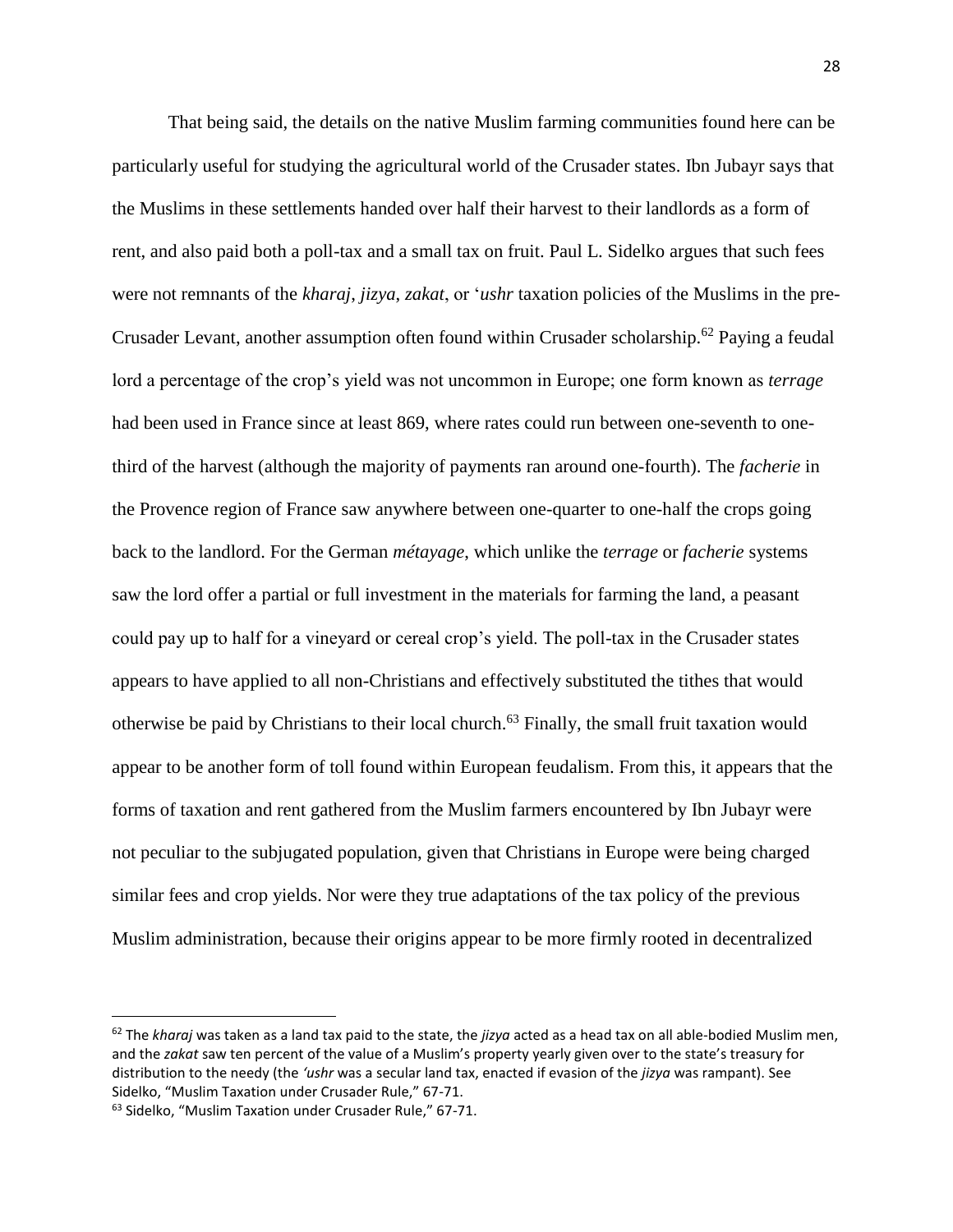European feudalism that benefited a landlord, rather than imperial Islamic caliphates and their bureaucracies.

With his caravan just miles away from Acre, Ibn Jubayr came across a peculiar situation involving Latin-Muslim relations. His party had reached a farmstead, where "its headman [was] a Muslim, appointed by the Franks to oversee the Muslim workers in it." They stayed there for the night, within a large room in his home, where he served them with gracious hospitality before the caravan left for Acre the next morning. Having individuals left in charge of the peasantry was not unheard of by any means in Europe. This was especially true in the Crusader states, where feudal lords would often choose to live within a more secure and cultured city rather than reside on their own lands in the isolated countryside. But to have a Muslim in charge of a group of his fellow men just miles from the key Crusader port and economic center of Acre indicates some reliance on Muslim supervisors. Muslim participation within the Crusader administration was virtually unheard of after the first decade of the twelfth-century, and those working within any trade were largely looked down upon by the Latins (with some limited exceptions for medical doctors, who were often far better trained than their European counterparts).<sup>64</sup> The relationship in this situation could be one of necessity, where the lord needed an individual who could lead in his absence and speak the language of his workers, regardless of the relative proximity that this semi-autonomous group had to a Crusader city. Or a more trusting, personal relationship could have developed. It is impossible to say which of these could have been the situation in this specific case, and to apply this example as a universal fact of Crusader feudalism could make for inaccurate history, but it certainly seems possible that these relationships might have been even

<sup>64</sup> Benjamin Z. Kedar, "The Subjected Muslims of the Frankish Levant," in *Muslims Under Latin Rule, 1100-1300*, ed. James M. Powell (Princeton: Princeton University Press, 1990), 156-60.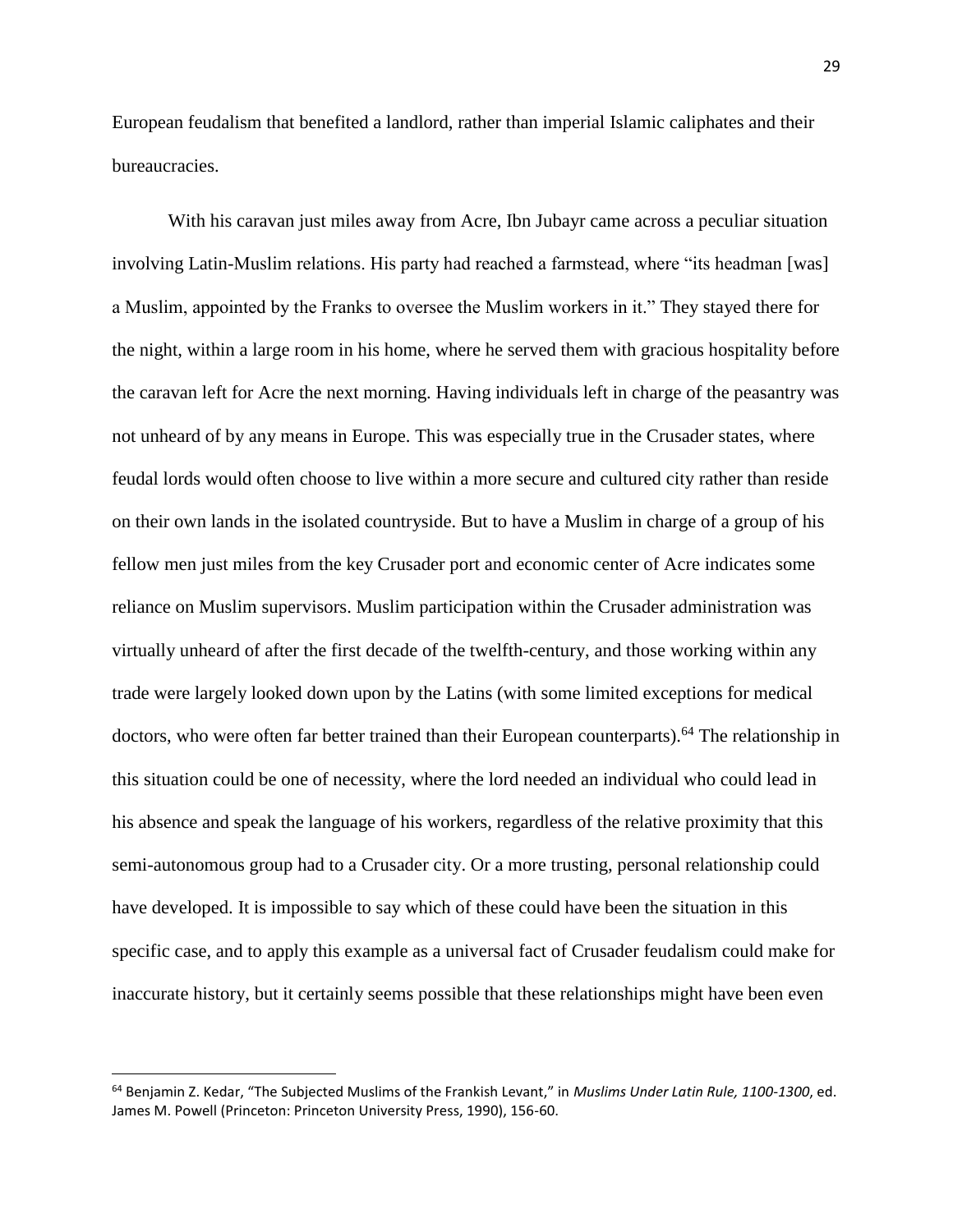more common in the more isolated farming communities, far from metropolitan centers of the Levant.

Ibn Jubayr's opinion of this economic situation between the native Muslims and the foreign Latins is not very positive, as one might expect. He believes that these indigenous Saracens' "hearts have been seduced, for they observe how unlike them in ease and comfort are their brethren in the Muslim regions under their (Muslim) governors." Ibn Jubayr bemoans how the Islamic community under Muslim rule complains of "the injustice of a landlord of its own faith, and applauds the conduct of its opponent and enemy, the Frankish landlord, and is accustomed to justice from him."<sup>65</sup> Ibn Jubayr sees the conditions of the subjugated Muslims as fairly comfortable, fostering a docility that he finds contemptible, but it shows the policies of the Crusader rulers generally working to their advantage. The Muslims under their jurisdiction were not heavily taxed and were largely left to themselves as a social group in the rural areas. They were surely second-class citizens, facing discrimination throughout Crusader society, but their standard of living was fairly comparable to that of lower-class Muslims across the Islamic world. Perhaps Ibn Jubayr saw this Muslim complacency under Crusader rule as a threat to the clear dichotomy in the Islamic perception of the world between the *Dar al-Islam* and *Dar al-Harb*, causing this hostile response.

One of the agricultural sites that Ibn Jubayr encountered saw Latins and Muslims working in the same fields, just outside of the zone of Crusader occupation in Belinas. There Ibn Jubayr witnessed a number of farms and settlements, noting that "the cultivation of the vale is divided between the Franks and the Muslims, and in it there is a boundary known as 'The

<sup>65</sup> Ibn Jubayr, *The Travels of Ibn Jubayr*, 316-7.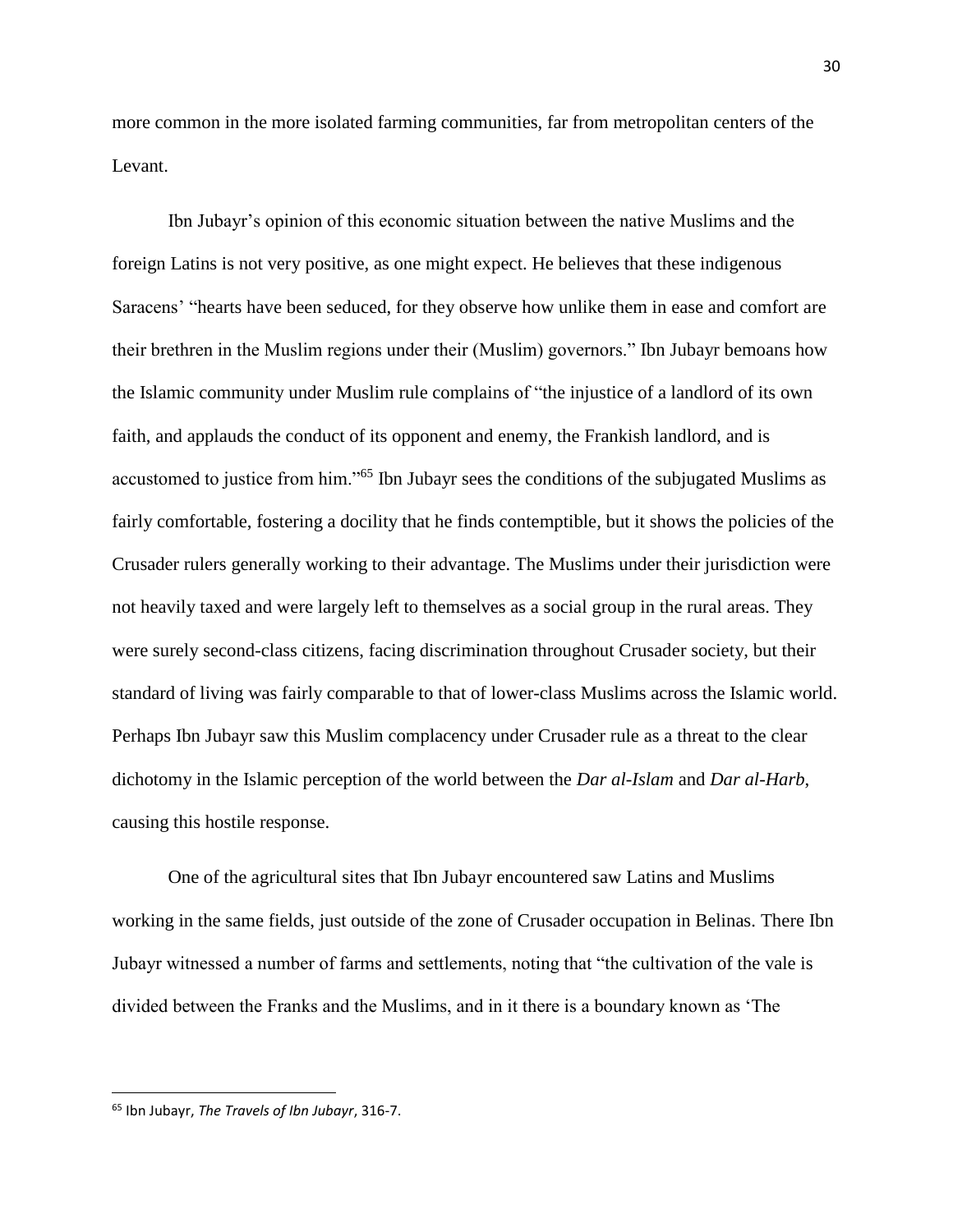Boundary of Dividing'. They apportion the crops equally, and their animals are mingled together, yet no wrong takes place between them because of it." The situation at Belinas, which Ibn Jubayr seems to be almost perplexed by, is the result of the town existing in the borderlands between the Crusader states and Muslim lands, and having experienced a fair amount of turmoil in the latter half of the twelfth century. After having been in Latin hands since the First Crusade, the town proper was taken in 1165 by forces under Nur al-Din, along with a Frankish fortress located a few miles away, Château Neuf. By 1178, the castle was retaken by the Crusaders, as observed by Ibn Jubayr, but Belinas remained under Muslim control. Just three years after Ibn Jubayr's visit in 1184, the fortress would be retaken by Saladin, followed by the fall of Jerusalem a few months later.<sup>66</sup> Belinas was in a state of political flux over these two decades, but it seems that population's demography was not much affected by the changes in ownership. The two ethnic groups tend to the Muslim-held land, suggesting that the Latins were not necessarily always expelled after a Saracen occupation in the countryside. While the two sides might not be actively working with one another, they do appear to divide the lands between themselves fairly and do not let matters like livestock grazing – an affair that can be difficult to manage – lead to conflict.

One of the most interesting passages from the three pilgrim-writers regarding Latin-Muslim interaction in the rural parts of the Crusader states comes from Theoderich's personal experience. While traveling from Mahumeria to Nablus, Theoderich had one of his very few direct contacts with Muslim individuals:

As we passed along this road we were met by a multitude of Saracens, who were proceeding with bullocks and asses to plough up a great and beautiful plain, and who, by

<sup>66</sup> Ibn Jubayr, *The Travels of Ibn Jubayr*, 315; Briggs, "The Architecture of Saladin and the Influence of the Crusades," 18; "Hunin Fortress: Preliminary plan for conservation and development," Israel Antiques Authority, accessed March 14, 2015, http://www.iaa-conservation.org.il/Projects\_Item\_eng.asp?site\_id=50&subject\_id=8.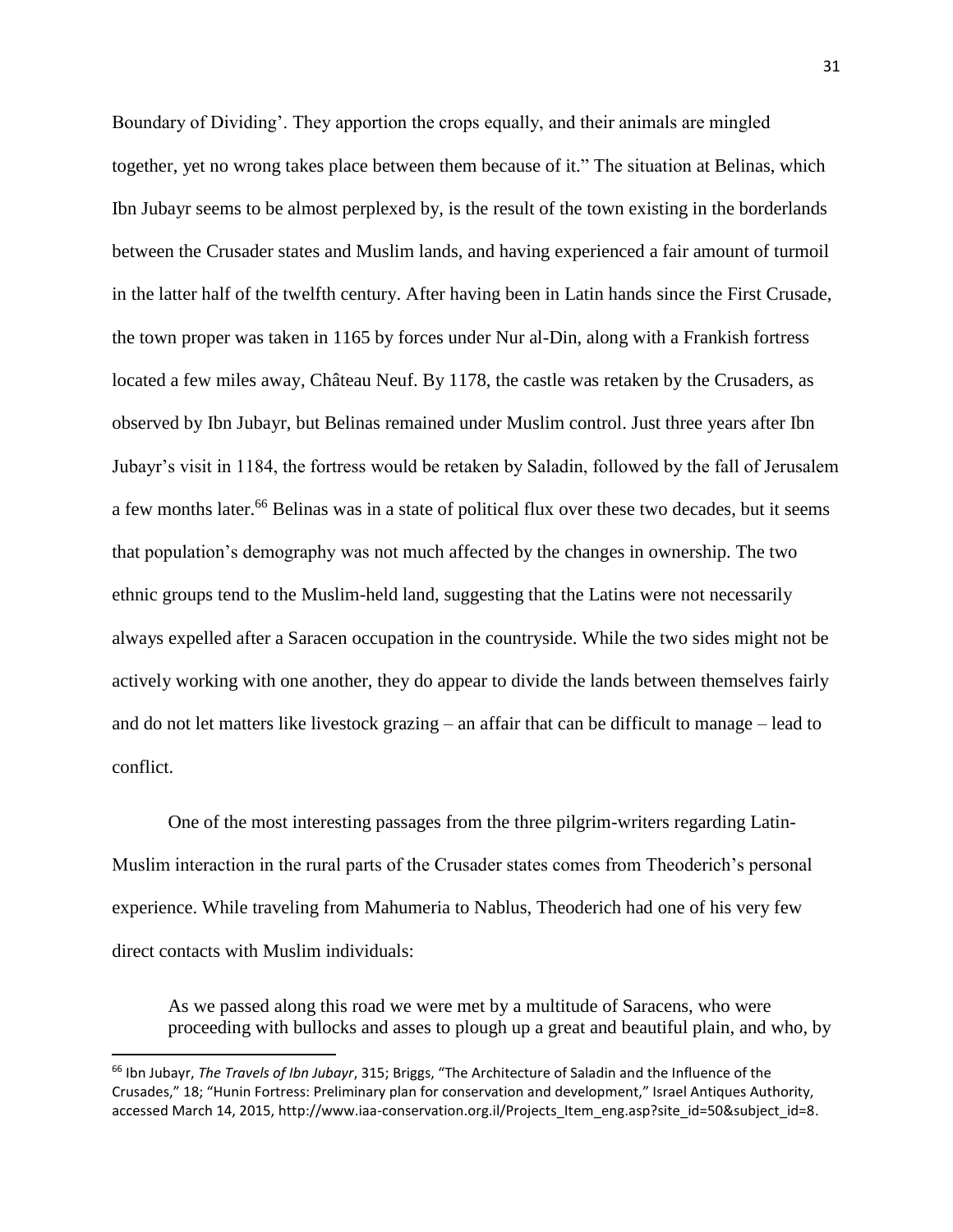the hideous yells that they thundered out, as they usually do whenever they set about any work, struck no small terror into us. Indeed, numbers of infidels dwell there throughout the country, as well in the cities and castles as in the villages, and they till the earth under the safe conduct of the king of Jerusalem or that of the Templars or the Hospitallers.<sup>67</sup>

Theoderich's tone in reference to this group of Saracens makes it clear that he does not care for them very much. He sees them as disruptors of an idealistic view; a rude interruption. Theoderich envisions this single, beautiful piece of land as a part of the Holy Land, one of the most hallowed and pristine regions on Earth. This is a place that he and countless other pilgrims trekked thousands of miles to reach. Their ancestors had launched the initial Crusade that freed the Holy Land from the grips of Muslim oppression, with many martyring themselves in the process. Crusaders were still dying at this time, whether they were fighting Muslim advances on their territories or simply passing away during the expedition, like Theoderich's companion Adolf, a pilgrim from Cologne was buried in a graveyard set aside for pilgrims on Palm Sunday, just outside the Church of St. Mary in Jerusalem.<sup>68</sup> Every Latin involved in the Levant had to make major emotional, monetary, and life-threatening sacrifices in order to journey to the Holy Land. And now, Theoderich watches as the sacred land itself is penetrated, ploughed, and disturbed by Muslims for their own purposes. On top of this, farming is a routine task, done by simple workers with basic livestock. The Holy Land is supposed to transcend the earthly, mundane life of humans and Theoderich is watching this notion being disrupted right in front of him by non-Christians.

Based on the history of Muslims within the Nablus area, it would appear that the people who Theoderich encountered were probably freemen and part of the fairly autonomous Muslim community found there. Its history can be found in the later years of the First Crusade; Nablus

<sup>67</sup> Theoderich, *Guide to the Holy Land*, 60.

 $68$  Ibid., 7.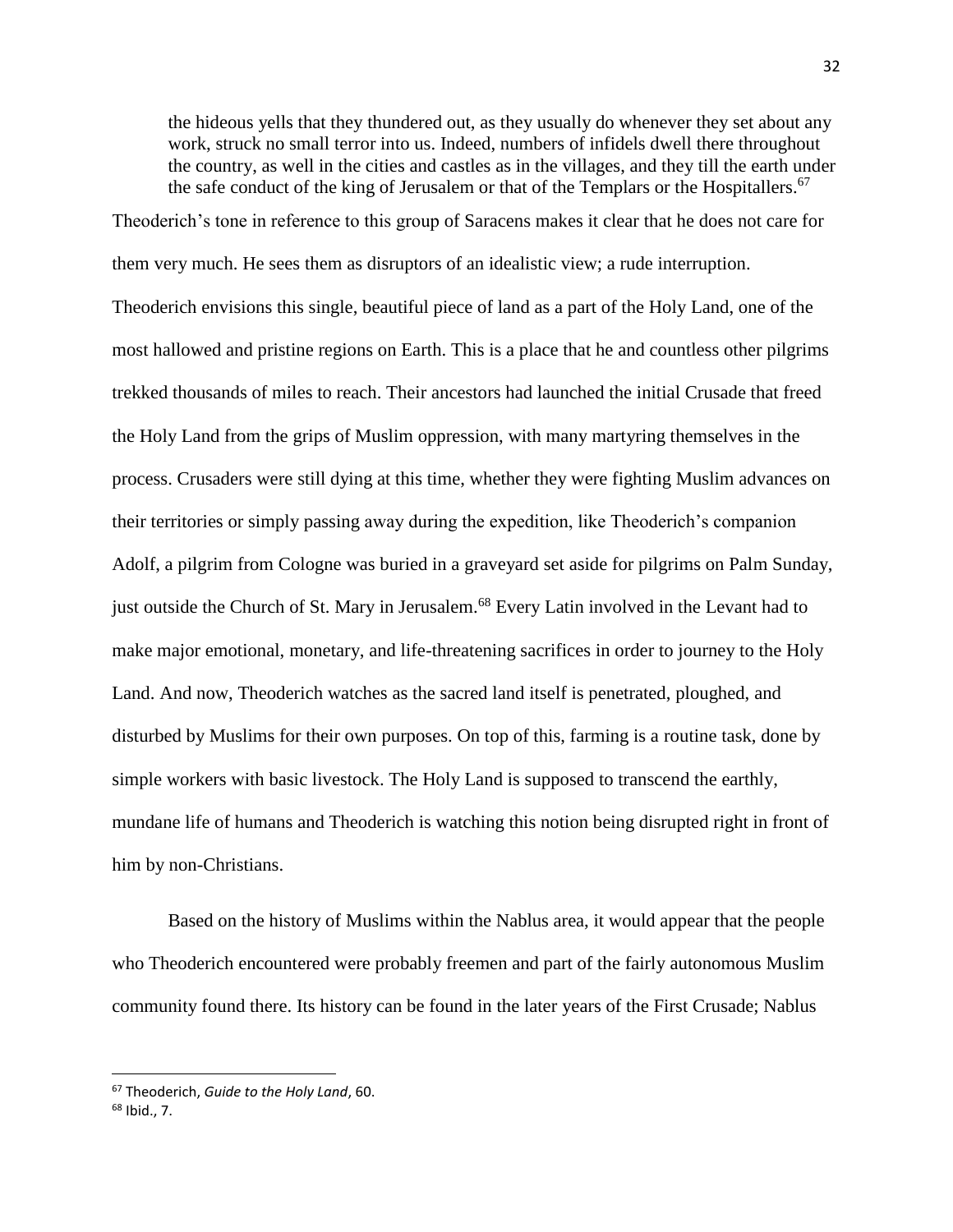was pillaged by a group of Crusaders, but the Muslim residents of the town held out in a nearby castle. The two parties reached an agreement that the people of Nablus would surrender the town if Jerusalem fell, and they promptly handed over the city once Jerusalem was captured. No prisoners were taken, and the massacres that were often associated with cities seized by Crusaders never occurred there. Tancred, one of the Norman leaders who negotiated this deal, may have been influenced to make a more lenient arrangement with the people of Nablus than his fellow Crusaders due to the Normans' relationship with their own Sicilian Muslims. Benjamin Z. Kedar said that the deal reached at Nablus was "instrumental in setting the precedent for Frankish rule over an indigenous, largely Muslim population."<sup>69</sup> The community in Nablus that developed in the decades after the First Crusade was largely its own self-sufficient society, with the account of Diya' al-Din al-Maqdisi (1173-1245) accounting for a multitude of professions among the Muslims there, such as farmers in the fields and fruit orchards, shepherds of sheep and cattle, basket-makers, cloth-wrap producers, weavers, musicians, and local religious positions like the *mu'adhdin* and *imams*. <sup>70</sup> More than likely, Theoderich came across a group of farmers and laborers from this community.

The action that seemed to unsettle Theoderich the most is "their hideous yells that they thundered out, as they usually do whenever they set about any work." This statement suggests that Muslims living and working within the occupied Levant continue to practice songs or prayers from their own culture. The retaining of such customs comes from the Crusader policy that largely left the Muslim communities to continue practicing their own religion and enforce their own laws, encouraging the semi-autonomous nature of these "minority" groups in the rural

<sup>69</sup> Kedar, "Muslims of the Levant," 144-5.

<sup>70</sup> Daniella Talmon-Heller, "Arabic Sources on Muslim Villagers under Frankish Rule," in *From Clermont to Jerusalem: The Crusades and Crusader Societies 1095-1500*, ed. Alan V. Murray (Turnhout: Brepols, 1998), 107.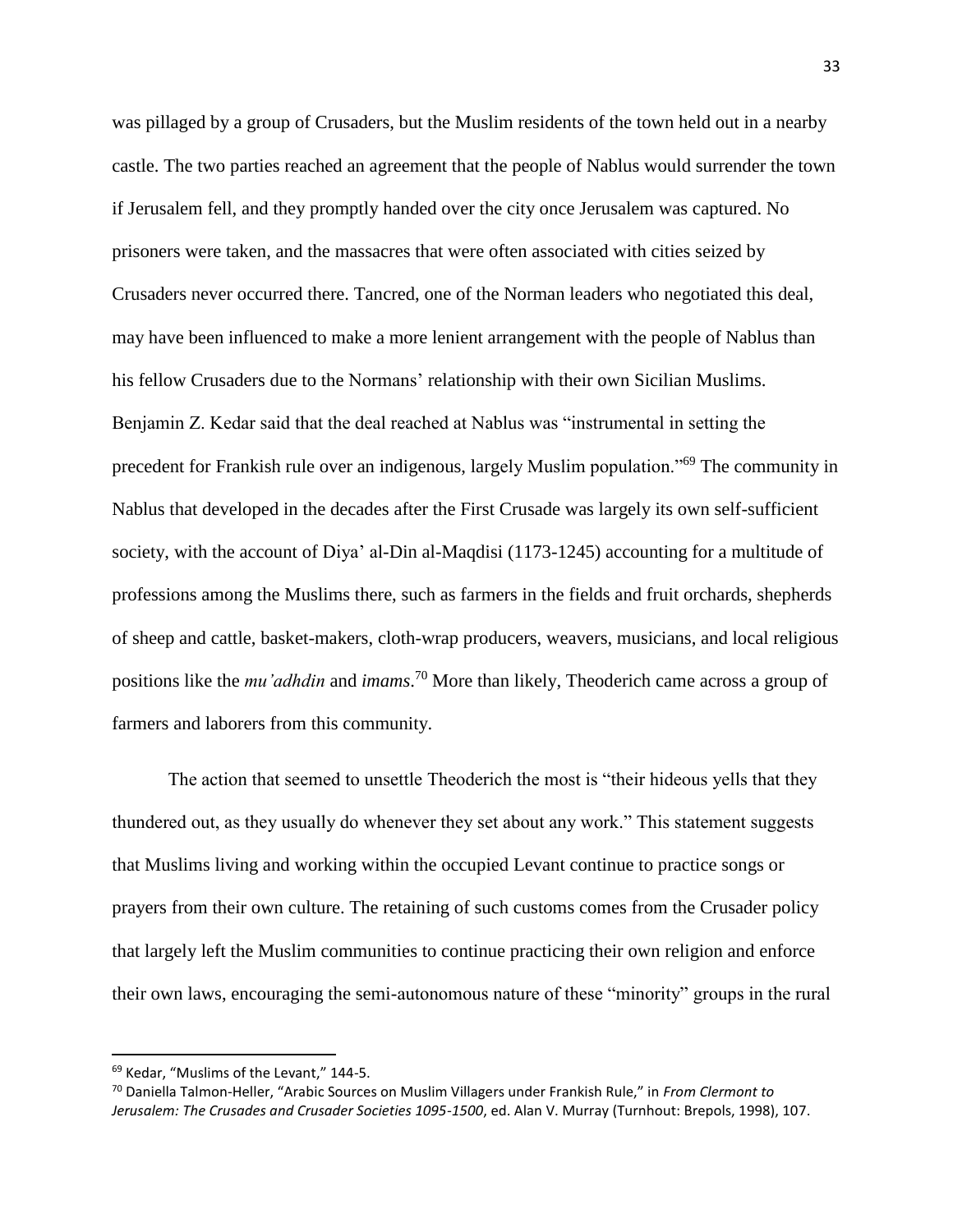parts of the Crusader states. Muslims could still be brought before a Frankish court of law, and the peasants were often subject to fees for their feudal Frankish landowners, but by remaining somewhat docile and by producing goods for their lords, Muslims could for the most part be left alone to congregate among their own people and practice their religion.<sup>71</sup> Theoderich's claim that these vocalizations were typical among laboring Muslims indicates that either himself or those Latins he associated with during his pilgrimage witnessed these types of Muslim laborers on multiple occasions, enough to notice this characteristic as something "they usually do" while they work. These types of repeated interactions in the countryside would have been very possible. The twelfth century did see the creation of a "moderate number of… free towns," where Latin settlers could pay fairly modest fees and fractions of their crops to their landlords, but these Crusader settlements appear to have been in the minority compared to the feudal farms established for the Syrian Christians and Muslims that made up a vast majority of the rural population of the Crusader states.<sup>72</sup> For Theoderich or his associates to stumble upon a number of these "minority" groups while traveling from town to town during their pilgrimage would have been completely possible, providing them with a large number of possible interactions with the Muslim people of the Crusader states.

Theoderich also wrote about another group of self-sufficient Muslims in the Crusader states, this time at a market for Saracens where the Dan River ends in the Medan plain. While Theoderich does not seem to personally witness this particular interaction, he writes about how an "innumerable multitude of people assemble on this plain every year at the beginning of the

<sup>71</sup> Kedar, "Muslims of the Levant," 160-72.

<sup>72</sup> Jean Richard, "Agricultural Conditions in the Crusader States," in *The Impact of the Crusades on the Near East*, ed. Norman P. Zacour and Harry W. Hazard, vol. 5 of *A History of the Crusades*, ed. Kenneth M. Setton (Madison: The University of Wisconsin Press, 1985), 261-3.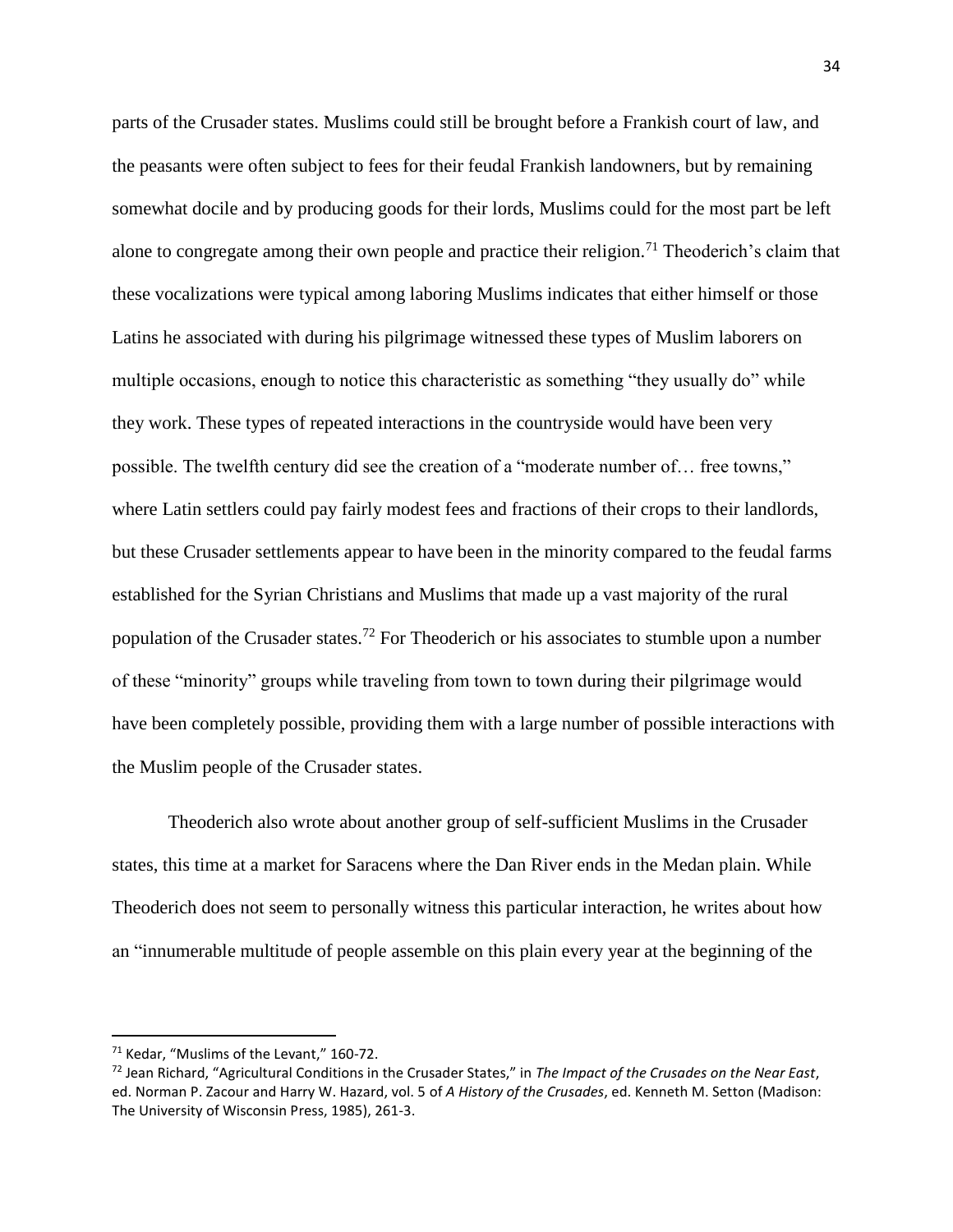summer, bringing with them all manner of things for sale."<sup>73</sup> The tradition of meeting there to sell goods continued on for centuries after the Crusaders left the Levant, as Bernhard von Breydenbach still observed the market meeting in the Medan plain during the fifteenth century, where he witnessed Saracens "pitching their tens of diverse colours (beautiful to behold), [to] hold a fair there through the whole summer."<sup>74</sup> Theoderich also detailed the security for these affairs, where "a vast number of Parthians and Arabs [come] to protect the people and their flocks, which remain in those parts throughout the summer."<sup>75</sup> From this information, it appears that the Muslim population had at least some sort of economic autonomy in the outskirts of the Crusader states where they could freely trade in a protected commercial space that offered peace of mind for themselves and their flocks of livestock.

In comparison to the semi-autonomous Muslim communities in the sparse countryside, the cities of the Crusader states saw a variety of relationships emerge between Muslims and Christians, as shown by Ibn Jubayr's reactions and receptions in Tyre and Acre. Acre is portrayed as a filthy place – a common stereotype among Muslims – where "unbelief and unpiousness there burn fiercely, and pigs [i.e. Christians] and crosses abound," but Tyre is seen as a cleaner city, whose inhabitants are "by nature and habit… kinder to the Muslim stranger." The gentler manner of the people allowed for healthier relations to develop, as the "state of the Muslims in this city is easier and more peaceful."<sup>76</sup> This better disposition towards Muslims could be attributed to a greater local population of Muslims in Tyre than in Acre. While Acre was a commercial hub that Ibn Jubayr described as the "meeting-place of Muslim and Christian

<sup>73</sup> Theoderich, *Guide to the Holy Land*, 65.

<sup>74</sup> Quoted in Alexander Crawford Lindsay, *Letter on Egypt, Edom, and the Holy Land*, vol. 2 (London: Henry Colburn, 1838), 357.

<sup>75</sup> Theoderich, *Guide to the Holy Land*, 65.

<sup>76</sup> Hillenbrand, *The Crusades: Islamic Perspectives*, 274-82; Ibn Jubayr, *The Travels of Ibn Jubayr*, 318-9.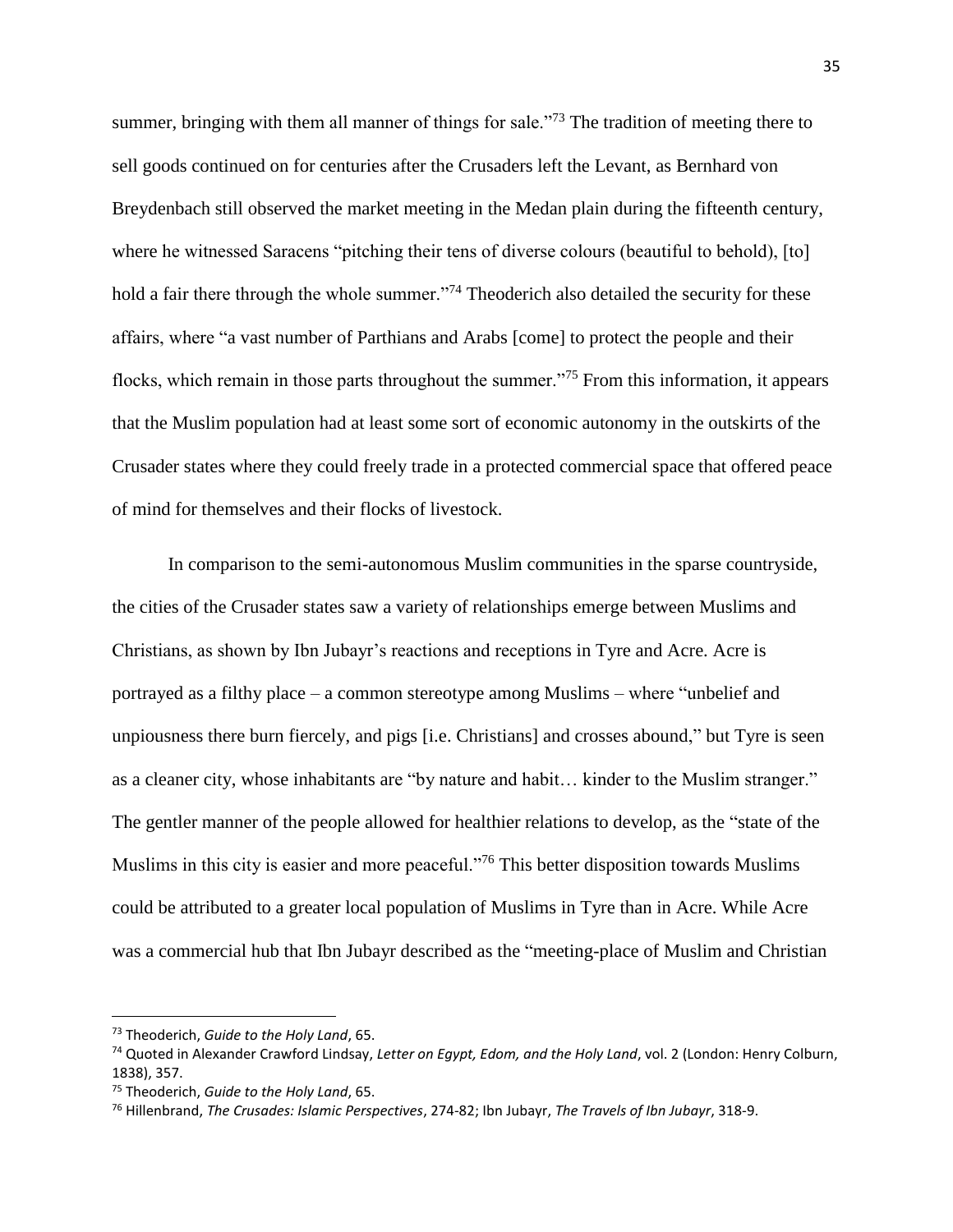merchants from all regions," it seems that – as detailed in the previous chapter – only one of its mosques was not appropriated by the Christians for their own use. Ibn Jubayr describes this place as a "small mosque where strangers could congregate to offer the obligatory prayers." His description of the mosque's attendants as "strangers" seems to hint that the place of worship did not have a stable congregation from Acre and instead served the Muslim travelers and merchants who passed through the city. Tyre, however, seems to have kept a number of mosques in operation, as Ibn Jubayr described resting within and meeting a Muslim elder of Tyre in "one of the mosques that remained in Muslim hands."<sup>77</sup> From this information, it can be said that Tyre must have held onto a sizable population of Saracen inhabitants, enough to warrant multiple unconverted mosques. Perhaps this larger group of Muslims in Tyre made the Latin denizens of the city more tolerant of Muslims both from and outside of their city. While scholars like Kedar warn that it can be risky to generalize from Tyre's mosque situation to other Crusader-held cities, it is true that other metropolitan centers besides Tyre surrendered under terms and could have maintained control over their mosques.<sup>78</sup>

Ibn Jubayr's conversation with the elder of Tyre and the traveler's responses are also key to understanding the mindset of Muslims who remained in the Levant. The individual told Ibn Jubayr that he was a resident of Tyre when the city was invaded by Frankish forces in 1124. The Muslim inhabitants had drawn up plans to "gather their wives and children into the Great Mosque and there put them to the sword, rather than that the Christians should possess them," and then the remaining men would launch a suicidal assault on the Crusader forces. However, the "jurisprudents and some of their godly men" were able to convince the other Muslims to flee

<sup>77</sup> Ibn Jubayr, *The Travels of Ibn Jubayr*, 318-21.

<sup>78</sup> Kedar, "Muslims of the Frankish Levant," 138-9.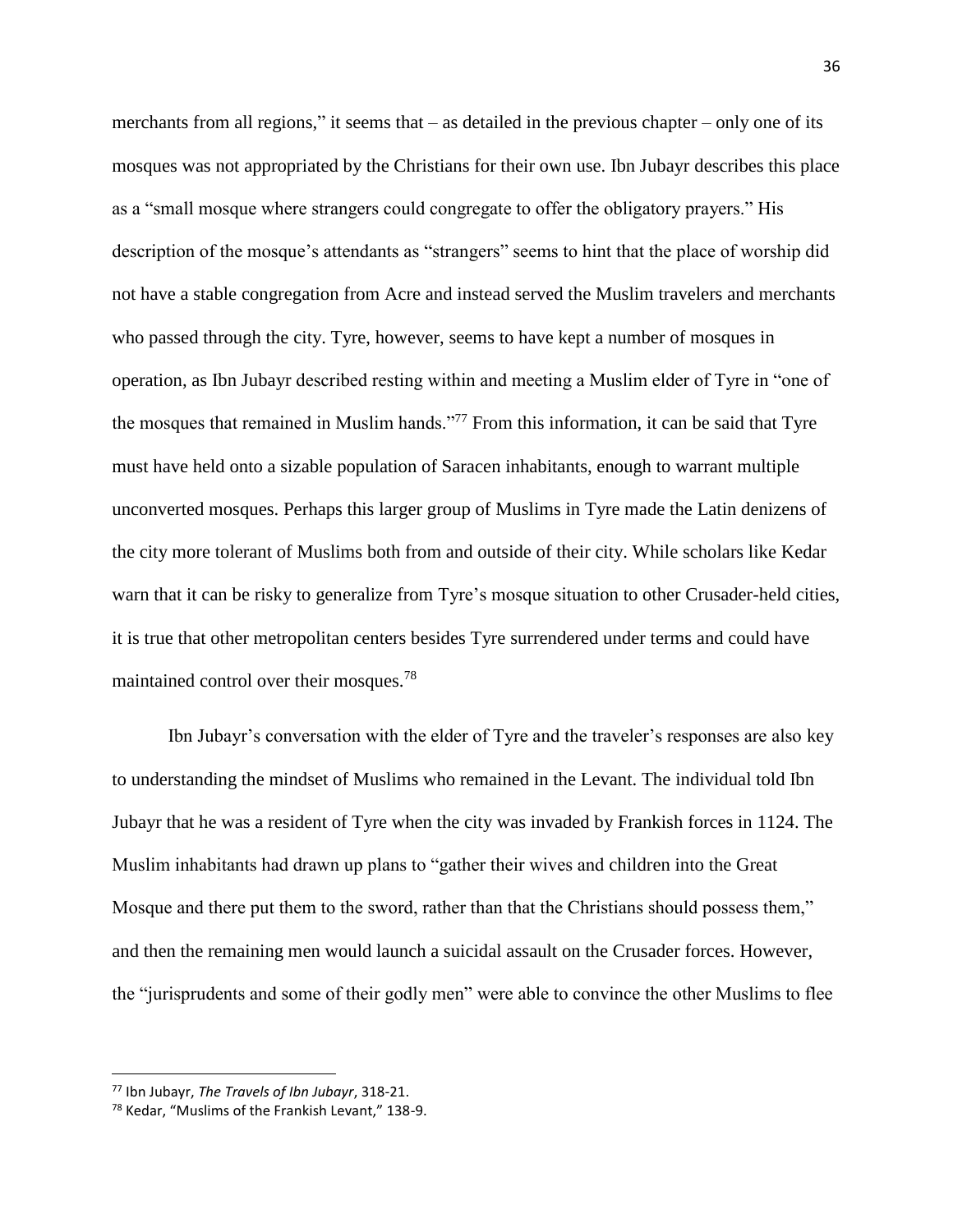the city for Islamic lands. After the city was abandoned, some of the exiled Muslims came back, as their "love of native land impelled them to return." An agreement was reached between the Latins and Muslims of Acre, offering a "safeguard" for the Muslims who chose "to live amongst the infidels" in the city.<sup>79</sup> While a longing for their lost homeland could have been a genuine motivating factor for some Muslims of Tyre – poets such as Ibn Munir and Ibn al-Qaysarani wrote works that lamented their own forced exiles after Crusader invasions – the concerns of those who were not of the upper class may have included other, more economic reasons for choosing to return home and live under Crusader rule. Many of these individuals would simply have been unable to afford a relocation to a completely new land, and would have chosen to acquiesce under a new leadership, a story that applied to most of the lower class, indigenous Muslims of the Crusader states. Like those from Tyre who had intended to kill their families and engage in a final attack on the Latins, many of those who did not have the wealth to flee came to the "realistic acknowledgement that submission was more sensible than conflict."<sup>80</sup>

Immediately after delivering the elder's story from sixty years before, Ibn Jubayr gives a quotation from the Quran and a few invocations of Allah before harshly criticizing any Muslim who chooses to remain in "infidel country." He claims that these people would have to endure "pains and terrors such as the abasement and destitution of the capitation and more especially, amongst their base and lower orders, the hearing of what will distress the heart in the reviling of him [Muhammad]," along with a number of other critiques of Latin society, such as the previously mentioned stereotype of their uncleanliness in a metaphorical and literal sense.<sup>81</sup> The level of his critiques are fairly strong; Hillenbrand considers them to be "uncomprehendingly

<sup>79</sup> Ibn Jubayr, *The Travels of Ibn Jubayr*, 321.

<sup>80</sup> Hillenbrand, *The Crusades*, 358-9.

<sup>81</sup> Ibn Jubayr, *The Travels of Ibn Jubayr*, 321-2.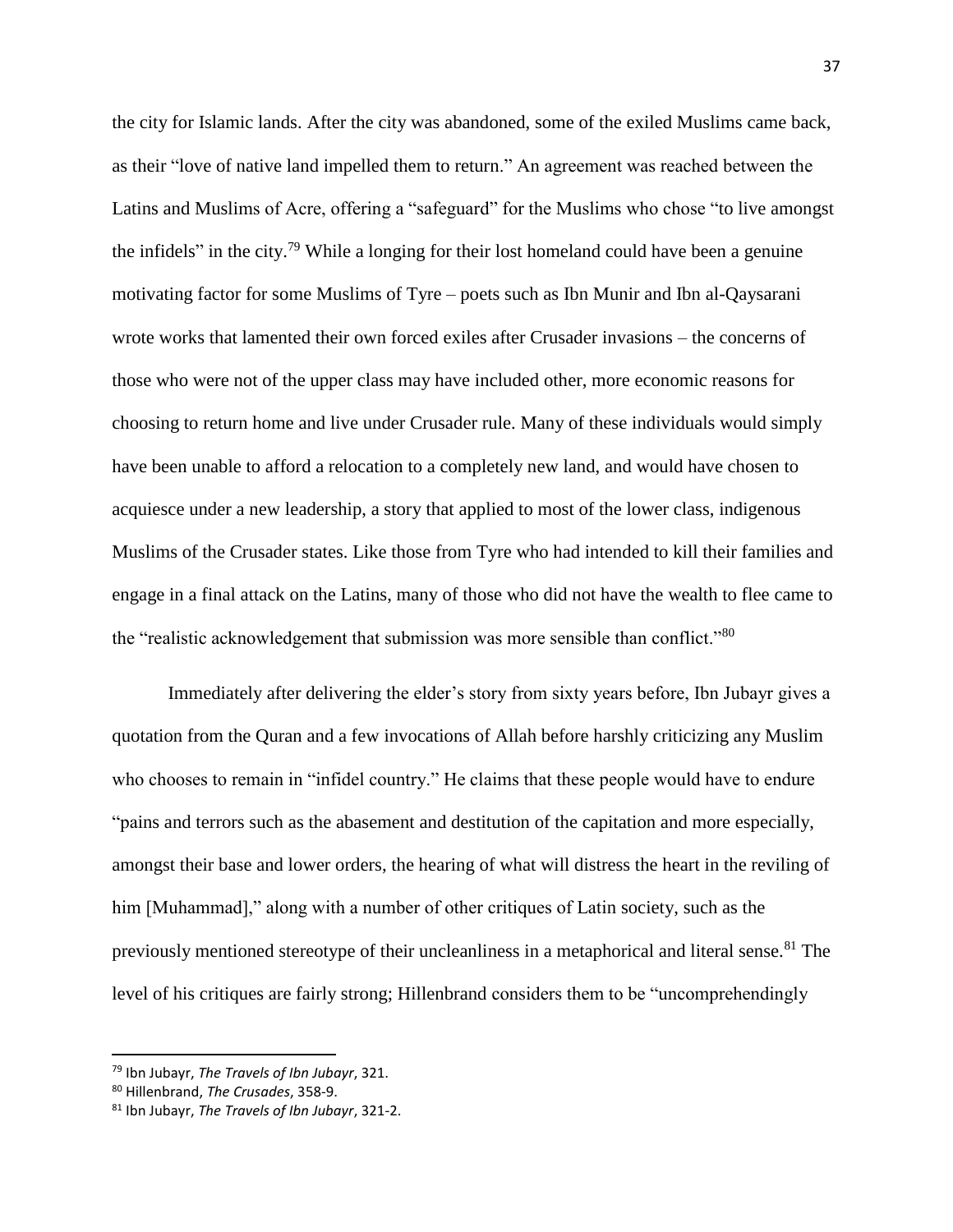judgmental" of the native population.<sup>82</sup> As someone who is from thousands of miles away and a privileged member of a royal court in his native Granada, Ibn Jubayr may have just been unable to understand why the locals did not decide to flee to Islamic lands rather than stay in the economic security of Crusader occupation.

While the Crusaders may have held a strong disdain for Muslims, they still had to live and work in a land completely surrounded by the Saracens, meaning that relationships had to be developed between the Latin East and its neighbors, often in the form of commerce. Regulations, customs agencies, and revenue services were developed for the Crusader states to better manage the trade between Latins and Muslims who came from beyond the Crusader holdings. Ibn Jubayr's firsthand experiences with these institutions are among the most interesting topics that he delves into while in the Crusader states, especially because they went largely unaddressed by Christian pilgrim-writers like John of Würzburg and Theoderich. Latin merchants are required to pay a tax on goods that are brought into lands occupied by the Muslims, and the Muslim merchants paid the same in Crusader states. Ibn Jubayr notes that "agreements exist between them, and there is equal treatment in all cases," but that the Crusader taxes on Muslim goods offered the Latins "full security," indicating that the Crusader taxation may have been as much of a tax to defend the internal economy of the Crusader states as it was a revenue device.<sup>83</sup> This was certainly a very real concern for the Latins, as Muslim interventions in trade could have major ramifications. For instance, the domestic agricultural market was in fairly dire straits during the twelfth century, with Jean Richard estimating that between 1120 and 1187, "Frankish Syria necessarily fell into political and economic dependence on those countries that could provide

<sup>82</sup> Hillenbrand, *The Crusades*, 363.

<sup>83</sup> Ibn Jubayr, *The Travels of Ibn Jubayr*, 301.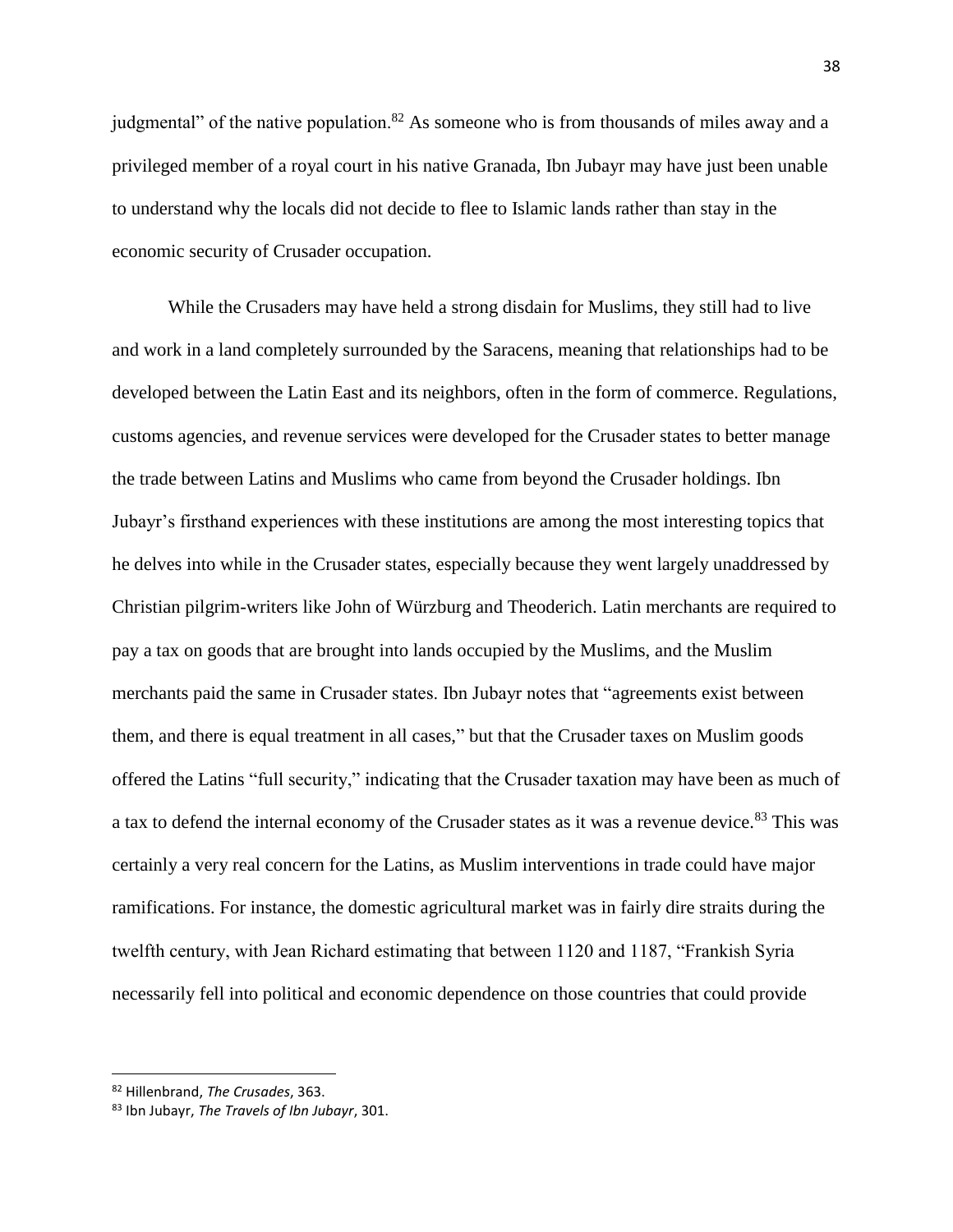supplies," particularly in terms of foodstuffs. While the neighboring Muslim lands could experience their own famines and low-production seasons, they still had the ability to flood the market. In 1185, with a major drought looming, Raymond III of Tripoli brokered a truce with the Saracen forces he was at war with, so that agricultural trade might resume to its fullest extent. The Muslims were able to bring so much wheat into the Crusader states that prices plummeted.<sup>84</sup> While this scenario occurred at a point when food was desperately needed, its effect on prices illustrated that the Saracens had the ability to undercut the costs of Latin-produced goods, and that taxation could act as a buffer between the Muslim and Crusader products.

As Ibn Jubayr's party crossed from the Muslim-held Belinas into Crusader-occupied territory, they arrived at a Latin fortress called Tibnin. The highest tax that could be extracted from an individual there was "a Tyrian dinar and a qirat of a dinar" – Ibn Jubayr says that his party was not taxed to the fullest extent – while those who were merchants were not required to pay the toll. Instead, they would pay at the customs in Acre, where "the tax there is a qirat in every dinar (worth of merchandise)," working out to a twenty-fourth of the total worth of their cargo.<sup>85</sup> Based on the fortress' location so close to the Saracen lands, and the merchants' tolls being postponed until they reached Acre, it would appear that Tibnin was a major stop before reaching the metropolitan centers within the Latin territories. The substantial lump sum costs for individuals seeking to travel through Crusader territory hint at a hesitation to admit non-Christian visitors who did not offer any visible economic benefits to the Crusaders, an especially interesting policy given that so much of the Crusader states' economy and overall existence was dependent on the arrival of Christian individuals on pilgrimage.

<sup>84</sup> Richard, "Agricultural Conditions in the Crusader States," 264-8.

<sup>85</sup> Ibn Jubayr, *The Travels of Ibn Jubayr*, 316.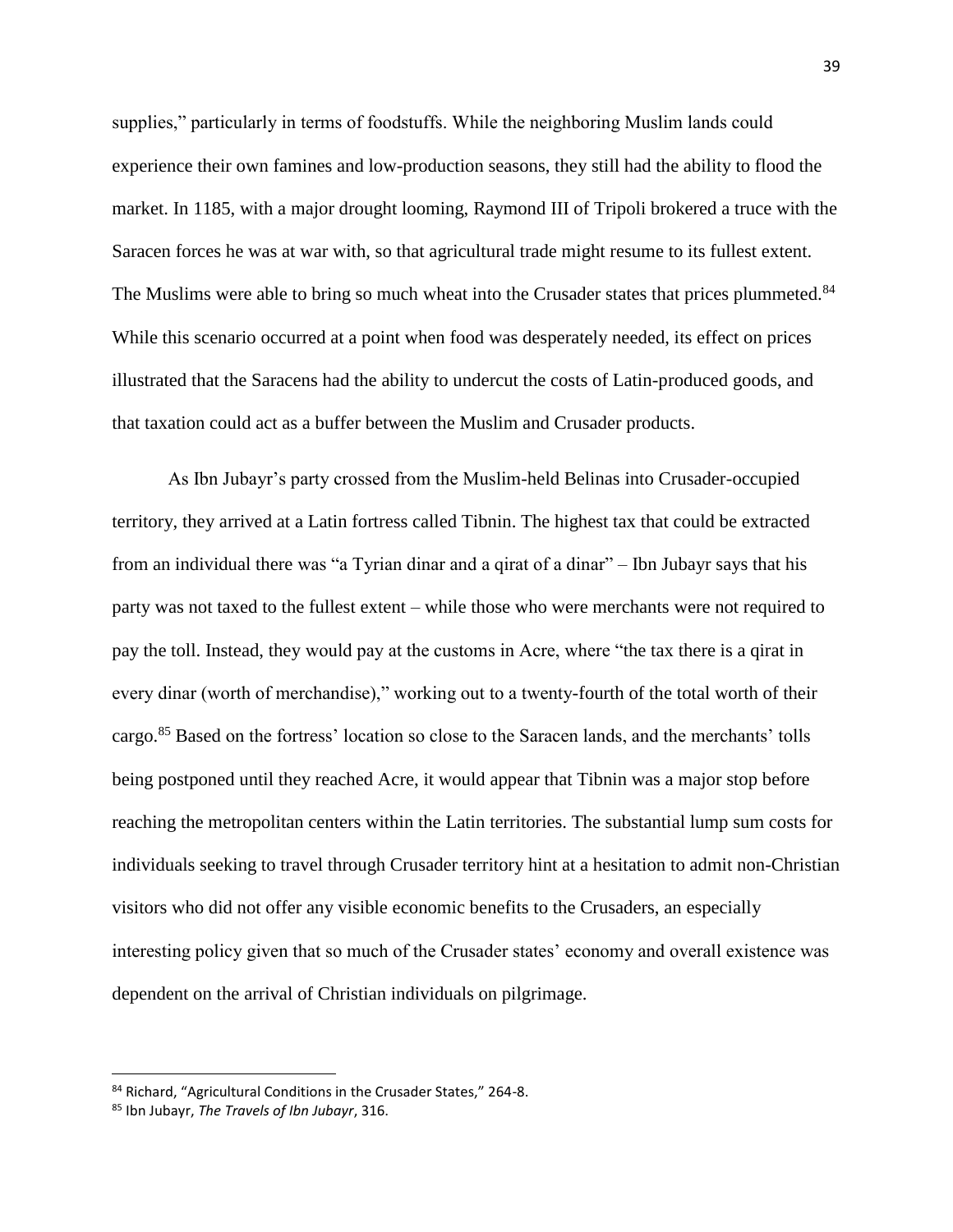Once the members of Ibn Jubayr's party reached Acre, they found themselves taken to a building specifically reserved for customs procedures. The predominate form of customshousing in the Crusader states would have been the *fondaco* (pl. *fondaci*), an evolution of the later Roman-era *funduq* (pl. *fanadiq*) buildings, which were for-profit combinations of an inn, tavern, and brothel. The *funduq* would continue on as an institution in the Byzantine world, eventually working its way into Islamic territories in the tenth century as either free or for-profit inns. They existed in both rural and urban settings, with animals and goods kept on the first floor, and the human patrons either surrounding the courtyard of a single-story *funduq* or on the top floor of a two-story building. The *fondaci* emerged in Egypt and Crusader-controlled Syria in the twelfth century as buildings to house Latins, intended to be for-profit institutions that could regulate trade. The major cities of the Crusader states all had a number of *fondaci*, often funded by Italian city-states like Genoa, Pisa, and Venice. Unlike the isolationist nature of the *fondaci* in Muslim-held regions like Egypt, which were intended to provide Christian traders with a sense of diplomatically-ensured protection while in Saracen lands, the *fondaci* of the Crusader states gave traders of all Christian nationalities a space for short-term lodging and storing their goods.<sup>86</sup>

Ibn Jubayr describes the customs-facility in Acre as something very similar to a two-story *fondaco* complex, providing storage below for goods while they were inspected with the merchants "lodged in the upper storey." Yet, as a Muslim, he would not have been permitted to stay in a *fondaco*. Overtime, it appears that the Muslim *fanadiq* system began to take on elements of the European *fondaco*, and the buildings began to take on applications for urban commerce, including the usage as a customs-house that Ibn Jubayr witnessed in Acre. However, he actually

<sup>86</sup> Olivia Remie Constable, "*Funduq*, *Fondaco*, and *Khān* in the Wake of Christian Commerce and Crusade," in *The Crusades from the Perspective of Byzantium and the Muslim World*, ed. Angeliki E. Laiou and Roy Parviz Mottahedeh (Washington DC: Dumbarton Oaks, 2001), 145-151.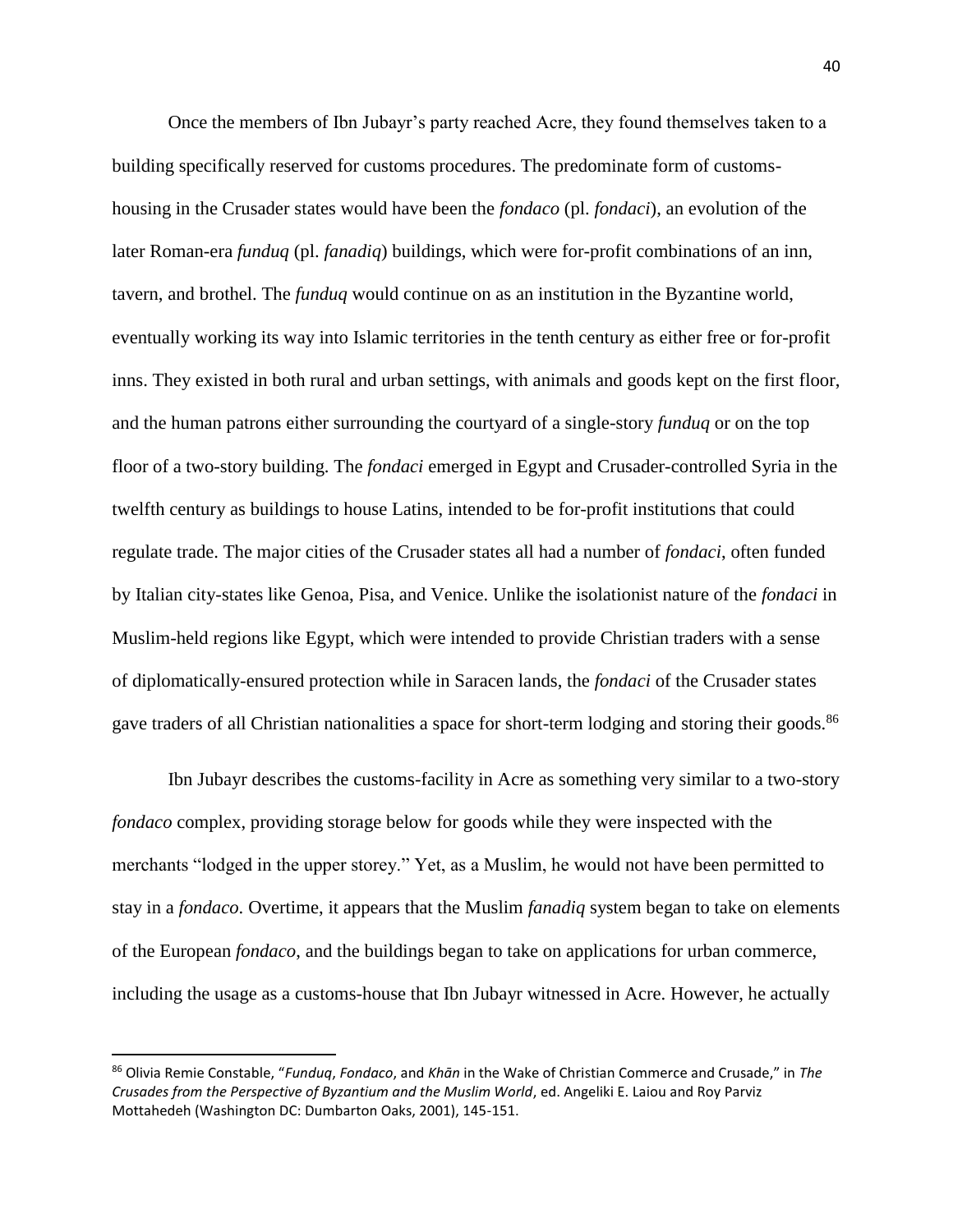refers to the building as a "khan prepared to accommodate the caravan." The *khan* (pl. *khanat*) began as a Persian institution, often as a publicly-funded place but potentially a commercial venture, which started to overtake the *fanadiq* system in the Near East around the twelfth and thirteenth centuries. They were often rural institutions, with minimal (if any) staffing. The terminology of the *khan* appears a number of times in Ibn Jubayr's travels through Syria. He spends four nights at "the Khan of Abu 'l-Shukr" in the suburbs of Aleppo before a three-day, two-night journey towards Hama. Ibn Jubayr spent those nights in two different "highly fortified" *khanat*, and would later rest in a *khan* located between Homs and Damascus in the Eastern Christian village of al-Qarah, whose *khan* he described as resembling "a towering fortress" with a spring-fed cistern in its center. As Ibn Jubayr enters Tyre for the first time, his group "lodged in a khan in the town for the reception of pilgrims."<sup>87</sup> The semantics between these three types of buildings can become overwhelming, and their shifting nature can be seen as a result of the commercial implications of the Crusades, where the economies of regions like the Levant saw a spontaneous and paradigm-shifting move towards European interaction and commerce. With this came a need for an infrastructure that could support the new economy, built upon the groundwork of Islamic trade that had existed in the region for centuries beforehand, resulting in fusions of buildings and terminologies that would have created uncertainty for any traveler, especially a Spanish outsider like Ibn Jubayr.

The staff of the customs-house also illustrates another one of the ethnic and linguistic dynamics of Crusader society, as local populations are utilized by the European rulers. During his stay there, he notes that the employees are "Christian clerks of the Customs" and that "they write Arabic, which they also speak." The leader of the operation has an Arabic title, *Sahib al-*

<sup>87</sup> Constable, "*Funduq*, *Fondaco*, and *Khān*," 151-5; Ibn Jubayr, *The Travels of Ibn Jubayr*, 260-71, 317-9.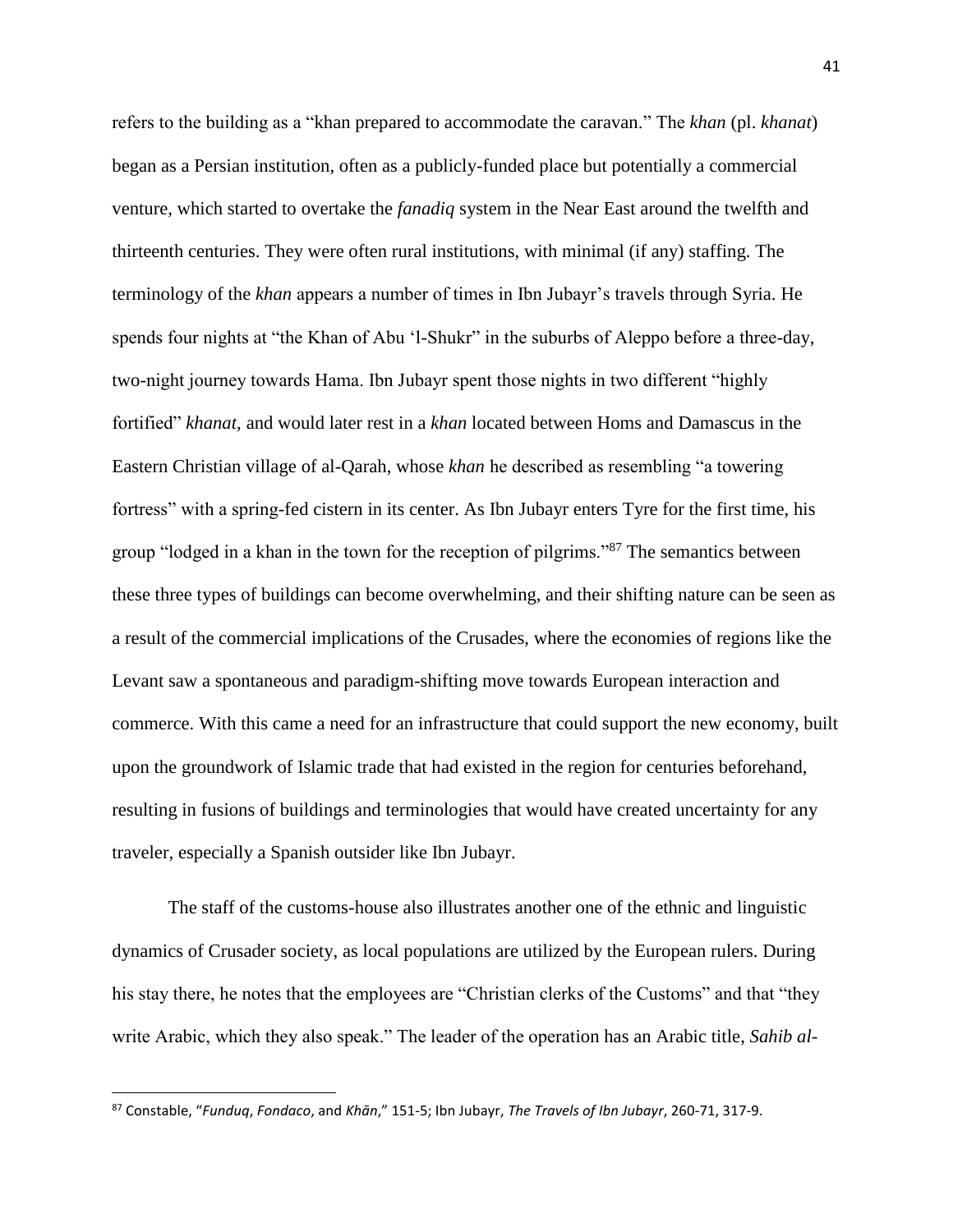*Diwan* (Chief of the Customs), and is referred to as *al-Sahib* (the Director or Master) by those who serve under him.<sup>88</sup> From this, it can be gathered that the workers at this customs-house were not only literate in Arabic, but that it was their primary language; the one that they utilized when speaking amongst one another and referring to their own hierarchies. Syrian Christians were in high demand for this line of work as scribes and clerks employed by the Frankish administration, in order to facilitate communications between their government and the indigenous people under their jurisdiction. Some Muslims who were former bureaucrats under the Islamic administration were also employed by the Latins, but the majority of those employed from the Levant would have been these Eastern Christians who were literate in Arabic.<sup>89</sup>

While going through customs procedures in Tibnin, Ibn Jubayr observed one Muslim minority group that faced a particular amount of scrutiny from Latin officials: the Maghreb people. The Maghrebis are typically associated with North Africa, but Ibn Jubayr was able to identify them as a minority among the Muslims both traveling and residing in the Levant. The Maghreb people (particularly those who practiced Sufism) held a special veneration for Jerusalem and the al-Aqsa Mosque, with the city serving as a prime stop during the Hajj. In 1193, less than a decade after Ibn Jubayr's visit to the Holy Land, a religious endowment by al-Malik al-Afdal – a son of Saladin – ensured the creation of the Maghrebi Quarter of Jerusalem, intended to assist Maghrebi pilgrims coming into the city.<sup>90</sup> Ibn Jubayr reports how a "gallant" company" of Maghrebis accompanied Nur al-Din in taking a Latin stronghold, reaping the rewards of becoming "manifestly rich and famous." According to Ibn Jubayr, the Crusader

<sup>88</sup> Ibn Jubayr, *The Travels of Ibn Jubayr*, 317.

<sup>89</sup> Kedar, "Muslims of the Frankish Levant," 156-60.

<sup>90</sup> Shamsuddīn al-Kīlānī, "The Muslim Fascination with Jerusalem: The Case of the Sufis," *Islamic Studies* 40, no. 3/4 (Autumn-Winter 2001): 618-26.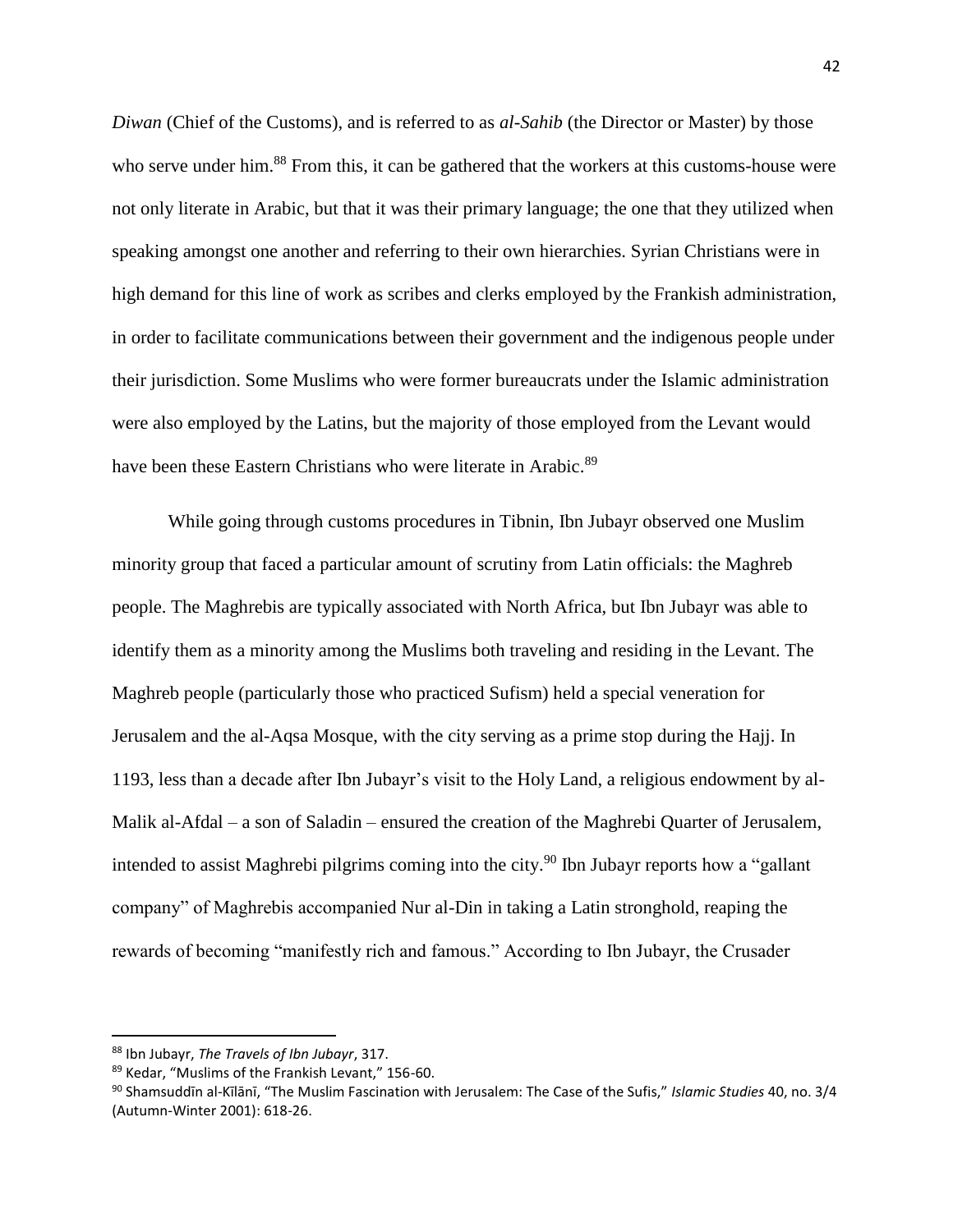administration criticized the Maghrebis, saying that they were well-treated in the Latin East yet "interfered in the war, joining with their brother Muslims against [the Franks]." As a response, the Latins placed an extra dinar of taxation on any Maghreb who crossed through Crusader territory. Ibn Jubayr says that they were the only Muslim group given extra scrutiny, with "those from all other Muslim lands being unmolested." Their response to the added burden was fairly surprising, as Ibn Jubayr noted how upon payment of such tolls, Maghrebis "are pleasingly reminded of their vexing of the enemy, and thus the payment of it is lightened and its harshness made tolerable "91"

A certain amount of subversion can be noted in their response, as recollections of offenses against the Franks are brought to mind. While the Muslims in the Crusader states remained largely docile during their occupation, relations were certainly far from perfect. An undercurrent of antagonism seemed to be held by many Muslims against their Latin overlords, but the threat of retaliation and the memories of entire cities being massacred in the First Crusade appear to have kept these feelings below the surface in most cases. However, if Muslim military forces appeared to be on the way to liberate a village or city, uprisings could occur. The residents of Nablus assisted their religious compatriots in sacking the city upon their arrival in 1187, and the "Saracen rustics of the mountain area" attacked Christians who were fleeing from Jerusalem as the Khwarezmians approached to seize the city in  $1244<sup>92</sup>$  The Maghrebis' audacious joining with Nur al-Din's forces seems to have been a point of pride not only for the Maghreb people, but for Ibn Jubayr and other Muslims, who saw the attack as a rejection of total Crusader dominance over the Muslims within the Crusader occupation.

<sup>91</sup> Ibn Jubayr, *The Travels of Ibn Jubayr*, 316.

<sup>92</sup> Kedar, "Muslims of the Frankish Levant," 154-6.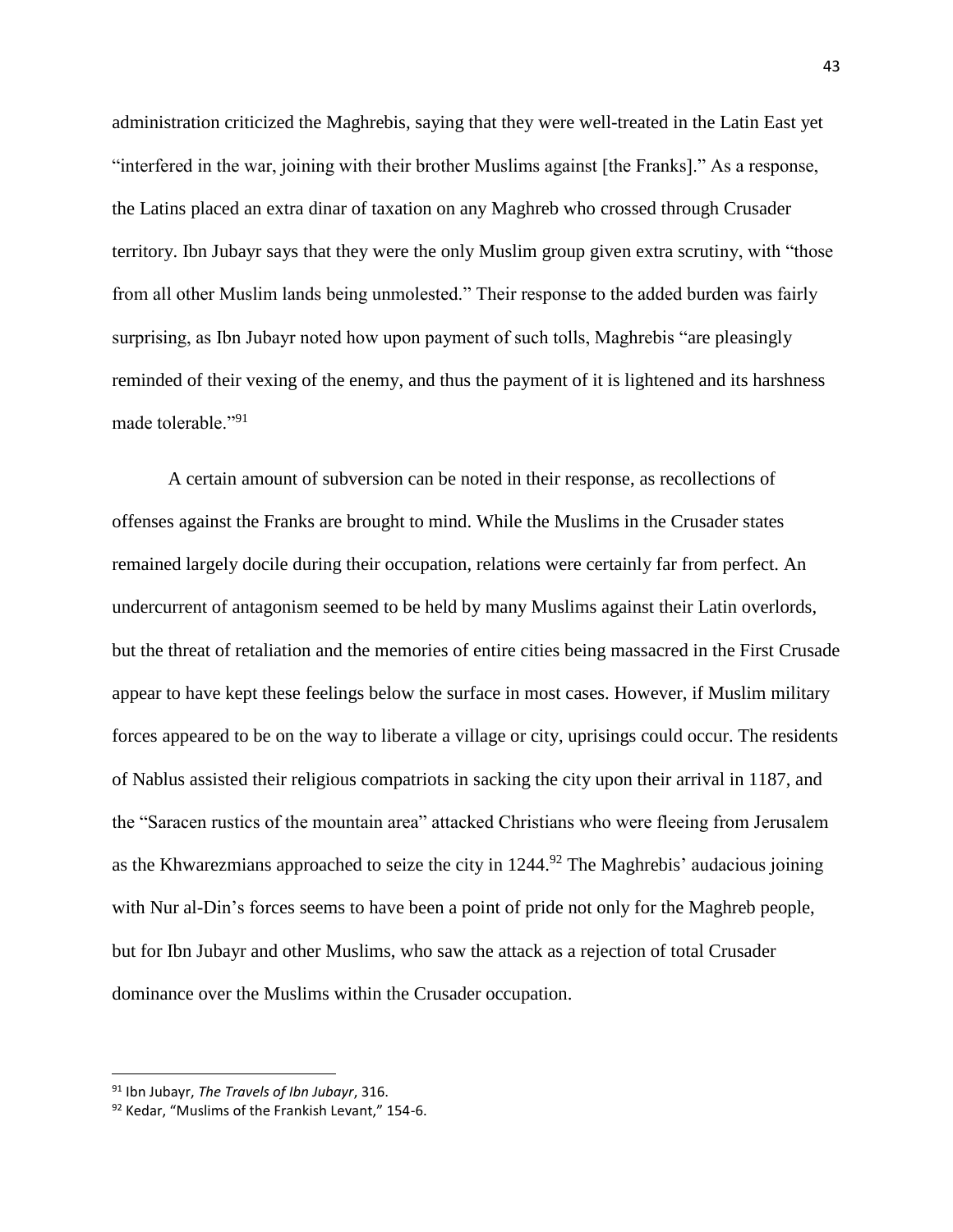Ibn Jubayr dedicates a fair amount of time in his account of the Crusader states to the Maghrebis, especially regarding their status as a minority among the already-oppressed Muslims within the Levant. He claims that when Muslims from Syria and elsewhere composed wills, they bequeathed parts of their wealth to the "liberation of the Maghribis in particular because of their remoteness from their native land and because, after Great and Glorious God, they have no other to deliver them." The establishment of the Maghrebi Quarter in Jerusalem is an excellent example of the amount of charity given to this group of people within the Levant. Nur al-Din also gave aid to the Maghrebi people after their support in his military campaigns, as he paid twelve thousand of his own dinars towards the ransoms of captured Maghrebis in Syria, since they are "strangers and have no kindred (here)." Ibn Jubayr praises two Maghrebi businessmen operating in Damascus, Nasr ibn Qawam and Abu 'l-Durr Yaqut, whose work in the Crusader states brought them great wealth and power, so much so that their "influence over the Muslim and Frankish princes [was] great." The two men also gained fame as they utilized their wealth to pay the ransoms of Maghrebis and other Muslim prisoners in Syria.<sup>93</sup>

The level of influence that these two Maghrebi merchants held in the Crusader states is just one of the many testaments to the power of commerce between the Latins and the Muslims outside of Crusader territory. Even as late as Ibn Jubayr's visit in 1184, when Saladin's unified forces were on a campaign against the Crusader states that would result in the capture of Jerusalem in just three years, trade continued between the two factions. After recently joining a caravan of merchants departing Damascus to trade their goods in Acre, Ibn Jubayr encountered the returning forces of Saladin's army. After abandoning a siege of the castle Kerak upon hearing of Crusader reinforcements, Saladin launched a surprise attack on Nablus, where many Christian

<sup>93</sup> Ibn Jubayr, *The Travels of Ibn Jubayr*, 322-3.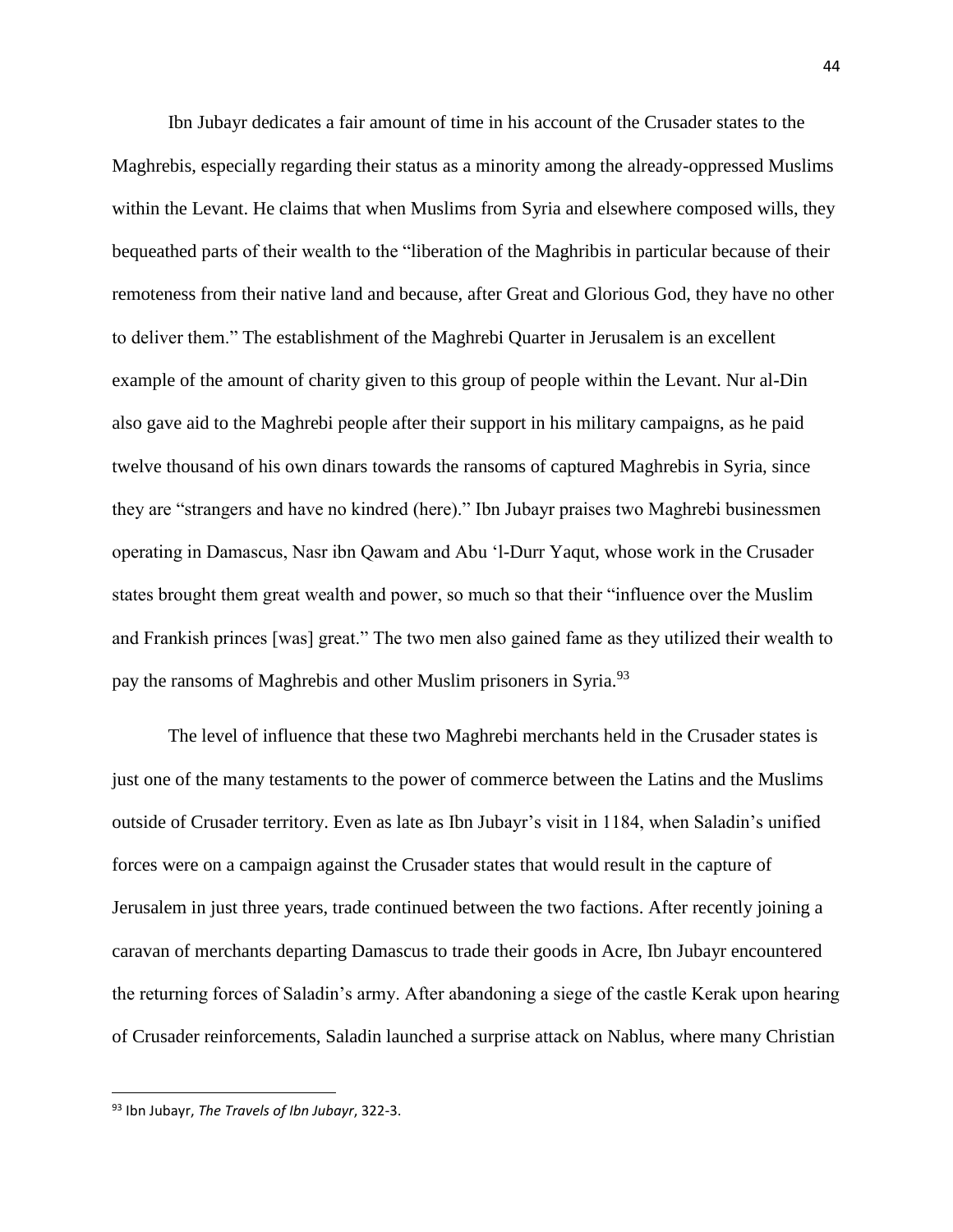and Jewish prisoners were taken and "the Muslims acquired plunder it is not possible to estimate." Ibn Jubayr's encounter with the tail-end of this triumphant return of wealth and Latin prisoners was an odd circumstance for him, noting that "one of the strangest things in the world is that Muslim caravans go forth to Frankish lands, while Frankish captives enter Muslim lands." Ibn Jubayr sees this situation as a testament to the power of the Muslims, able to absolutely conquer in battle, leaving the Crusaders so feeble that they are forced to remain dependent on the Saracens for commercial trade, attributing the state of affairs as a testament to "the temperateness of the policy of Saladin."<sup>94</sup> As noted earlier, Raymond III of Tripoli was forced the year after Ibn Jubayr's visit to declare a truce with Saladin, so that he could further open the importation of foodstuffs into his lands that were plagued by famine.<sup>95</sup> For much of the twelfth century, the Crusader states were fairly dependent on other nations for their continued existence in the Levant, be it through the immigration and donations from Europe or the trade between themselves and the Saracen lands. The situation Ibn Jubayr encounters on the way to Acre is a very symbolic representation of this relationship, where even military expeditions launched by the Saracens could not force the Latins to cut off the trade that supplied goods desperately needed by the Crusader populace and its economy. The crossing of paths between prisoners and traders also hints at the decentralization of power in the Levant, where the Saracen attack of a Crusader-held city fifty miles away does not seem to have an effect on the trade between Muslims and the Latins of Acre.

The Latins of the Crusader states were certainly not a homogenous group by any means, and the divisions among the Crusaders manifested themselves in disagreements over Wigger of

<sup>94</sup> Ibn Jubayr, *The Travels of Ibn Jubayr*, 313-4.

<sup>95</sup> Richard, "Agricultural Conditions in the Crusader States," 264-8.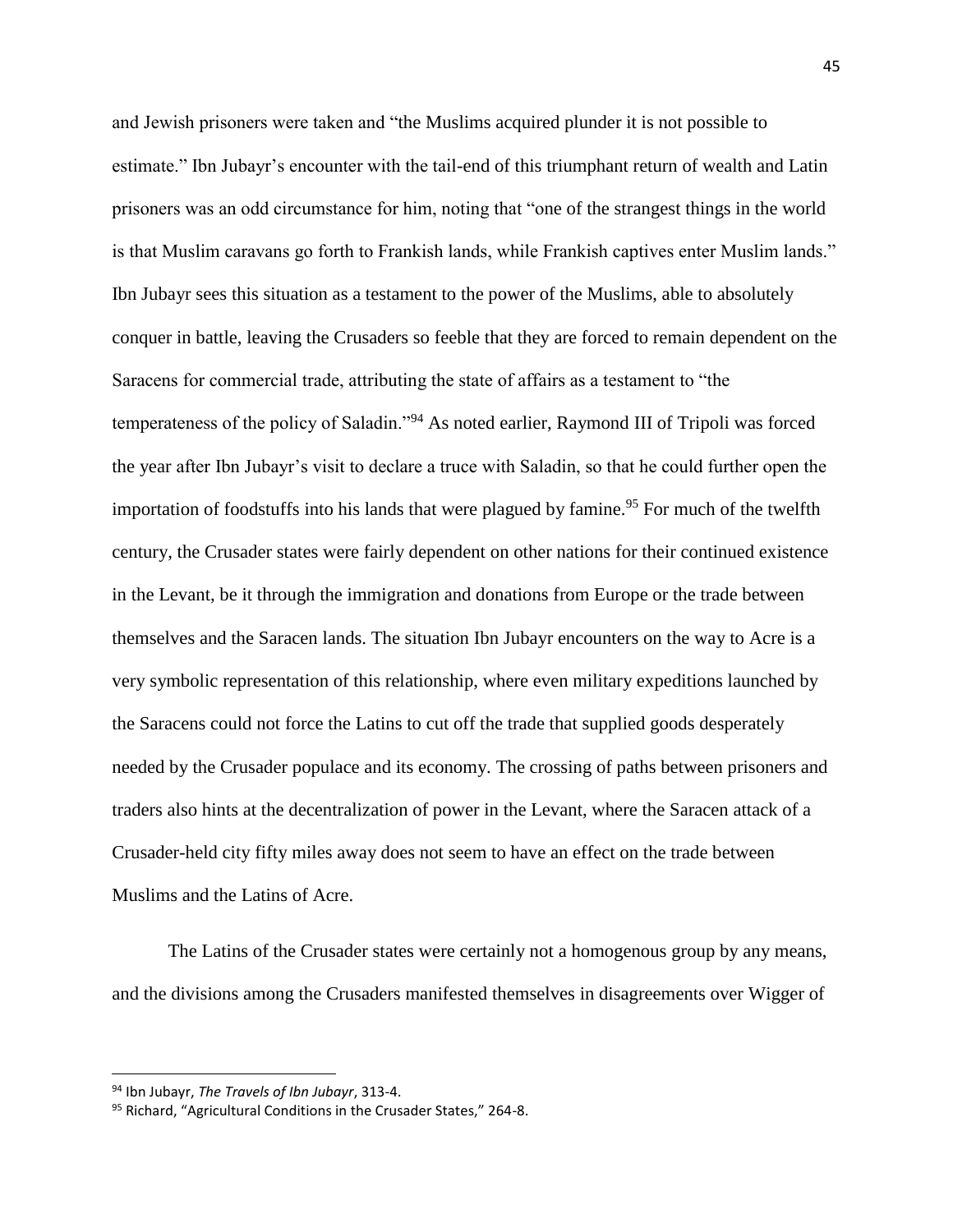Swabia and his tomb. Wigger was said to have been a German knight who participated in the First Crusade but perished during the Siege of Jerusalem in 1099. John of Würzburg details this battle and the dates associated with it, noting July 18 as the "anniversary of noble Duke Godfrey of happy memory, the chief and leader of that holy expedition, who was born of a German family."<sup>96</sup> In truth, Godfrey of Bouillon was born to a French father and German mother – Eustace II, Count of Boulogne and Ida of Lorraine – but perhaps due to a combination of John's own German roots and the fact that it was Godfrey's material side of the family that "enabled [him] to acquire title and influence" in the lead-up to the Crusades, John decides to classify Godfrey as a German.<sup>97</sup> This distinction of Godfrey as a German member of the army assembled for the First Crusade becomes a flashpoint for John, because while Godfrey is celebrated on July 18, "the taking of the city [of Jerusalem] is not credited to him with his Germans, who bore no small share in the toils of that expedition, but is attributed to the French alone." This general feeling of a lack of appreciation for the German efforts during the First Crusade (and ultimately the entire Crusader-era) is exemplified by the treatment of Wigger of Swabia after his demise:

Some disparagers of our nation have actually obliterated the epitaph on the famous Wigger [of Swabia], made glorious by so many brave deeds, because they could not deny that he was a German, and have written over it the epitaph of some French knight or other; as may at this day be seen on the spot; for his coffin is visible and still exists outside in a corner between the great church [i.e. the Church of the Holy Sepulchre] and the Chapel of St. John the Baptist, with his name struck out and another name written there. 98

<sup>96</sup> John of Würzburg, *Description of the Holy Land*, 40.

<sup>97</sup> John C. Andressohn, *The Ancestry and Life of Godfrey of Bouillon*, Indiana University Publications Social Science Series no. 5 (Bloomington: Indiana University, 1947), 9.

<sup>98</sup> John of Würzburg, *Description of the Holy Land*, 40. C.W. Wilson believes that the tomb in the name of a Frenchman, Philip d'Aubigny, may be the same tomb that John is referencing here. See John of Würzburg, *Description of the Holy Land*, 40 n. 1.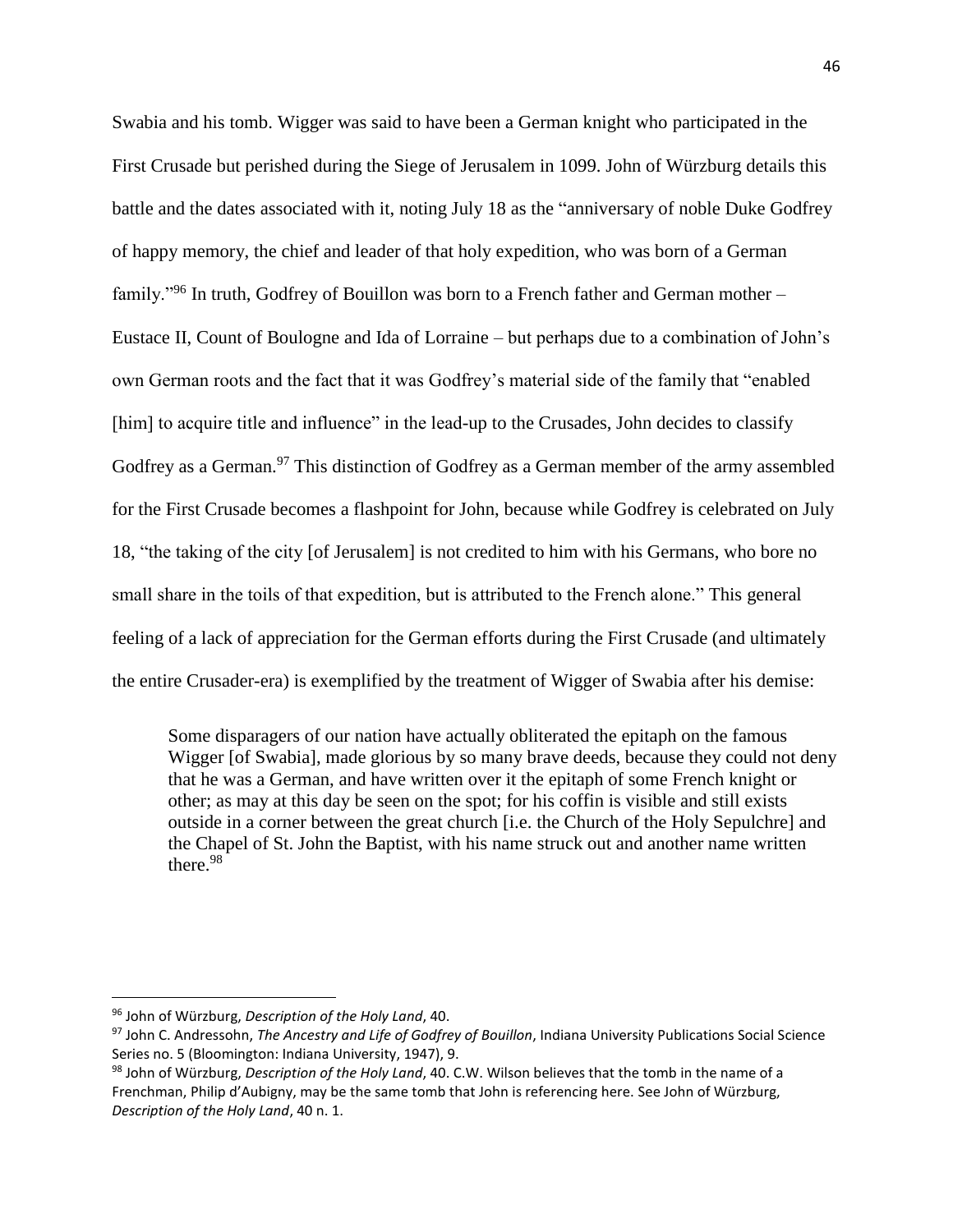John's ire against the Franks was further amplified by the new epitaph that the French had replaced the original with:

One thousand and one hundred years, save one.

Since Blessed Mary bore her glorious Son;

When rose upon July its fifteenth sun,

By Frankish might Jerusalem was won.

As a satirical response to the French substitution for Wigger of Swabia's epitaph, John offers a new one of his own creation:

Not Franks—Franconians,<sup>99</sup> warriors far more brave,

From Pagan yoke Jerusalem did save;

Franconian Wigger was, each Frank well knew;

Franconian Guntram,  $^{100}$  and Duke Godfrey, too,

And easy 'twere to prove my words are true.<sup>101</sup>

From all of these complaints and snipes issued towards the Frankish people, it is clear that John of Würzburg does not believe that the relationship between the Franks and Germans is particularly healthy. The afterlife of Wigger of Swabia serves as a symbol for the bitterness held between these two groups, whose relationship had begun to turn sour with the beginning of the Crusades. In *Feudal Germany*, James Westfall Thompson contends that "the different blood groups in France… in contact with one another and in contact with Germans through whose country they passed to the Holy Land developed an acute feeling towards the Germans unknown before," with their relations hardly ever improving during the rest of the Crusades. French

<sup>99</sup> Franconia also contained the town of John's namesake, Würzburg.

<sup>100</sup> Guntram was the King of Burgundy in the late sixth century. See Henry H. Howorth, "The Ethnology of Germany–Part 3: The Migration of the Saxons," *The Journal of the Anthropological Institute of Great Britain and Ireland* 7 (1878): 309-10. While Franconia and Burgundy were some distance from one another, it is worth noting that Burgundy was at least part of the Holy Roman Empire in the twelfth century.

<sup>101</sup> John of Würzburg, *Description of the Holy Land*, 40.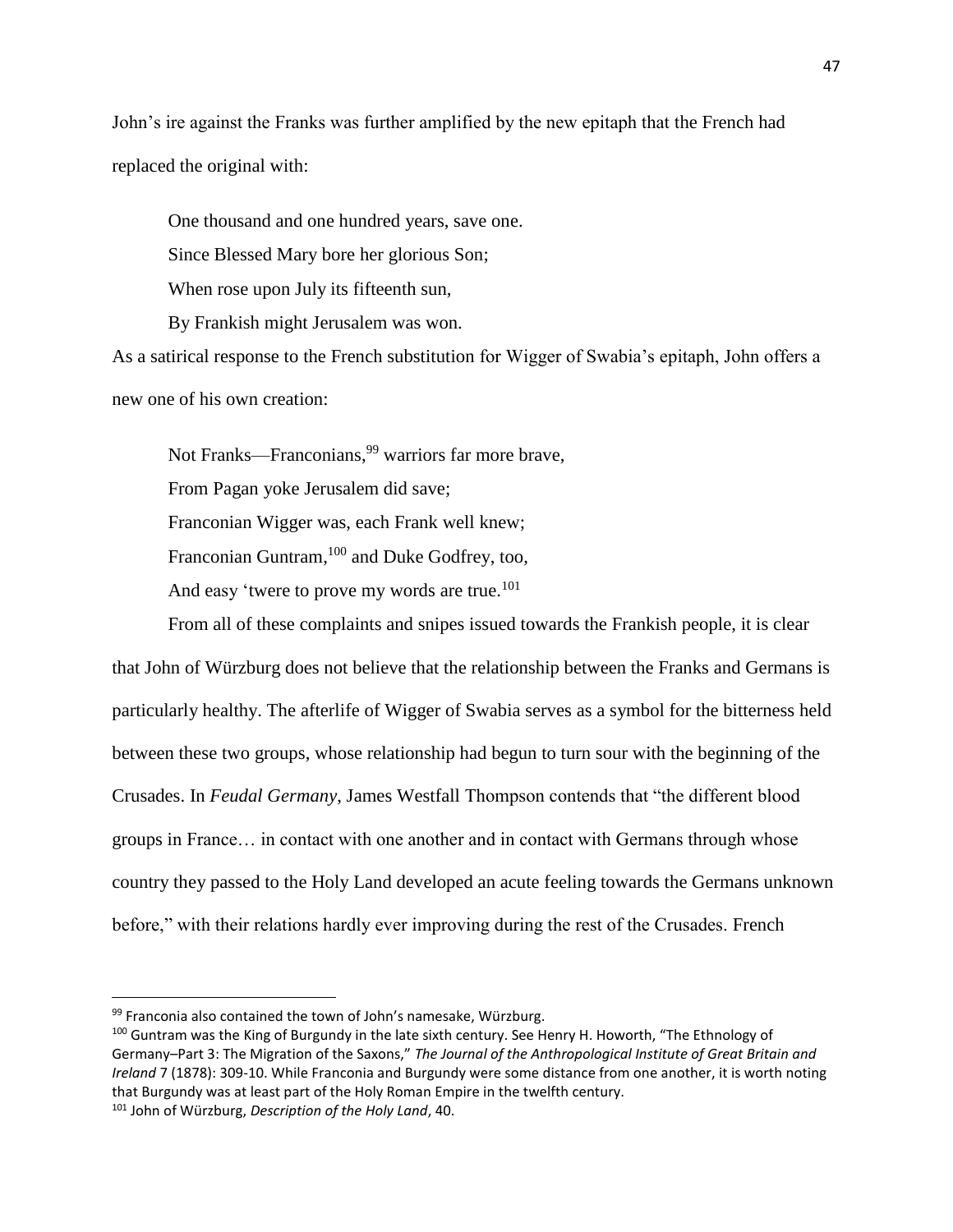criticism of the Germans during the early years of the Crusades often related to claims that the Franks were the only nationality truly leading Europe's army of holy warriors and that German participation was minimal at best.<sup>102</sup> With Wigger of Swabia, John was able to formulate a response to the Franks with a prime example of their mistreatment of the Germans, to the point where he frames them as rewriting history in their favor.

Regardless of the internal squabbles between the Crusaders, the Latin East was still facing an extraordinary amount of pressure from hostile forces on their dangerous borderlands, which required an enormous amount of effort on the part of the Crusaders to maintain. Theoderich's experience at a pilgrimage site on the Jordan River is a particularly enlightening example of this, given its detail on both the actions of pilgrims there and the defensive measures in place to protect them. According to Theoderich, the site where Jesus was said to have been baptized was in the Garden of Abraham, known today as the Jordan Valley. The Christian military orders maintained fortifications in the Jordan Valley, as Theoderich described how "many towers and large houses are possessed there by the power of the Templars, whose practice, as also that of the Hospitallers, is to escort pilgrims who are going to the Jordan and to watch that they are not injured by the Saracens either in going or returning, or while passing the night there." The pilgrims coming to visit both the sites of Christ's baptism on the Jordan River and his temptation by the Devil at Mount Quarantana would often spend the night in the Valley, at a location where they could be "protected on three sides by the garden itself from the ambushes of the infidels; on the fourth side they are guarded by patrols of the Hospitallers and Templars." During his visit here, Theoderich joined a ritual procession (with, according to his

<sup>102</sup> James Westfall Thompson, *Feudal Germany*, vol. 1 (1928; repr., New York: Frederick Ungar Publishing Co., 1962), 380-3.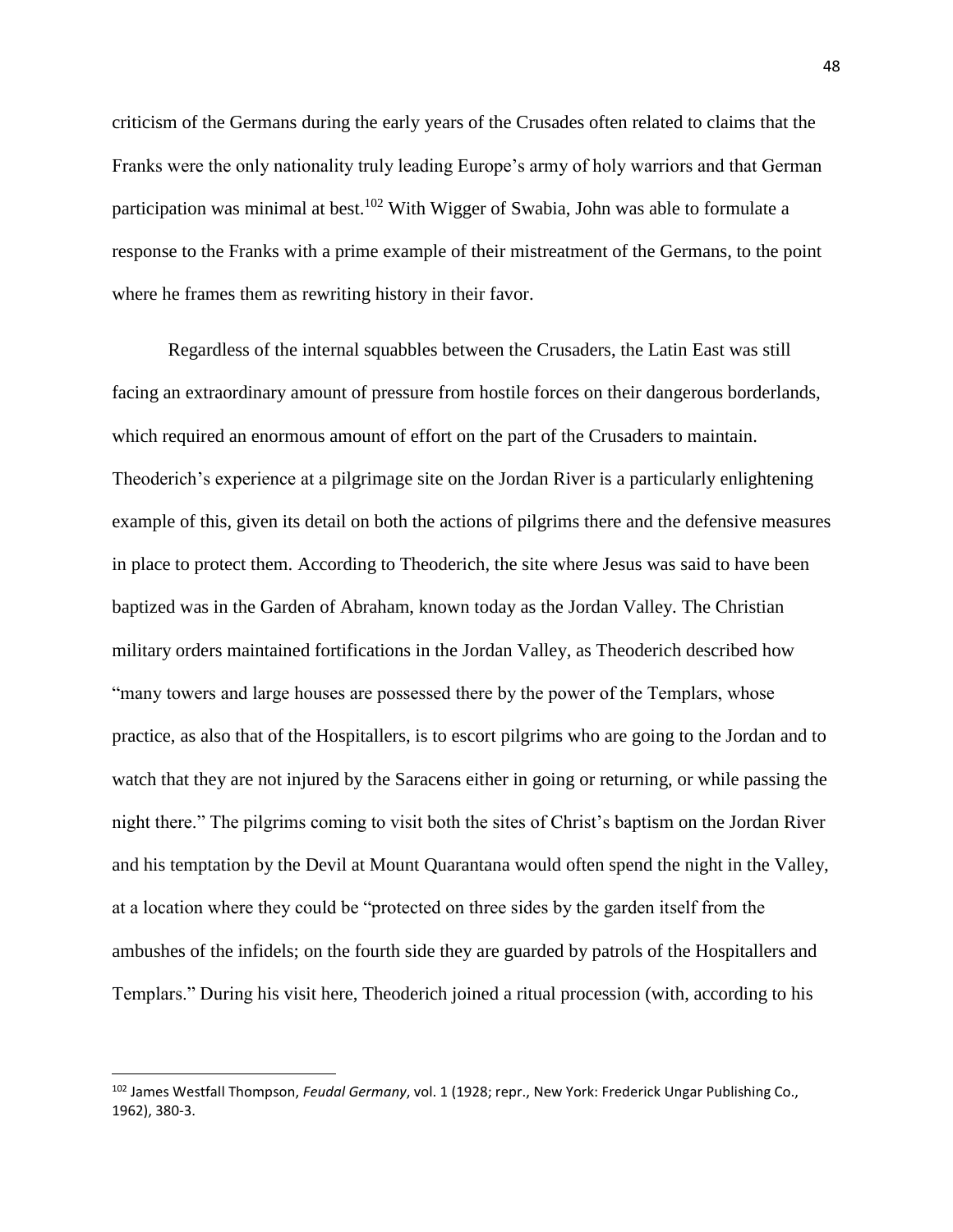estimate, nearly sixty thousand others) to the location of Christ's baptism at twilight, when all of the participants and their candles could be "seen by the infidels from the mountains of Arabia beyond Jordan."<sup>103</sup>

Theoderich's description of this pilgrimage site emphasizes the perilous situation out on the frontiers of the Crusader lands, where the porous borders put the countryside in a state of paranoia over the Muslim other. These feelings can also be explained by the fundamental demographics of the Crusader states in the late-twelfth century, where the Crusaders were a minority. There were somewhere between a hundred to a hundred and twenty thousand Latins within the Crusader states at this time, with most of them living in either one of the three largest cities (Jerusalem, Tyre, and Acre) or twenty smaller urban centers. The estimates of the Eastern Christian and Muslim populations within the Crusader states can vary, but they significantly outnumbered the Latins, with a three-to-one margin entirely within the realm of possibility.<sup>104</sup> The Crusaders tended to flock to cities, where they could congregate amongst themselves socially, economically, and religiously, while maintaining the ability to easily fortify within the walls of these urban centers if threatened by Saracens. While there were at least some efforts made to colonize the Crusader states' more rural areas, the countryside of the territories was often left to the native Christians, Muslims, and a small minority of Latins. The Jordan River also served as a border between the Latin Kingdom of Jerusalem and the Judean lands, marking it as a key defensive line for the Crusaders to maintain.<sup>105</sup> A combination of these extremely low numbers outside the coastal cities, porous borders, and an equally insecure political situation

<sup>103</sup> Theoderich, *Guide to the Holy Land*, 46-8.

<sup>104</sup> Hans Eberhard Mayer, *The Crusades* (New York: Oxford University Press, 1972), 153-4; Kedar, "Muslims of the Frankish Levant," 148.

<sup>105</sup> Wilkinson, Hill, and Ryan, eds., *Jerusalem Pilgrimage*, 54.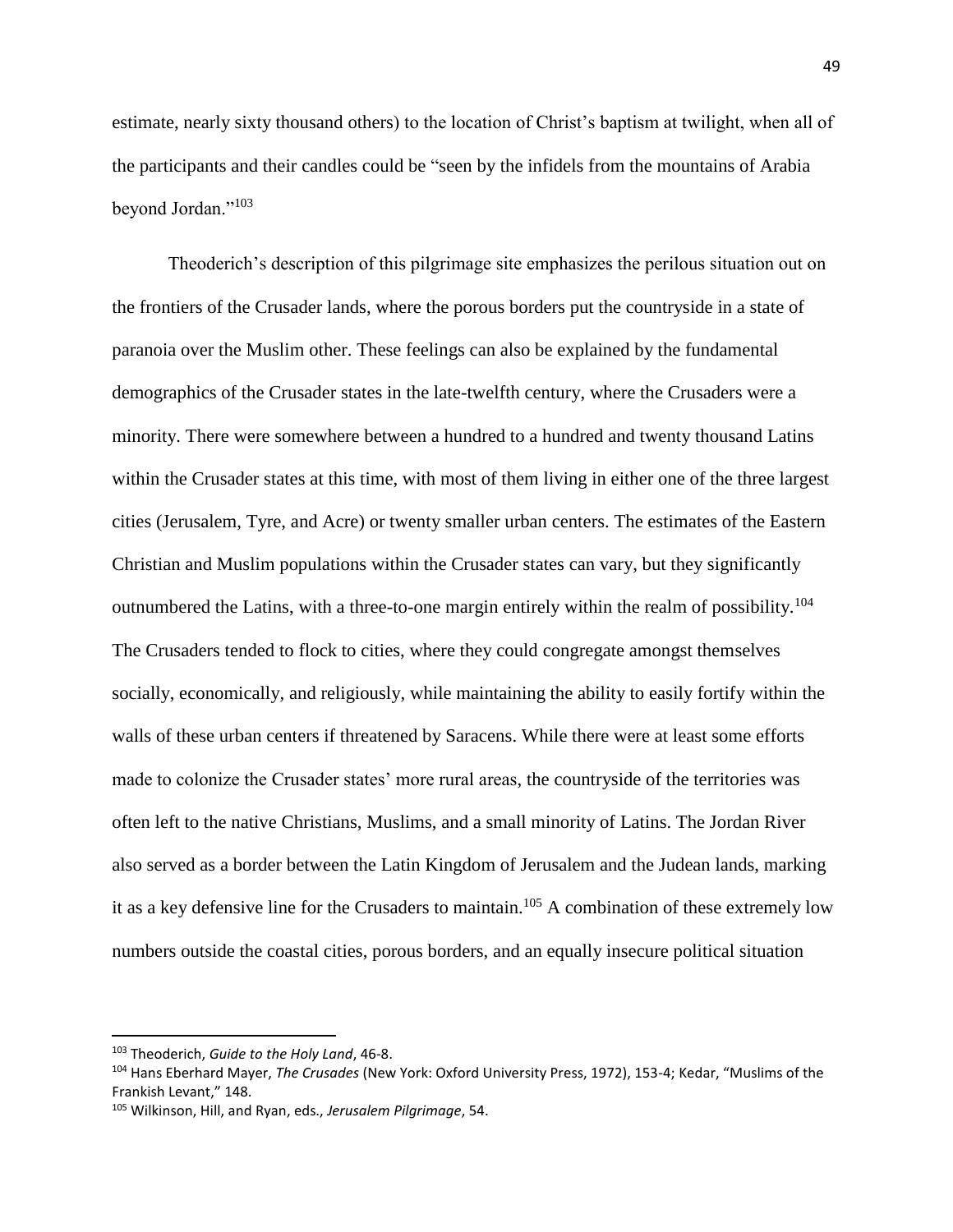between the Latins and the various Saracen sects led to dangerous conditions for those who did not have some form of significant protection. For Theoderich, this contributed to a sense of paranoia that permeates his entire description of the Garden of Abraham, as he and his fellow pilgrims are entirely dependent on the Hospitallers and Templars for protection from a threat that is ready to strike them down at a moment's notice, even while they sleep. High-traffic pilgrimage locations such as the site of Christ's baptism required the constant defense of a massive amount of civilians on a daily basis during pilgrimage season, even as men and supplies were always in short numbers in the Crusader states.<sup>106</sup>

The fortification of monasteries and churches within the Crusader states was another consequence of the insecurity that Theoderich bore witness to during his time there. Wilkinson et al. argue that the mid-twelfth century saw an increasing focus on fortifying the territories that were under Latin control, with Crusader kings contracting out the defense of these areas to military orders by granting tracts of land for them to construct their own castles on. Some pilgrimage sites previously open to the public were closed out of security concerns, such as those around the Sea of Galilee, which were personally visited by pilgrim guide authors through the first half of the twelfth century, but afterwards were only seen from the view on Mount Tabor.<sup>107</sup> Other religious structures sought to fortify themselves rather than exclusively rely on military orders for protection. Theoderich describes Mount Zion as "strongly fortified with ditches and barbicans," and the Church of the Ascension being "strongly fortified against the infidels with towers both great and small, with walls and battlements and night patrols." Two structures in

<sup>106</sup> Most pilgrims left Europe in the spring, for the *passagium vernale*, the rest in the summer for the *passagium aestivale*, with all returning around September or October. See Musto, introduction to *Guide to the Holy Land*, xxviii.

<sup>107</sup> Wilkinson, Hill, and Ryan, eds., *Jerusalem Pilgrimage*, 79-80.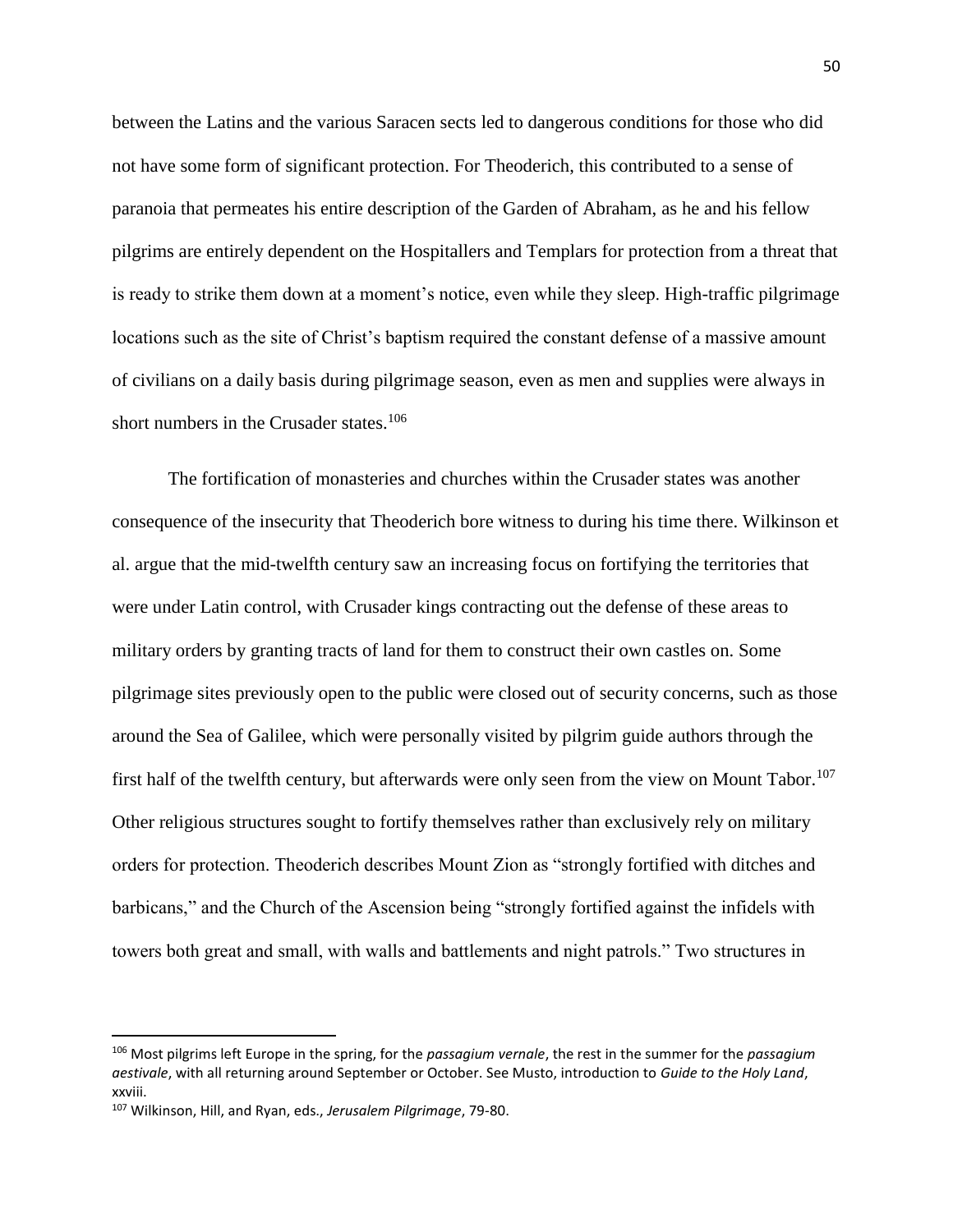Bethany, the Church of St. Lazarus as well as the Church of Mary and Martha, were both "fortified not less by the nature of the ground than by the strength of the works there." The Church of the Holy Cross is also said to have been "strongly fortified with towers, walls, and battlements against the treacherous attacks of the infidels."<sup>108</sup> All of these holy locations, apart from Mount Zion, were located outside of the safety of Jerusalem (or any other major metropolitan center) and had to rely on what they could muster on their own if they wanted to defend themselves against a possible attack.

The consequences of those who went without proper protection in the frontier were also known by Theoderich. While in the Jordan River, he mentions a church on its banks where "six monks who inhabited it were beheaded by Sanginus, the father of Noradin."<sup>109</sup> In his endnote for this story, Musto points out that Sanginus was a corruption of the name of Turkish ruler Zengi, which "afforded the Latins a suitable allusion to his *sanguinary* character," a technique also utilized by the chronicler William of Tyre.<sup>110</sup>

These sorts of Muslim attacks against the Latins appear to have taken a significant economic toll on the Crusader states, as shown by a few of the cases highlighted by Theoderich. The first mention of Muslims in the *Guide to the Holy Land* pertains to this topic, as he describes the houses of Jerusalem. Theoderich says that the homes there "are lofty piles of carefully wrought stonework" that feature flat roofs, although it appears from the descriptions of other Crusader-held cities like Acre and Tyre that small huts made up of "wattle material daubed with clay" were in popular use in the Crusader states.<sup>111</sup> However, wood was in short supply in

<sup>108</sup> Theoderich, *Guide to the Holy Land*, 7, 43, 45, 56.

<sup>109</sup> Theoderich, *Guide to the Holy Land*, 48.

<sup>110</sup> Ibid., 48 n. 11.

<sup>111</sup> Theoderich, *Guide to the Holy Land*, 6; Urban Tignor Holmes, "Life among the Europeans in Palestine and Syria in the Twelfth and Thirteenth Centuries," in *The Art and Architecture of the Crusader States*, ed. Harry W. Hazard,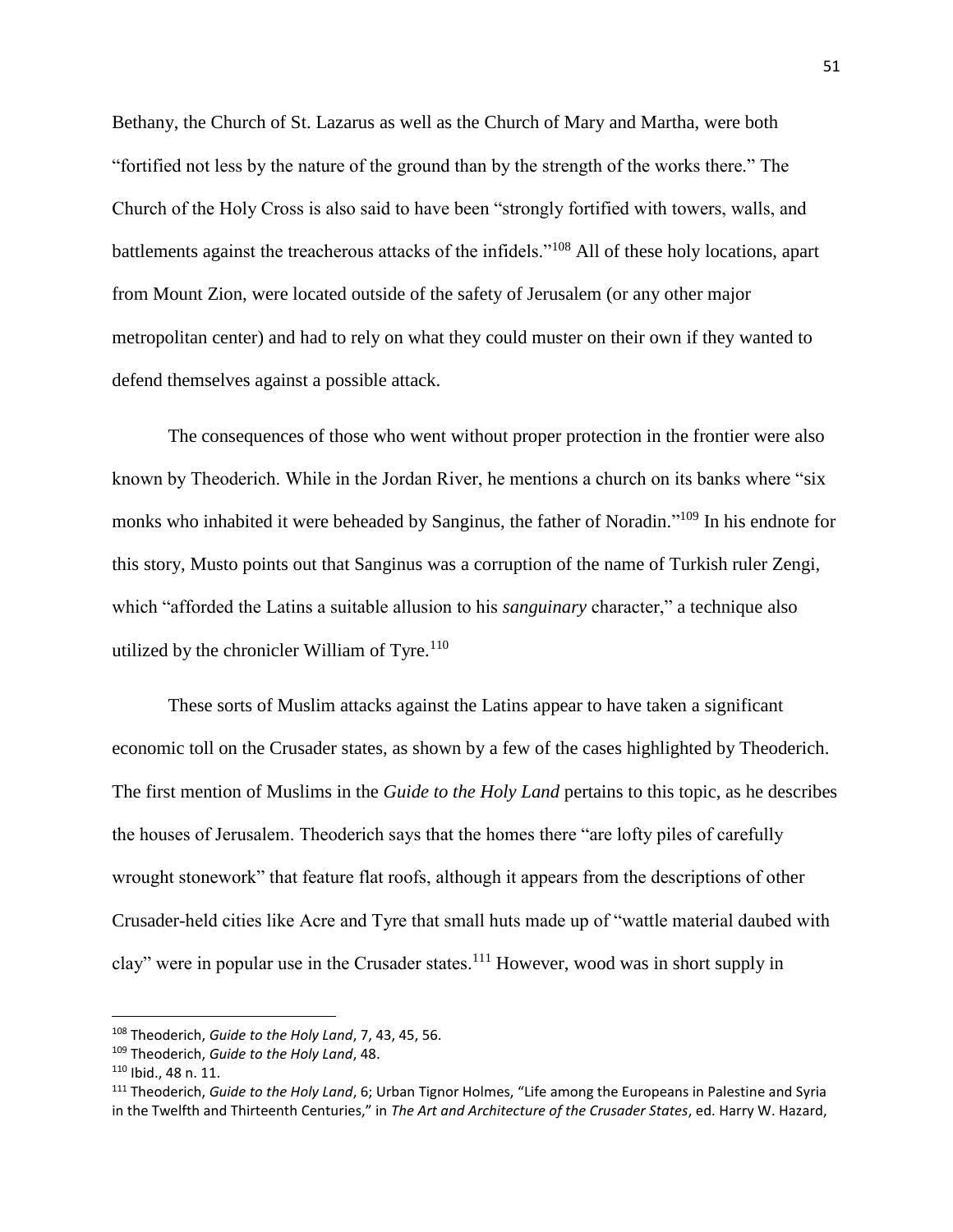Jerusalem during Theoderich's time, rendered prohibitively expensive "because Mount Libanus – the only mountain that abounds in cedar, cypress, and pine wood – is a long way off from them, and they cannot approach it for fear of the attacks of the infidels."<sup>112</sup> This appears to match with the geographic situation in the Crusader states, as Mount Libanus (better known as Mount Lebanon) was known for being a prominent supply of lumber in the Holy Land.<sup>113</sup> Wood would have been essential to create homes built with wattle and daub in Jerusalem, along with a multitude of other domestic and commercial applications, and the threat of Saracen attacks on suppliers created a substantial shortage in the market for such a utilitarian resource.

A similar case was encountered by Theoderich while visiting Jericho, a town within the Jordan Valley, highlighting the issues behind having such a small Latin population in the Crusader states. Theoderich praised the Valley for its agricultural potential, as "it has soil fit for growing all manner of fruit, and it abounds in wood… we saw the [Garden of Abraham] itself, full of trees bearing innumerable apples but of a small size; and we also saw ripe barley there." The town of Jericho, which lies under the jurisdiction of the Church of St. Lazarus in Bethany, was "situated on fertile soil, where all fruits soon ripen… [and] it is also remarkable for large and excellent grapes." However, Theoderich laments how the thriving city had been "reduced to a small town" and the lands remain largely uncultivated "on account of the inroads of the Saracens."<sup>114</sup> Jericho would have been primed for cultivation with the Jordan River for irrigation, along with its soil being "especially fertile because of its alluvial deposits." <sup>115</sup> The lands went undeveloped thanks to violent conflicts in these borderlands that would have made the security

vol. 4 of *A History of the Crusades*, ed. Kenneth M. Setton (Madison: The University of Wisconsin Press, 1977), 9- 11.

<sup>112</sup> Theoderich, *Guide to the Holy Land*, 6

<sup>113</sup> Holmes, "Life in Palestine and Syria," 13.

<sup>114</sup> Theoderich, *Guide to the Holy Land*, 46-9.

<sup>115</sup> Richard, "Agricultural Conditions in the Crusader States," 253-5.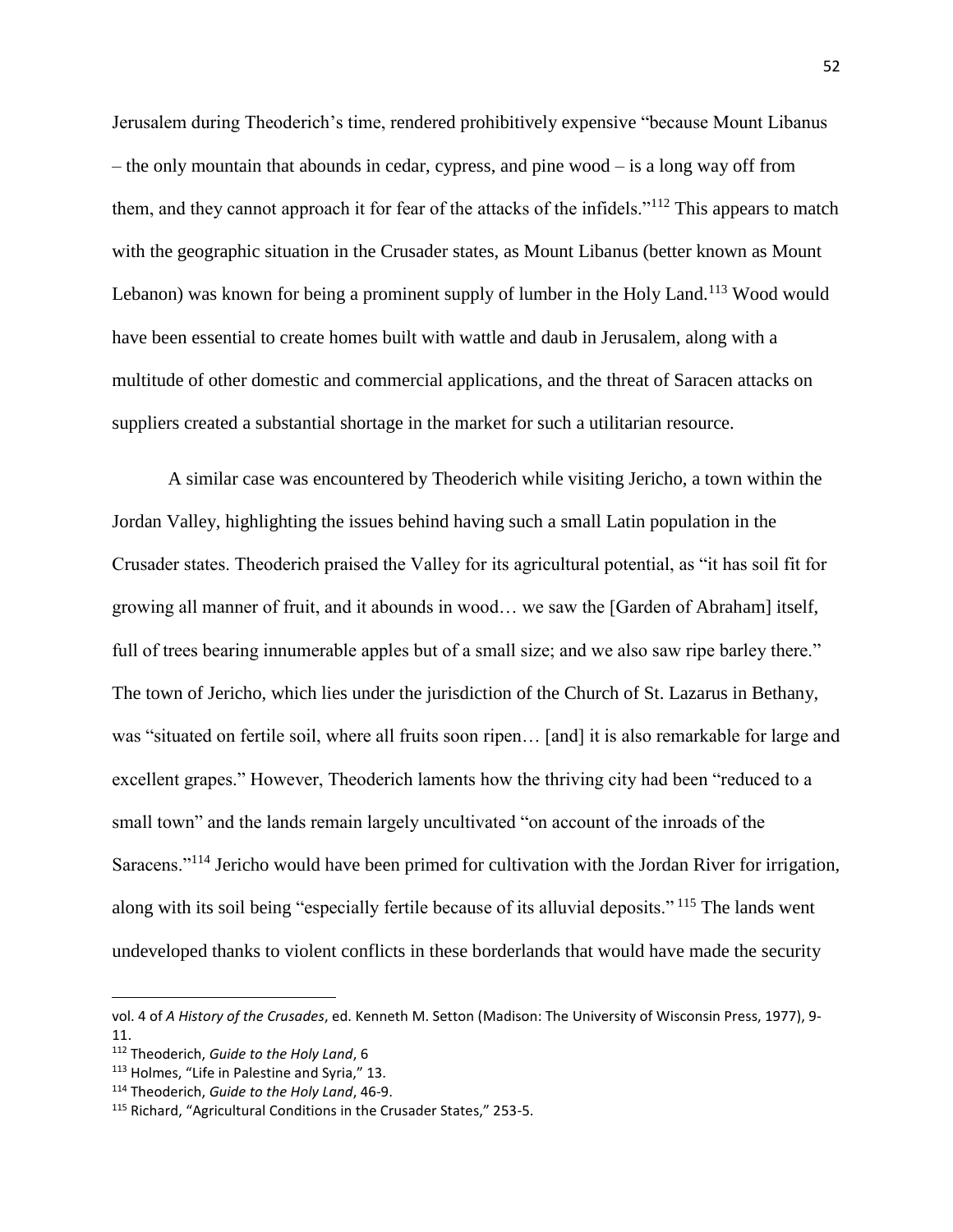situation too risky for the few prospective Latin farmers to risk establishing a small community. Without the presence of indigenous Muslim willing to work under Crusader occupation here, the land essentially had no one willing to tend to it.

The issue of simply not having enough Latins in the Crusader states had been a problem since the Latin forces had taken Jerusalem in 1099. John of Würzburg was quite cognizant of the lack of actual Crusaders in the Crusader lands, and right after recounting the story of Wigger of Swabia, John attempts to explain how the German people lost their claim to the early history of the Crusades and thereby details one of the critical faults of the expedition to the Holy Land as a colonialist, occupying force. John heaps praise on the German leaders like Godfrey and Baldwin who stayed in the Holy Land after Jerusalem fell, but wrote that "only a few of our people remained there with them, and very many of the others with great haste and homesickness returned to their native land, [and now] the entire city [of Jerusalem] has fallen into the hands of other nations—Frenchmen, Lorrainers, Normans, Provencals, Auvergnats, Italians, Spaniards, and Burgundians, who took part in the crusade." According to John, this allowed the Franks to keep the "glory of delivering the Holy City" to themselves and rule the Crusader states alongside the other nationalities who stayed in the Levant. If the German Crusaders had stayed after the conquest of Jerusalem, John firmly believes that "this province of Christendom would long ago have extended its boundaries beyond the Nile to the southward, and beyond Damascus to the northward."<sup>116</sup>

John was certainly not alone in this feeling that many of the First Crusaders had abandoned the Holy Land after 1099. This was a fear that stretched across all the Europeans who

<sup>116</sup> John of Würzburg, *Description of the Holy Land*, 41.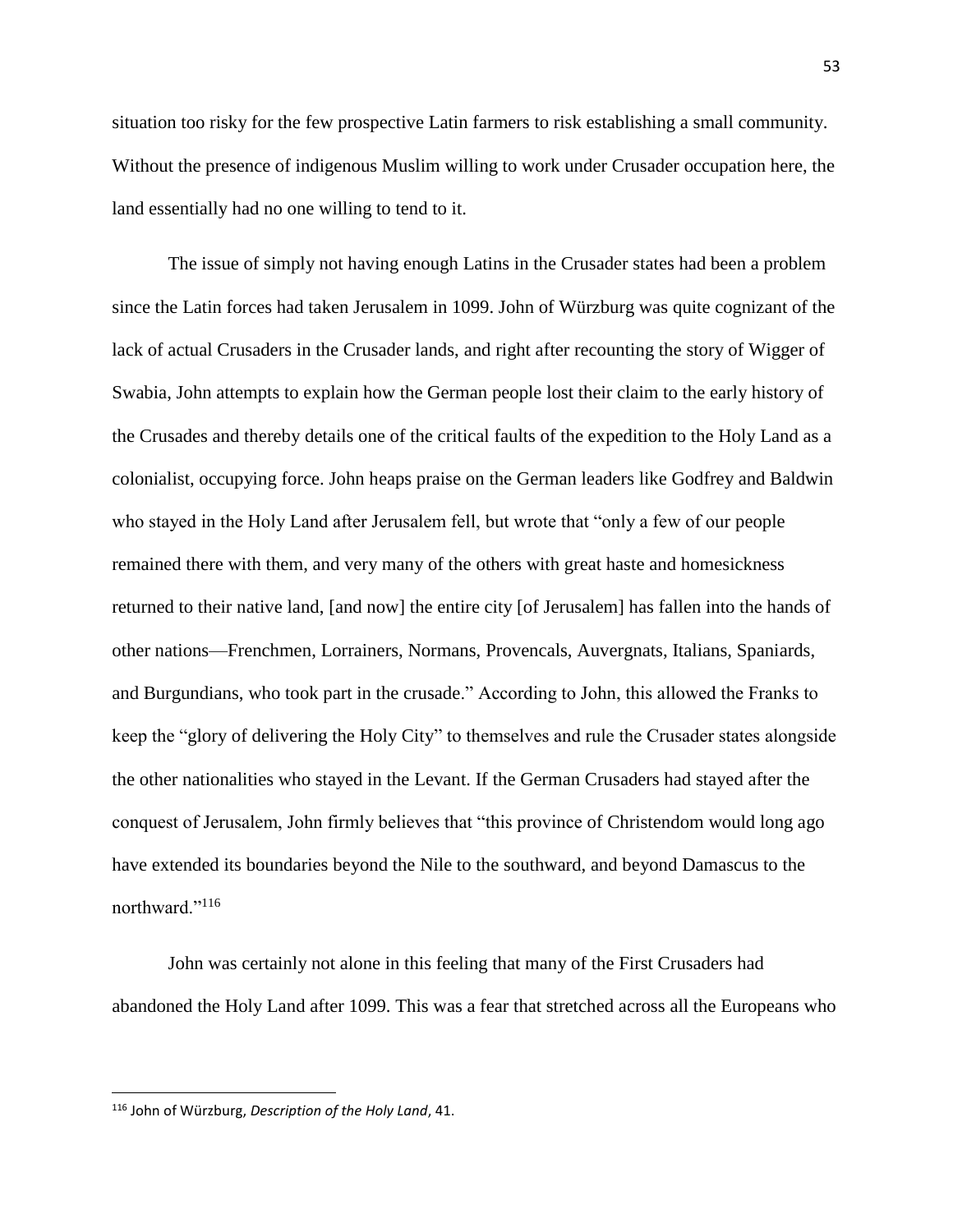participated in the First Crusade and remained in the foreign land of the Levant with little hope of reinforcements. Letters from the religious and royal leaders of the Crusader states to their equivalents in Europe in the twelfth century often primarily dealt with the lack of men and resources after Jerusalem had been taken. One of these letters was written in April 1100 by Dailbert, the Patriarch of Jerusalem, to "all the prelates, princes and Catholics in the German lands." He details how most of the Crusader forces – with special attention paid to the German members of the army – left Jerusalem soon after it was taken or waited until Easter of that year (April 1), departing on "Pisan and English ships for the most part." After telling his audience that the Germans have "received more wealth from God than any other peoples," Dailbert stresses their need for soldiers and men to come to the Holy Land, or to at least send "large sums of money and gifts" that could be used to essentially bribe those few fighters who remained in the Holy Land to stay and defend the Crusader states.<sup>117</sup> Those that did choose to remain in the Latin East were left responsible for maintaining order in a hastily established colony, with long borderlands that required constant vigilance in the defense against local and distant Saracen forces. Because John is a transient pilgrim in the Holy Land, his concerns tend to drift away from the immediate militaristic situation to matters of history, glory, and politics. For him, the rulership of the Crusader states is a macro-sized companion to the issue of Wigger of Swabia, as the Franks (and other nationalities) write the German people out of the Crusades.

All of these observations on Crusader society by John of Würzburg, Theoderich, and Ibn Jubayr share a characteristic of keen awareness, as the pilgrims attempted to detail and observe the world around them in their accounts. There were certainly still issues with the ethnic

<sup>117</sup> Dailbert to All the Prelates, Princes and Catholics in the German Lands, April 1100, in *Letters from the East: Crusaders, Pilgrims and Settlers in the 12th–13th Centuries*, trans. and ed. Malcolm Barber and Keith Bate (Farnham: Ashgate, 2010), 38-9.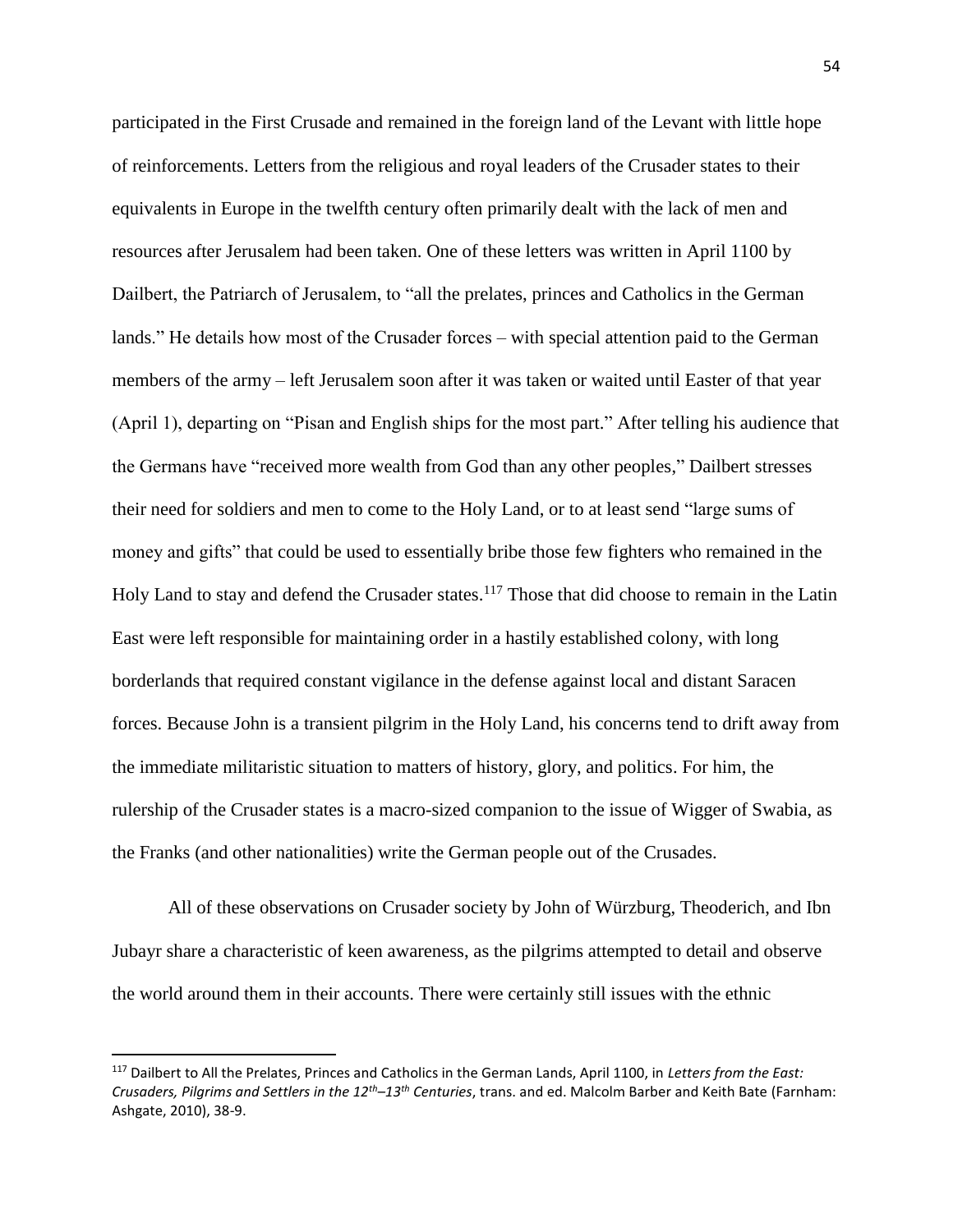backdrop of the Latin East, as the Crusaders attempted to negotiate their conglomerated population into a feasible society. And a number of the flaws that had plagued the Crusader states since their establishment were coming to the forefront in these final years before Saladin's capture of Jerusalem in 1187. The three pilgrim-writers depicted this unusual society with an extraordinary amount of detail, and prove to be essential sources of information for how the Crusader states functioned in the late-twelfth century.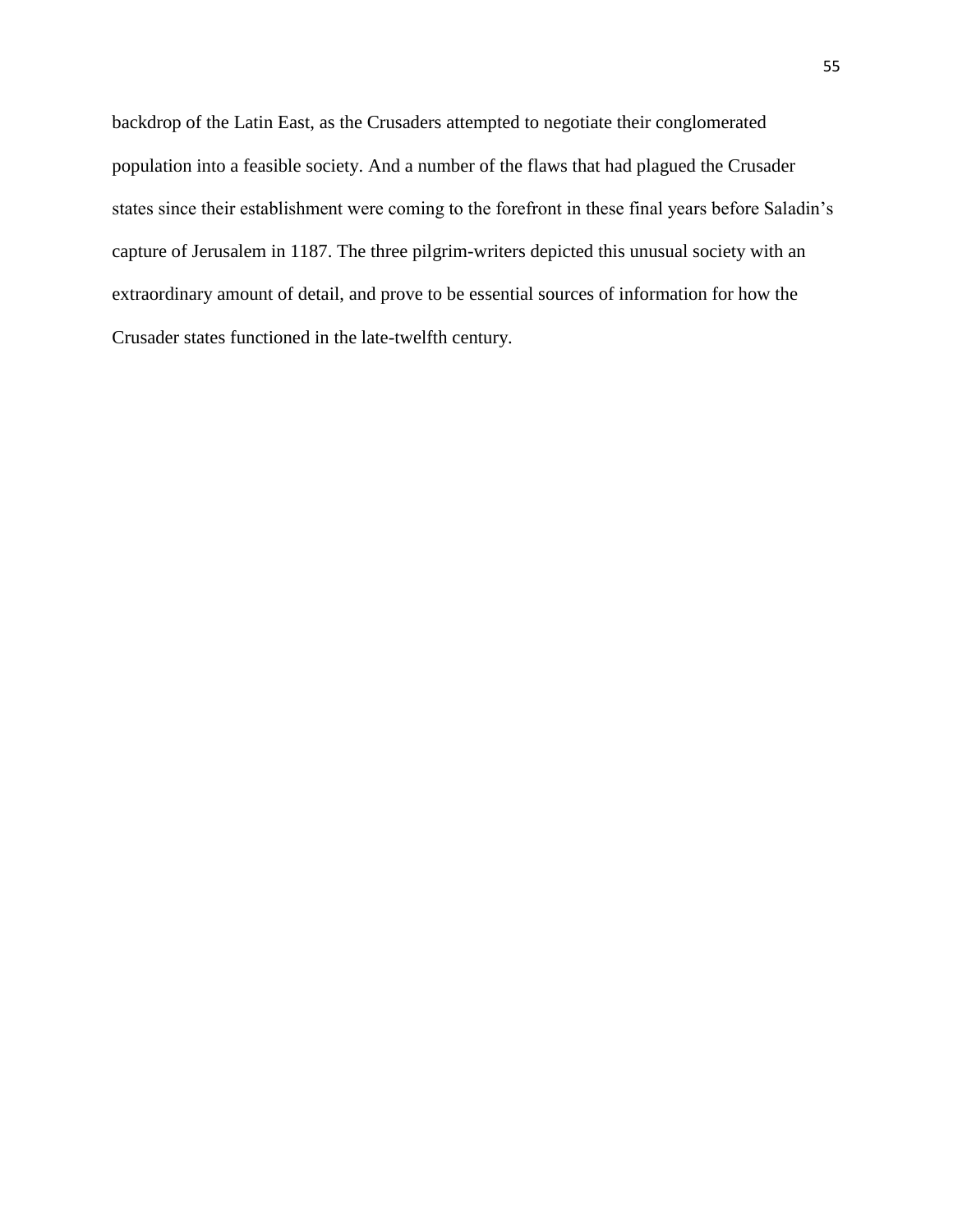## **Conclusion**

Within the accounts of John of Würzburg, Theoderich, and Ibn Jubayr are glimpses into the conditions of the Crusader states in the late-twelfth century, as seen by individuals who spent relatively short amounts of time within their confines. During their time there, each was a witness to the forbearer of the European colonial institution as we know it, observing the relations between the multitudes of ethnicities and nationalities present there, the campaign of Latin Christians to revitalize the topography of the Holy Land in their favor, and the hints of the Crusader states' virtual collapse that was rapidly approaching.

The question of whether or not the Crusader states were an early example of European colonialism received a flurry of attention in twentieth-century Crusader scholarship in the West, thanks in part to the worldwide decolonization movement.<sup>118</sup> John Ward described the Crusades as a "movement of violent white supremacist colonialism," and parallels have been drawn between the Crusader states' colonialist society and the twentieth-century system of apartheid in South Africa.<sup>119</sup> However, there are some issues with making direct comparisons to the colonies that Europe would establish in the following centuries. While they were often dependent on other nations for their continued survival, the Crusader states were not explicitly bound to any other political entity; at least in this respect, they were a sovereign, independent institution. The Latin territories were also not established to be revenue-making ventures, a characteristic that exemplified the colonial campaigns of early modern European nations. The original intentions

<sup>118</sup> Khurram Qadir, "Modern Historiography: The Relevance of the Crusades," *Islamic Studies* 46, no. 4 (Winter 2007): 535-6.

<sup>&</sup>lt;sup>119</sup> John Ward, "The First Crusade as Disaster: Apocalypticism and the Genesis of the Crusading Movement," in *Medieval Studies in Honour of Avrom Saltman* (Ramat-Gan: Bar-Ilan University Press, 1995), 255; Joshua Prawer, "The Roots of Medieval Colonialism," in *The Meeting of Two Worlds: Cultural Exchange between East and West during the Period of the Crusades*, ed. Vladimir P. Goss (Kalamazoo: Western Michigan University, 1986), 34.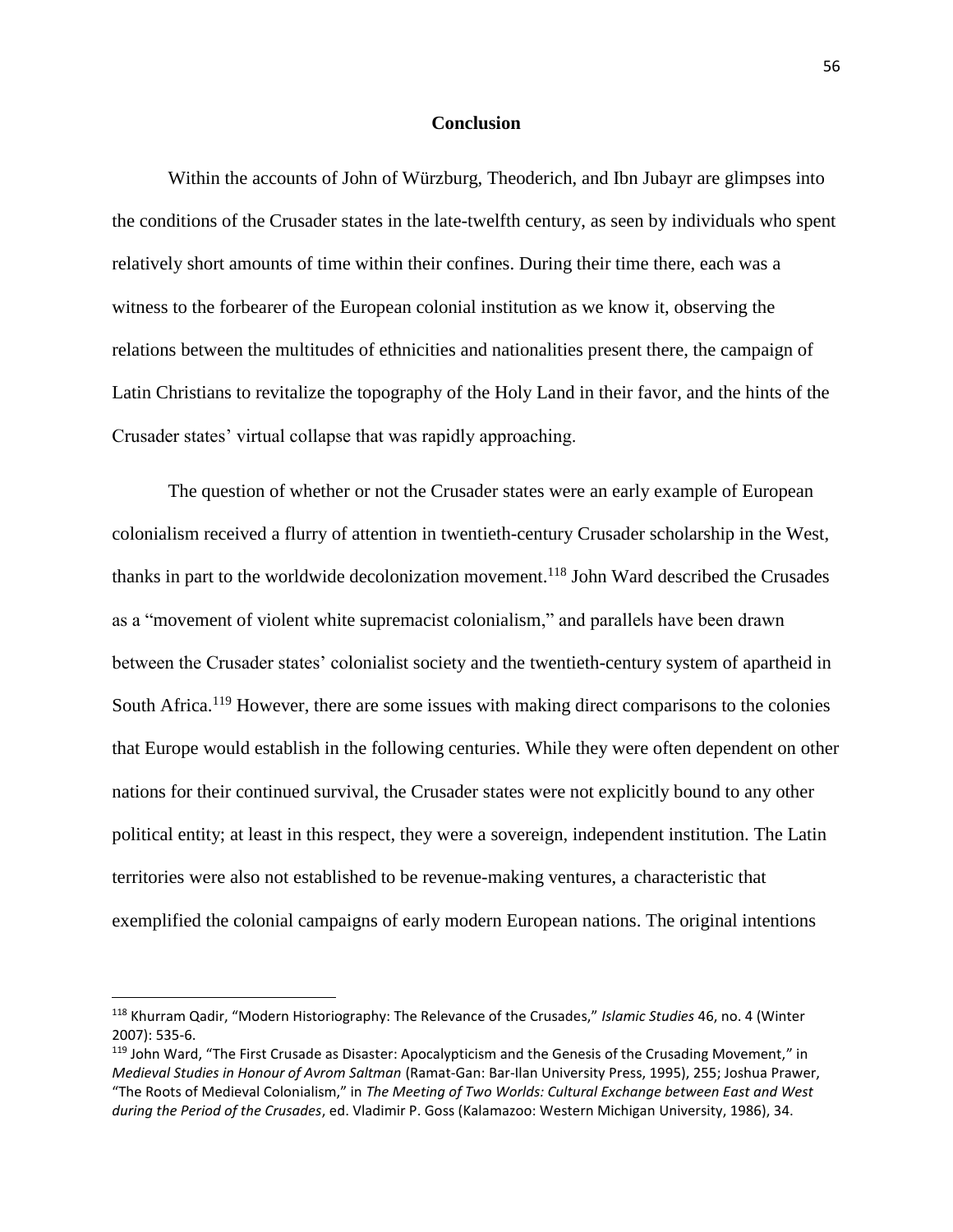sought to liberate fellow Christians in the East and the city of Jerusalem (specifically its Holy Sepulchre) from the rule of the pagan Saracens, and was viewed as an entirely defensive war for Christianity as a whole. Committing to a Crusade was hardly a profitable venture; rich and poor Europeans were willing to save their wealth for years, or sell their belongings and holdings, in order to raise the funds needed to go on an incredibly costly expedition to the Holy Land.

Recent scholarship has seemed to gravitate away from Crusaders being merely motivated by "greed and self-interest," evolving into "an acceptance of their sincerity and idealism, combined with a recognition that altruistic and selfish motives were unconsciously mixed in the minds of individual crusaders."<sup>120</sup> This would seem to be a correct diagnosis of the situation in the Latin East; the sincere faith in the Crusader mission that motivated Europeans to travel thousands of miles or caused them to initiate their own unofficial Popular Crusades seems to have been a strong motivational trait that transcended socioeconomic backgrounds, a driving force that has been gaining scholarly attention since the latter half of the twentieth century.<sup>121</sup> There were certainly ways to make some profit in the Crusader states. Its geographic position enabled direct access to both European and Muslim trade routes, the exploitation of the indigenous workforce in the farmlands could sustain a pleasurable life for a lord in the cities of the Levant, and the raiding nature of medieval warfare offered the possibility of loot for a holy warrior. But the expedition was certainly not intended to be anything like the colonization initiatives that would occur in the centuries after the Crusader states fell. Joshua Prawer even suggests that the Crusaders may have viewed their efforts against a Muslim occupying force as –

<sup>120</sup> Giles Constable, "The Historiography of the Crusades," in *The Crusades from the Perspective of Byzantium and the Muslim World*, ed. Angeliki E. Laiou and Roy Parviz Mottahedeh (Washington DC: Dumbarton Oaks, 2001), 15. <sup>121</sup> Jonathan Riley-Smith, "The Crusading Movement and Historians," in *The Oxford Illustrated History of the Crusades*, ed. Jonathan Riley-Smith (Oxford: Oxford University Press, 1995), 10.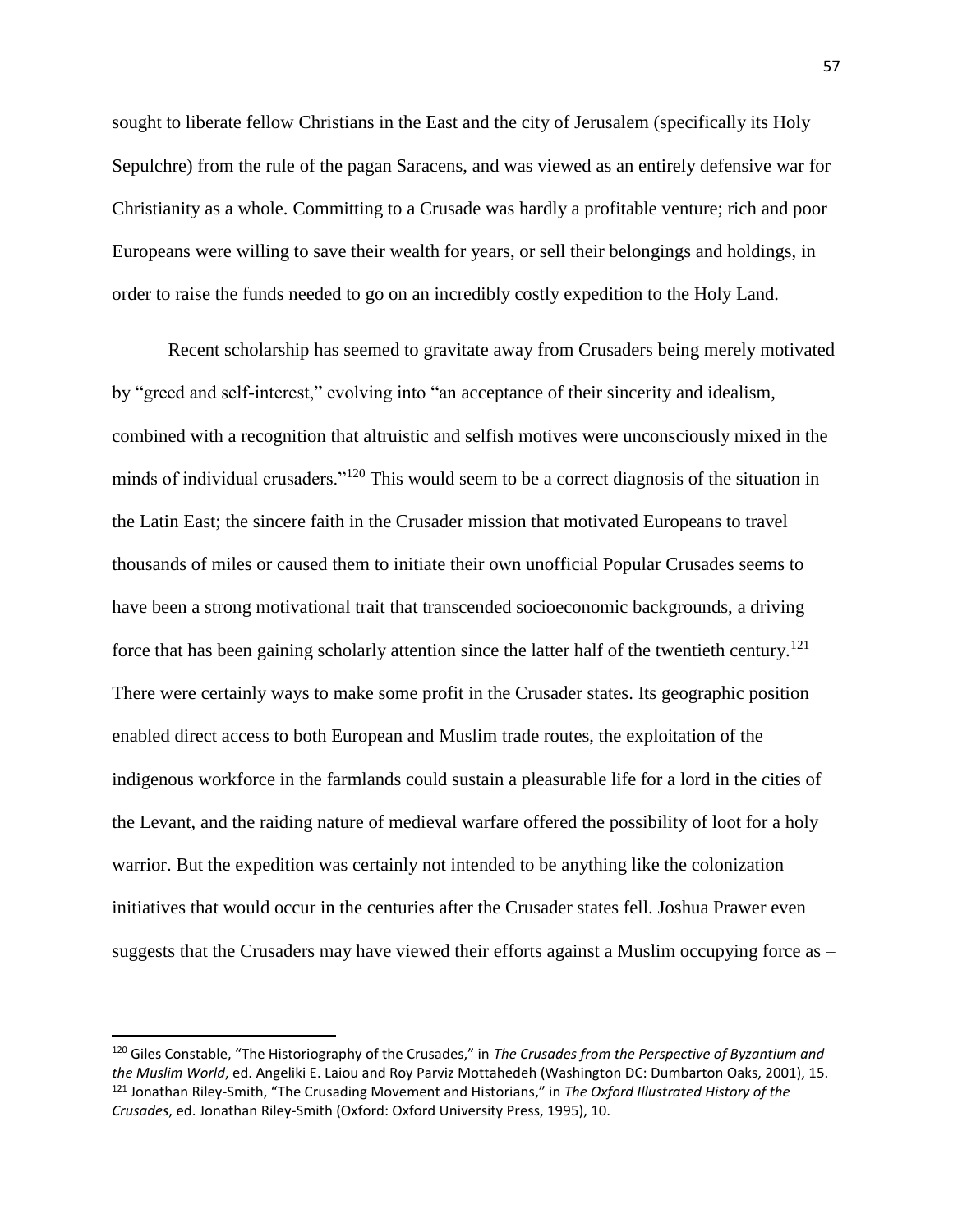to put it in a modern term – decolonization.<sup>122</sup> Based on these conditions, it would be fair to deem the Crusader states as a proto-colony for Christian Europe at large, as it exhibited a number of the basic characteristics of a colonial society, but lacked key features and motivations that went into the colonialist mindset of early modern Europe.

The Crusaders were still attempting to negotiate how their states could function in a multiethnic sense, a point that is very evident in the accounts of these three pilgrims. Prawer described the Crusader states as being forced into the "establishment and permanent existence of two societies in the frame of the new state in search of a *modus vivendi*," the two societies in question being that of the Crusaders and a catch-all society for all those who were native to the conquered territory.<sup>123</sup> I would disagree with Prawer on the concept that there were only two societies at odds within the Crusader states; the various nationalities of European Crusaders, the Eastern Christians (which composed of a number of individualized sects), and the indigenous Muslims were all bringing their own societies into the establishment of the Crusader states. Neither the Crusaders nor the local population could be confined into an easy grouping – even if the Europeans and the native population were more than willing to generalize to this level – making the issue of a state working within this system even more daunting.

The Latins essentially left their native Muslim populations within autonomous enclaves across the Crusader states, a characteristic that the three pilgrims – especially Ibn Jubayr – noted in their works. While attempts were made at colonizing the rural areas of the Crusader states by Latin farmers, most of the agricultural communities consisted of the native population, with an emphasis on a Muslim labor force. Those in the fields were still forced to abide within the

<sup>122</sup> Prawer, "The Roots of Medieval Colonialism," 24.

<sup>123</sup> Prawer, "The Roots of Medieval Colonialism," 26-7.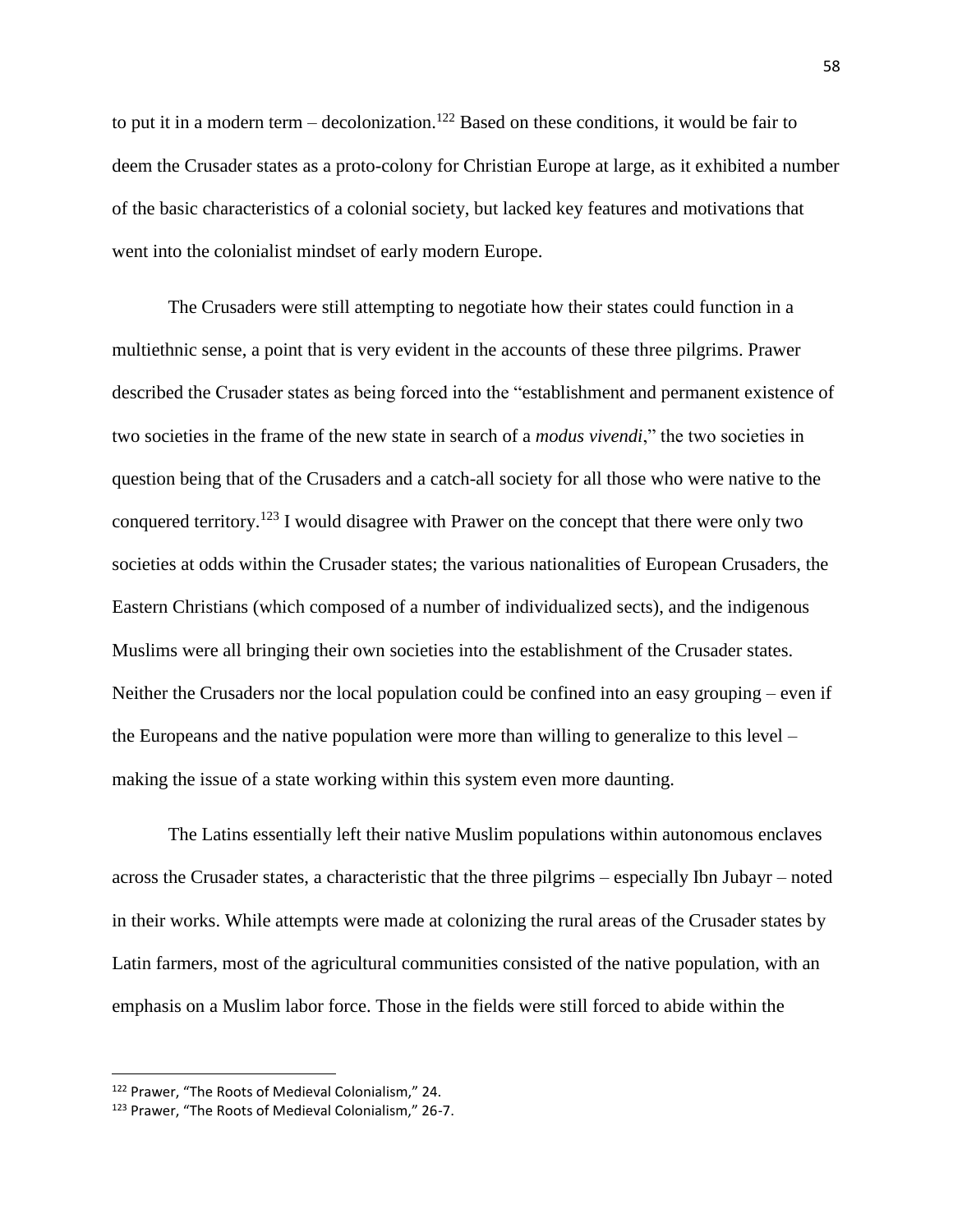restrictions of European feudalism, handing over a certain percentage of their crops to their Latin lord, along with paying a poll-tax and other forms of taxation. Thanks to Latin landowners opting to remain in the more secure urban centers, a variation in western feudalism emerged, where there were virtually no examples of demesne land on their properties, the Muslim serfs were not subjected to corvée labor, and fellow Muslims could be found in leadership roles in their communities as representatives of the Latin lord. The autonomy and low taxation of the Muslim population of the Crusader states was envied, even in Muslim lands. Interactions and observations of Muslims in Nablus and the Medan plain also indicate that Muslim societies and economies carried on with incredibly limited oversight by the Crusader forces. Those Muslims who remained in the Levant were exploited as a labor resource by the Crusaders, with a *laissez faire* attitude towards their society that not only emphasized keeping the peace, but allowed the Christians to largely remain in urban communities where they could securely make up a majority of the population. The massive slaughters of civilians in the First Crusade installed an element of fear into the local populace, as shown by the elder Muslim of Tyre, whose people nearly resorted to mass suicide while under a Frankish siege. This early policy in the Levant hinted at "the creation of an ethically more or less homogenous state," but such tactics were ineffective and doomed to fail against such a massive population.<sup>124</sup> Instead, the Crusaders opted to exploit the indigenous population with the agricultural work they could not – or did not – want to do.

The Crusader states also had to contend with the presence of foreign Muslims who wished to interact with the Latins in a largely peaceful manner. Commerce was critical to the continued survival of the Christian occupation within the Levant, and lines of trade were established between the Crusaders and the Saracens from beyond their borders. Customs

<sup>124</sup> Prawer, "The Roots of Medieval Colonialism," 27.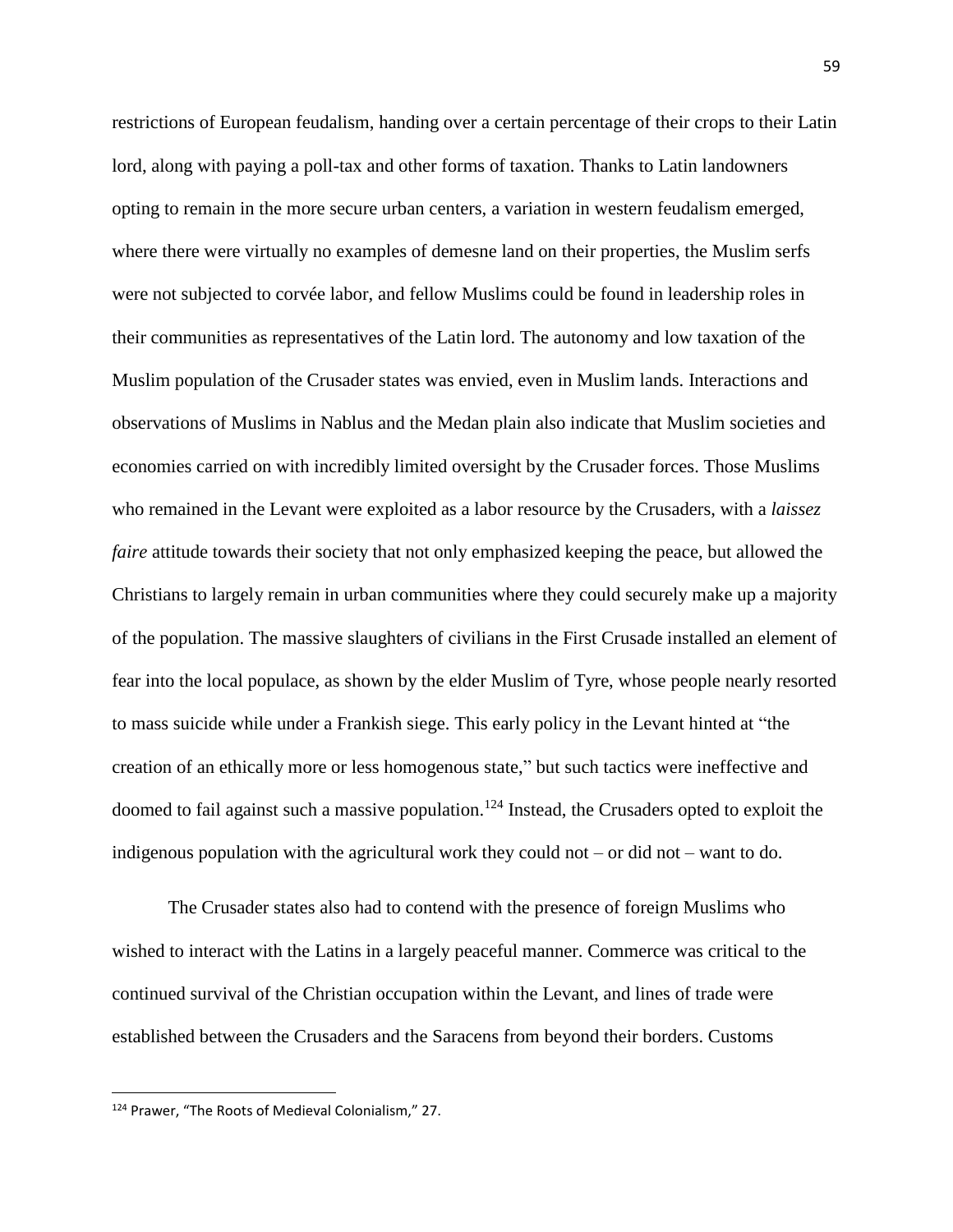agencies operating within a hierarchical system were established to enforce the taxation of both individual travelers and merchants, with well-known trading routes and stops integrated into their network of cities and frontier fortresses. These transactions did not cease when the Crusader states went to war, as cities continued to deal with Muslim traders while towns and villages were under attack. The treatment of the Maghrebi people by Crusader customs officials indicates that the Latins could differentiate between various sects of Saracens at some level, as their people were targeted for higher tax rates after joining an attack on a Crusader stronghold years before Ibn Jubayr's arrival.

While Pope Urban II's call that initiated the Crusades sought to liberate the Eastern Christians from the rule of the Saracens – and perhaps unite the divided Catholic and Greek Orthodox churches – the reality of the Crusader states saw a very different treatment of the indigenous Christians. Crusaders were often hostile towards any other sects of Christianity during the First Crusade's conquests, deeming them to be heretics.<sup>125</sup> Those who remained after the Latin conquest were often relegated to the same status as the native Muslims, leaving those in the rural areas united in serfdom. Norman Daniel testified to the Latin Christian mindset, writing that any of their references to "lands that had once been Christian, and particularly to the Holy Land, must be understood to have been made on the assumption that these were lost provinces belonging by right to the Latin Church."<sup>126</sup> These lost lands also included Eastern Christian holdings, especially in Jerusalem, where Latin Christians took ownership of their churches, replacing the indigenous clergy with their own members and venerations. The Church of the Holy Sepulchre and its Holy Fire tradition were appropriated by the Crusaders, who installed a

<sup>125</sup> Prawer, "The Roots of Medieval Colonialism," 25.

<sup>&</sup>lt;sup>126</sup> Norman Daniel, *Islam and the West: The Making of an Image*, 3<sup>rd</sup> ed. (Edinburgh: Edinburgh University Press, 1980), 109.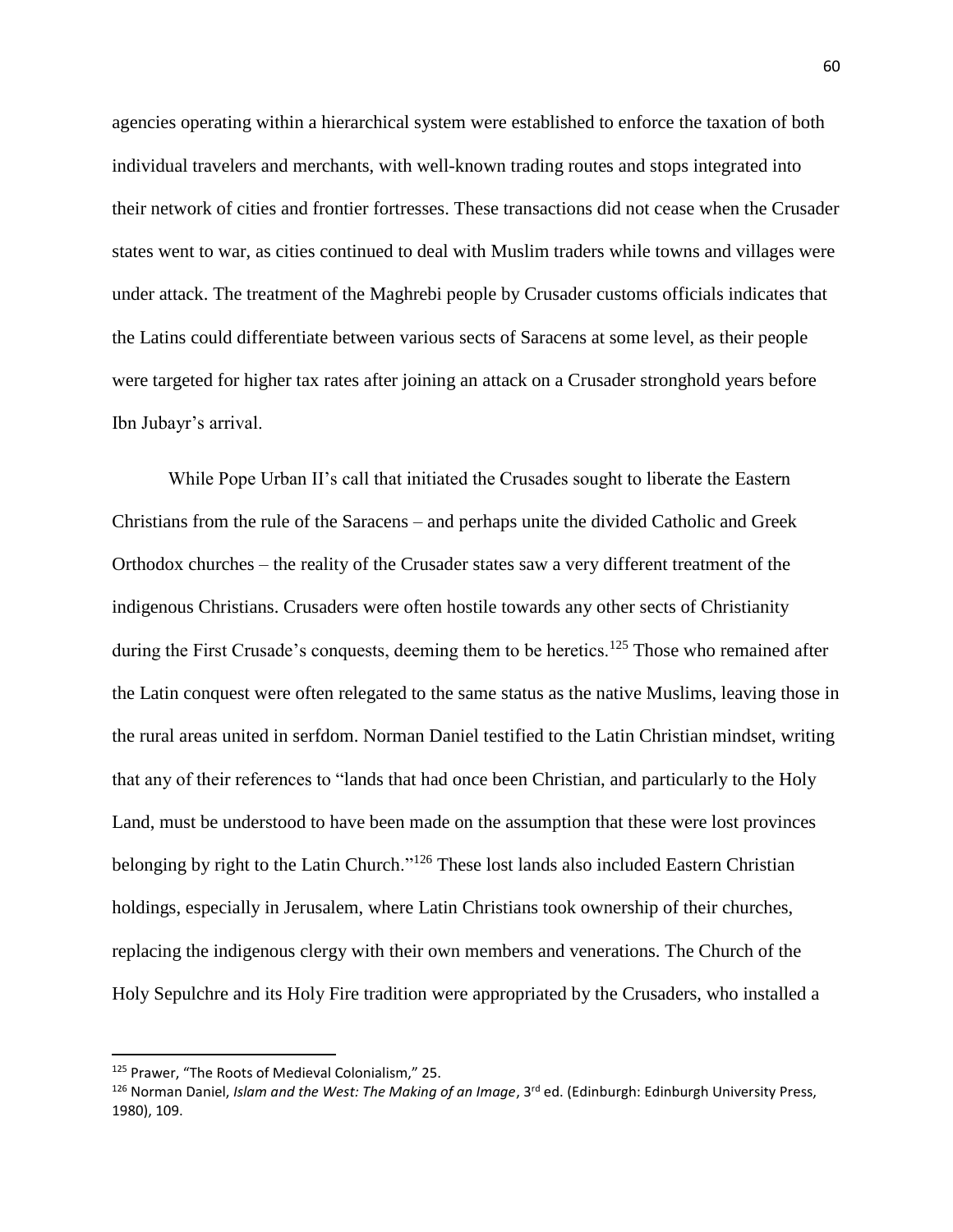European laity and the position of the Latin Patriarch of Jerusalem, both of whom oversaw the Holy Fire while the city was held by the Crusaders in the twelfth century. The subjugation and contempt for the various Eastern denominations was not necessarily universal; John of Würzburg's reactions to the Syrian rites in the Church of the Holy Sepulchre certainly seem to reflect an interest in their unusual practices rather than a fiery hatred of heretics. Regardless, the relationship between Eastern Christian and Latin relations was certainly not a reflection of the idealistic unification that Pope Urban II attempted to convey at the launch of the First Crusade.

The Crusades in the Levant were often fraught with tension and conflict between the various nationalities of European Crusaders, and the tale of Wigger of Swabia certainly confirmed this sentiment. Giles Constable wrote that the histories and accounts of the Crusades written by contemporaries "became part of the ongoing propaganda, both official and popular, for the crusading movement," and this certainly applied to John of Würzburg's story of the German knight from the First Crusade who saw his epitaph replaced to make it seem as if he had been a courageous Frank.<sup>127</sup> The Europeans who joined the Crusades often spoke other languages, came from entirely different cultures, and did not necessarily hold their fellow Crusaders in high regard. These divides, along with the growing supremacy of the French as the rulers of the Levant, created issues amongst the Europeans attempting to be a dominant force in the Latin East.

The external pressures on the Crusader states by Saracen forces was a major issue that the Latin East faced throughout its two centuries in the Levant, and was one of the more obvious indications that a collapse of the European settlement there was imminent. The paranoia that

<sup>127</sup> Constable, "The Historiography of the Crusade," 5.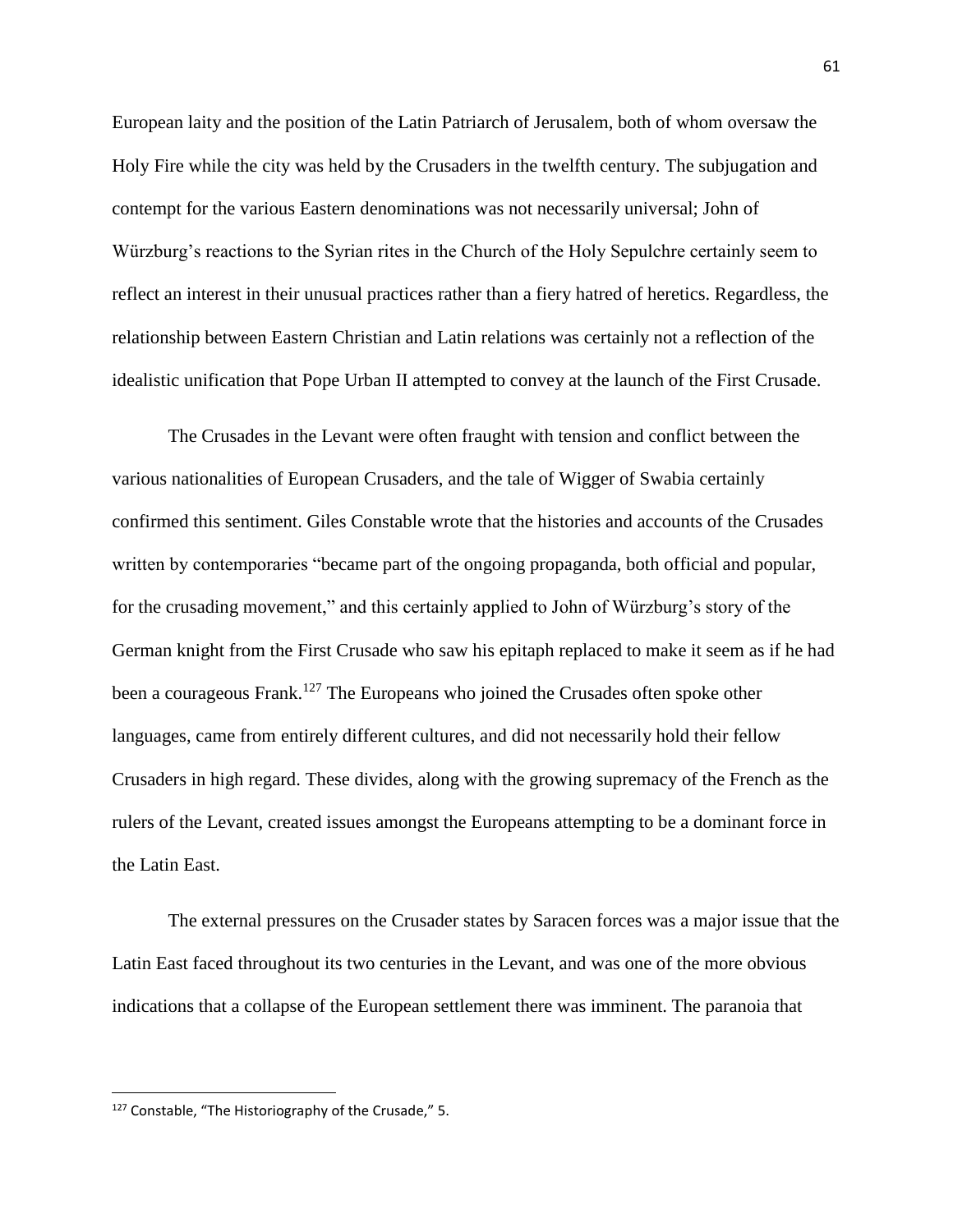gripped the borderlands is palpable in the pilgrim guide of Theoderich, as he wrote of the everpresent threat of a Saracen assault in the Jordan Valley. Military orders, castles, and fortified churches were present throughout the Crusader landscape, as settlers, soldiers, and clergymen attempted to defend themselves as best they could against a massive border with an enemy that was ready to strike at any moment. While trade may have gone on regardless of warfare, this did not mean that the Crusader economy was safe, as important resources like lumber and farmlands were left untapped thanks to the threat of Saracen encroachment. Ibn Jubayr's report of a massive number of Latin prisoners being led to Damascus after the unexpected attack on Nablus was just one example of the Crusaders' fears coming to life. The period of time when these three writers visited the Holy Land saw a territory on the brink of a total invasion that would soon become a reality, as Saladin's forces would eventually overpower the Crusaders by 1187 and bring the Latin East to its knees.

While the inherit nature of a territory surrounded by enemies was the most pressing threat to the security of the Crusader states, the lack of a colonizing population exasperated their defense issues, along with a number of other difficulties in the Latin territories. After the massive army of the First Crusade conquered Jerusalem, many left to return to their homelands, leaving the remaining soldiers and settlers to defend and solidify their control over the Holy Land. The situation brought on what Prawer described as an "identity crisis" for those who chose to stay, as they attempted to determine exactly how they would go about life in a European settlement within the Levant. There were simply not enough men to properly defend the entirety of the Latin East, nor were there nearly enough immigrants to settle the rural areas and farmlands that made up the majority of the Crusader landholdings. Prawer concluded that the Crusaders there must have come to terms with the "demographic reality" of their situation: they would most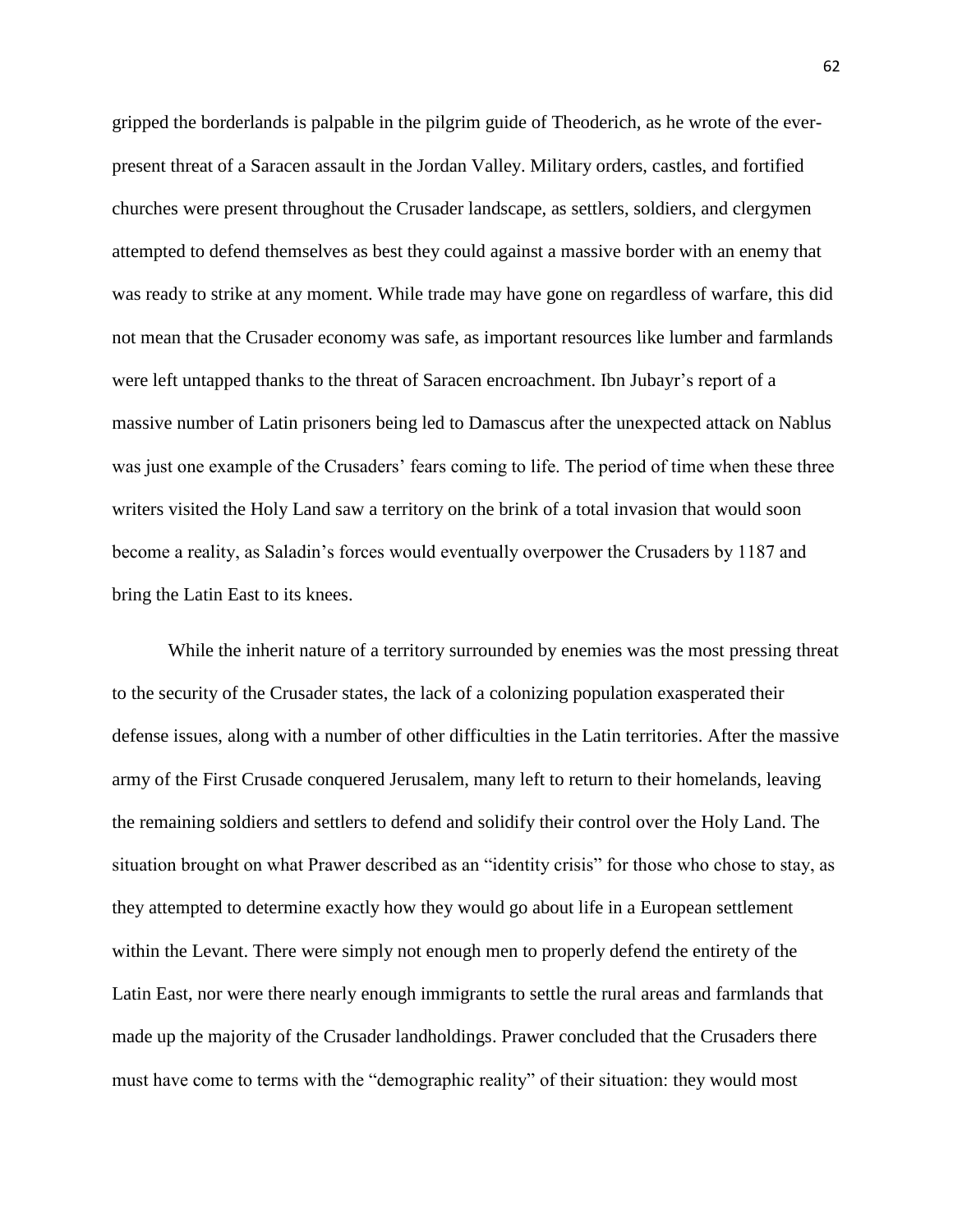likely remain a minority amongst an "overwhelmingly hostile majority." <sup>128</sup> However, those in positions of ecclesiastic and secular power in the Holy Land would continue to request more Europeans to venture to the Crusader states and serve there throughout the Latin occupation of the Levant.<sup>129</sup> It would certainly seem that the Crusaders were quite cognizant of their low population woes and their dramatic effects on both the stability and future of their settlement, but they had yet to accept their permanent status as a minority by the late-twelfth century.

The hostile borders and an inadequate number of colonizing Europeans both contributed to the Crusader states being completely dependent on other entities for their survival in the Levant. Be it in the form of largely independent military orders, European countries, the Catholic Church, or the various Muslim entities operating in the Near East, the Crusaders were reliant on the continued cooperation of outsider groups to maintain the Crusader states in the twelfth century. The security of the Crusader states was always an issue during their existence, and the Latins there were absolutely reliant on the military orders that protected the pilgrims, churches, cities, and countryside. Major crusading initiatives were frequently requested by the inhabitants of the Crusader states, and the letters from those in charge of the Latin territories to Europe would also emphasize the need for supplies and wealth to sustain both the secular and religious aspects of the territory. For much of this period of time, the Crusaders were not able to produce enough food to feed their population, relying on importations from Europe and the Saracens who surrounded them. Trade with the latter group was forced to continue through warfare since the need for goods and foodstuffs trumped the ideological desires to halt commercial ventures with the enemy.

<sup>128</sup> Prawer, "The Roots of Medieval Colonialism," 24-6.

<sup>129</sup> Barber and Bate, eds., *Letters from the East*, 37-81. The letters numbered 10, 15, 18, 19, 34, 39, and 44 especially deal with the dependent relationship the Crusader states held with Europe from 1100-1187.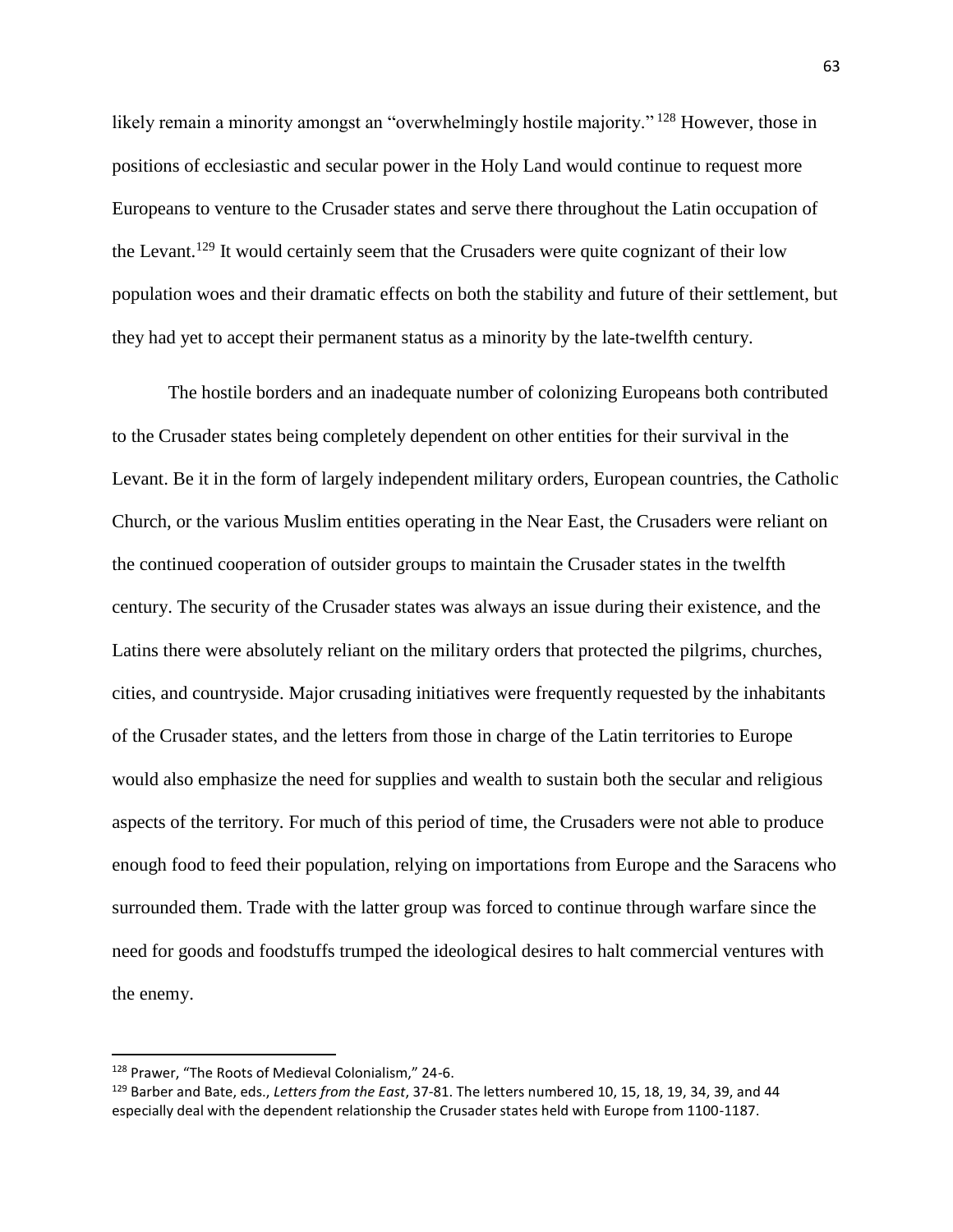One key tactic utilized by Crusader leaders to bolster their rule in the Latin East was to conduct Christian appropriations and transformations of existing religious structures and sites in the Holy Land. Their interpretations of and work on the seventh-century Dome of the Rock can be seen as the prime example of what this campaign sought to create. While sources like John of Würzburg and Theoderich indicate that the building's provenance was not known for certain in the late-twelfth century by the Crusaders, many seemed to view it as a centuries-old reconstruction of the Jewish Temple by the Byzantines as a Christian church, later converted into a Muslim house of worship during Islamic rule of Jerusalem. The building was "restored" to its perceived Christian origins and rechristened the Templum Domini. The modifications were largely cosmetic in nature, as they added or modified existing venerations associated with the site and its Foundation Stone, with some of their alterations hinting at a preference for accenting the holiness of a grandiose space over historical accuracy, as shown by John of Würzburg's observations regarding the celebration of Jacob's Ladder at the Foundation Stone. Crusaders modified and Christianized mosques and other Islamic holy places across the Crusader states, as a way of producing churches without having to conduct an expensive campaign of churchbuilding. This tactic came with the added benefit of utilizing Muslim sites that would have otherwise gone into disuse under a Crusader rule that did not take kindly to the needs of the indigenous Muslim population. The symbolism in the cases observed by the three pilgrim sources certainly did not seem to be lost on them, as the Latin Christians attempted to revitalize the holy (Christian) geography of the Levant that they believed they were rightfully entitled to, and the Christian pilgrim guides of John and Theoderich assisted in the attempts to "legitimize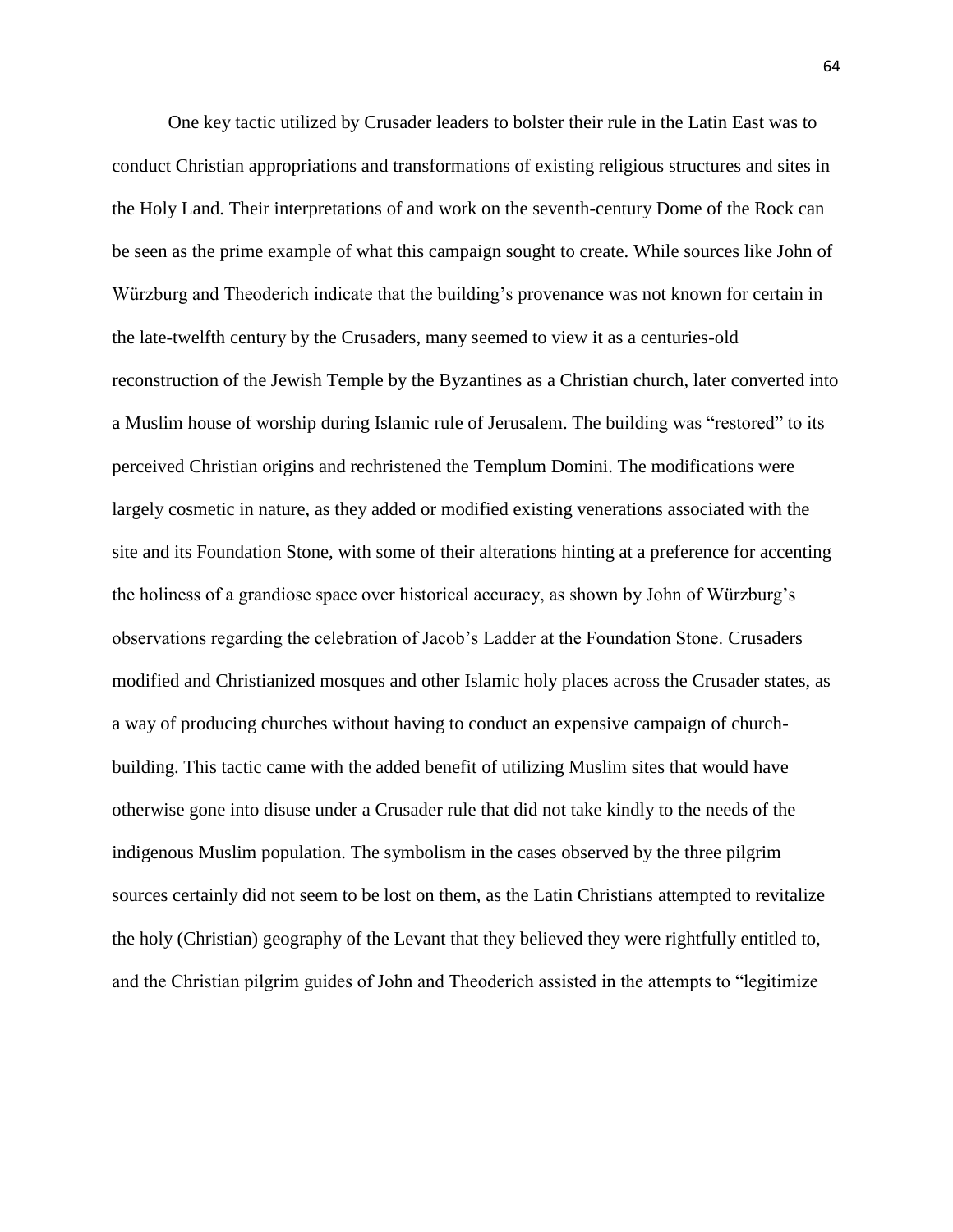the manifold realities of Latin dominion over Jerusalem" in both the Crusader states and Europe.<sup>130</sup>

During their limited time in the Crusader states, John of Würzburg, Theoderich, and Ibn Jubayr were all witnesses to the European proto-colony created in the Levant, just years before the territory would reach its weakest condition since the establishment of the Latin East. Their observations on the agriculture, taxation, venerations, commerce, and social interactions within Crusader society have all become essential to understanding how this peculiar territory functioned, seemingly against all odds. After observing Muslim caravans entering the Crusader states while Latin prisoners were simultaneously being led to Damascus by Saladin's army, Ibn Jubayr wrote that "the state of these countries in this regard is truly more astonishing than our story can fully convey."<sup>131</sup> Yet the accounts of these pilgrims are able to illustrate a great deal about the Crusader states, with details that would have otherwise been sorely missed by Crusader scholars. Their accounts paint a picture of a Latin society that saw itself as the protectors of Christianity and its most holy sites, and how those souls who settled there attempted to create and sustain one of the most fascinating subjects in medieval history: the Crusader states.

<sup>130</sup> Qureshi, "A Hierophany Emergent," 747.

<sup>131</sup> Ibn Jubayr, *The Travels of Ibn Jubayr*, 300-1.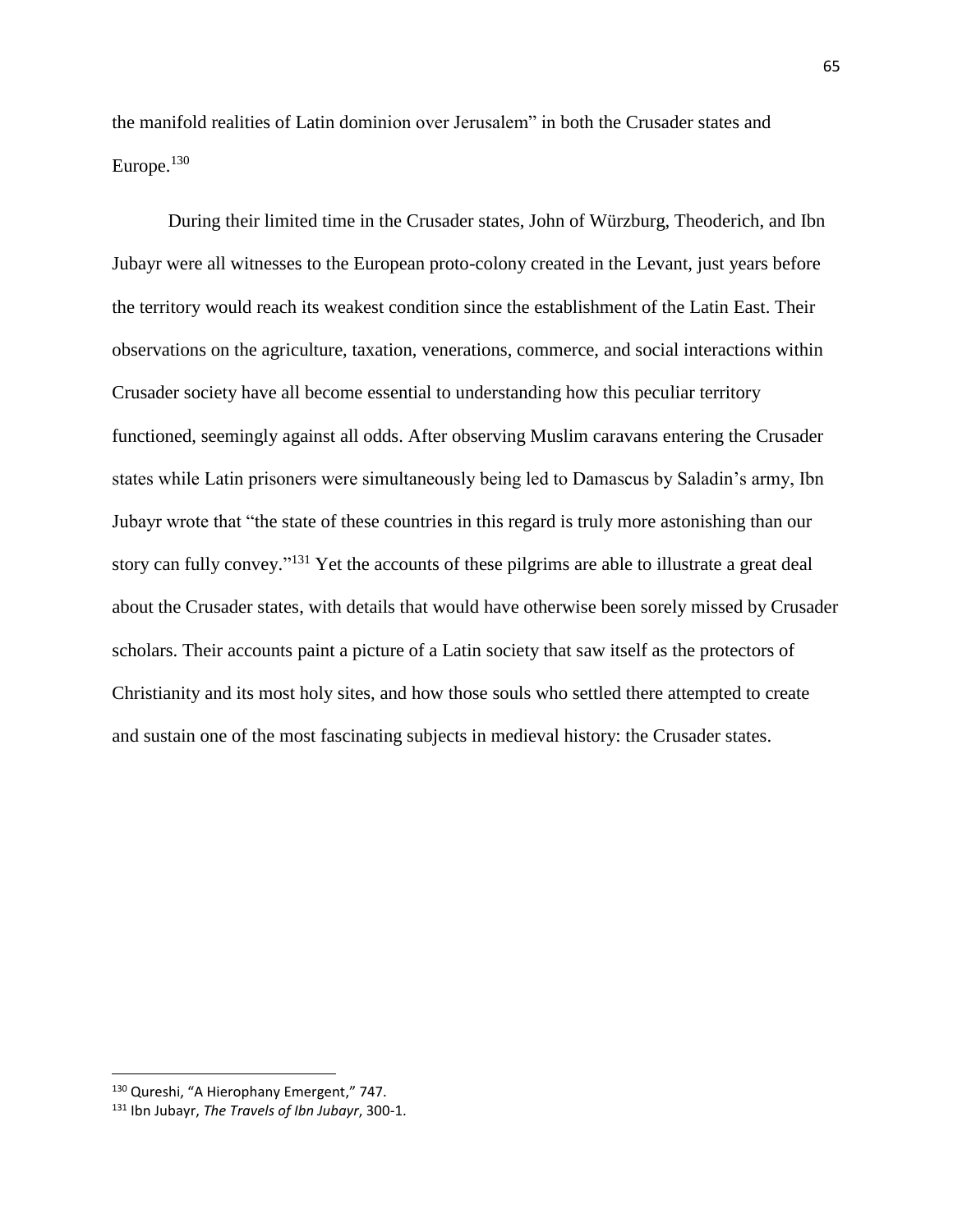## **Bibliography**

- Andressohn, John C. *The Ancestry and Life of Godfrey of Bouillon*. Indiana University Publications Social Science Series no. 5. Bloomington: Indiana University, 1947.
- Barber, Malcolm, and Keith Bate, trans. and eds. *Letters from the East: Crusaders, Pilgrims and Settlers in the 12th –13th Centuries*. Crusade Texts in Translation 18. Farnham: Ashgate, 2010.
- Berger, Pamela. *The Crescent on the Temple: The Dome of the Rock as Image of the Ancient Jewish Sanctuary*. Leiden: Brill, 2012.
- Boase, Thomas Sherr Ross. "Ecclesiastical Art in the Crusader States in Palestine and Syria." In *The Art and Architecture of the Crusader States*, edited by Harry W. Hazard. Vol. 4 of *A History of the Crusades*, edited by Kenneth M. Setton, 69-139. Madison: The University of Wisconsin Press, 1977.
- Briggs, Martin S. "The Architecture of Saladin and the Influence of the Crusades (A.D. 1171- 1250)." *The Burlington Magazine for Connoisseurs* 38, no. 214 (Jan. 1921): 10-13, 16 20.
- Constable, Giles. "The Historiography of the Crusades." In *The Crusades from the Perspective of Byzantium and the Muslim World*, edited by Angeliki E. Laiou and Roy Parviz Mottahedeh, 1-22. Washington DC: Dumbarton Oaks, 2001.
- Constable, Olivia Remie. "*Funduq*, *Fondaco*, and *Khān* in the Wake of Christian Commerce and Crusade." In *The Crusades from the Perspective of Byzantium and the Muslim World*, edited by Angeliki E. Laiou and Roy Parviz Mottahedeh, 145-56. Washington DC: Dumbarton Oaks, 2001.
- Daniel, Norman. *Islam and the West: The Making of an Image*. 3rd edition. Edinburgh: Edinburgh University Press, 1980.
- Ellenblum, Ronnie. "Settlement and Society formation in Crusader Palestine." In *The Archeology of Society in the Holy Land*, edited by T. Levy, 503-11. London: Leicester University Press, 1995.
- Folda, Jaroslav. *The Art of the Crusaders in the Holy Land: 1098-1187*. Cambridge: Cambridge University Press, 1995.
- Hasan, Perween. "The Footprint of the Prophet." *Muqarnas* 10 (1993): 335-43.
- Hillenbrand, Carole. *The Crusades: Islamic Perspectives*. Edinburgh: Edinburgh University Press, 1999.
- Holmes, Urban Tignor. "Life among the Europeans in Palestine and Syria in the Twelfth and Thirteenth Centuries." In *The Art and Architecture of the Crusader States*, edited by Harry W. Hazard. Vol. 4 of *A History of the Crusades*, edited by Kenneth M. Setton, 3- 35. Madison: The University of Wisconsin Press, 1977.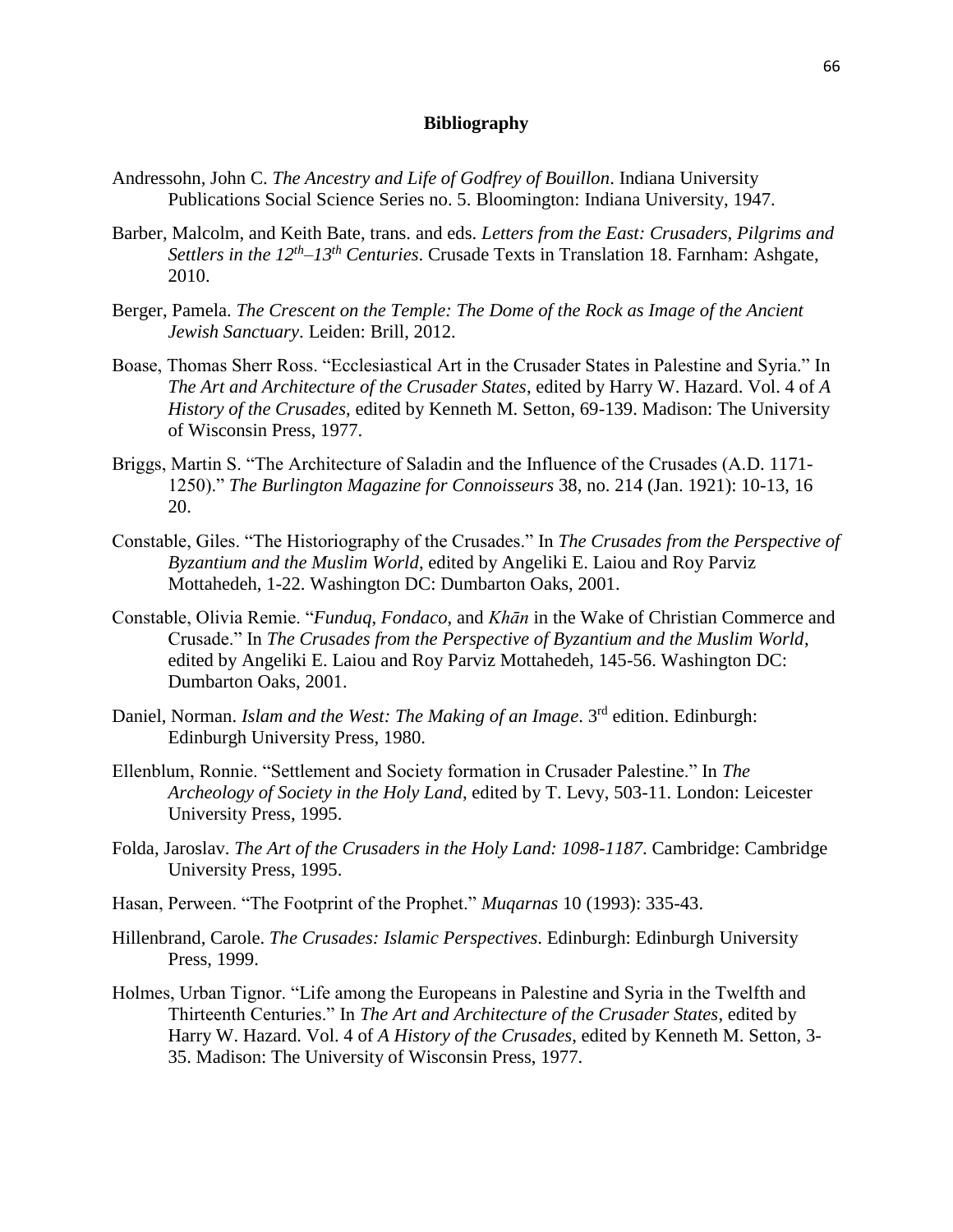- Howorth, Henry H. "The Ethnology of Germany–Part 3: The Migration of the Saxons." *The Journal of the Anthropological Institute of Great Britain and Ireland* 7 (1878): 293-320.
- Israel Antiques Authority. "Hunin Fortress: Preliminary plan for conservation and development." Accessed March 14, 2015. http://www.iaa-conservation.org.il/Projects\_Item\_eng.asp?site\_id=50&subject\_id=8.
- Jotischky, Andrew. "Pilgrimage, Procession and Ritual Encounters between Christians and Muslims in the Crusader States." In *Cultural Encounters during the Crusades*, edited by Kurt Villads Jensen, Kirsi Salonen, and Helle Vogt, 245-62. Odense: University Press of Southern Denmark, 2013.
- Jubayr, Ibn. *The Travels of Ibn Jubayr*. Translated by Roland Broadhurst. 1952. Reprint, New Delhi: Goodword Books, 2013.
- Kedar, Benjamin Z. "The Subjected Muslims of the Frankish Levant." In *Muslims Under Latin Rule, 1100-1300*, edited by James M. Powell, 135-74. Princeton: Princeton University Press, 1990.
- al-Kīlānī, Shamsuddīn. "The Muslim Fascination with Jerusalem: The Case of the Sufis." *Islamic Studies* 40, no. 3/4 (Autumn-Winter 2001): 601-30.
- Lindsay, Alexander Crawford. *Letter on Egypt, Edom, and the Holy Land*. Vol. 2. London: Henry Colburn, 1838.
- Mayer, Hans Eberhard. *The Crusades*. New York: Oxford University Press, 1972.
- Mohammed-Marzouk, Methal R. "Knowledge, Culture, and Positionality: Analysis of Three Medieval Muslim Travel Accounts." *Cross-Cultural Communication* 8, no. 6 (2012): 1- 10.
- Munqidh, Usama ibn. *The Book of Contemplation: Islam and the Crusades*. Translated and edited by Paul M. Cobb. London: Penguin Books Ltd., 2008.
- Netton, Ian Richard. *Seek Knowledge: Thought and Travel in the House of Islam*. Richmond, Surrey: Curzon Press, 1996.
- Prawer, Joshua. "The Roots of Medieval Colonialism." In *The Meeting of Two Worlds: Cultural Exchange between East and West during the Period of the Crusades*, edited by Vladimir P. Goss, 23-38. Kalamazoo: Western Michigan University, 1986.
- Pringle, Denys. *The Churches of the Crusader Kingdom of Jerusalem*. Vol. 1. Cambridge: Cambridge University Press, 2008.
- Qadir, Khurram. "Modern Historiography: The Relevance of the Crusades." *Islamic Studies* 46, no. 4 (Winter 2007): 527-58.
- Qureshi, Basit Hammad. "A Hierophany Emergent: The Discursive Reconquest of the Urban Landscape of Jerusalem in Latin Pilgrimage Accounts from the Twelfth Century." *The Historian* 76, no. 4 (2014): 725-49.
- Richard, Jean. "Agricultural Conditions in the Crusader States." In *The Impact of the Crusades on the Near East*, edited by Norman P. Zacour and Harry W. Hazard. Vol. 5 of *A History*